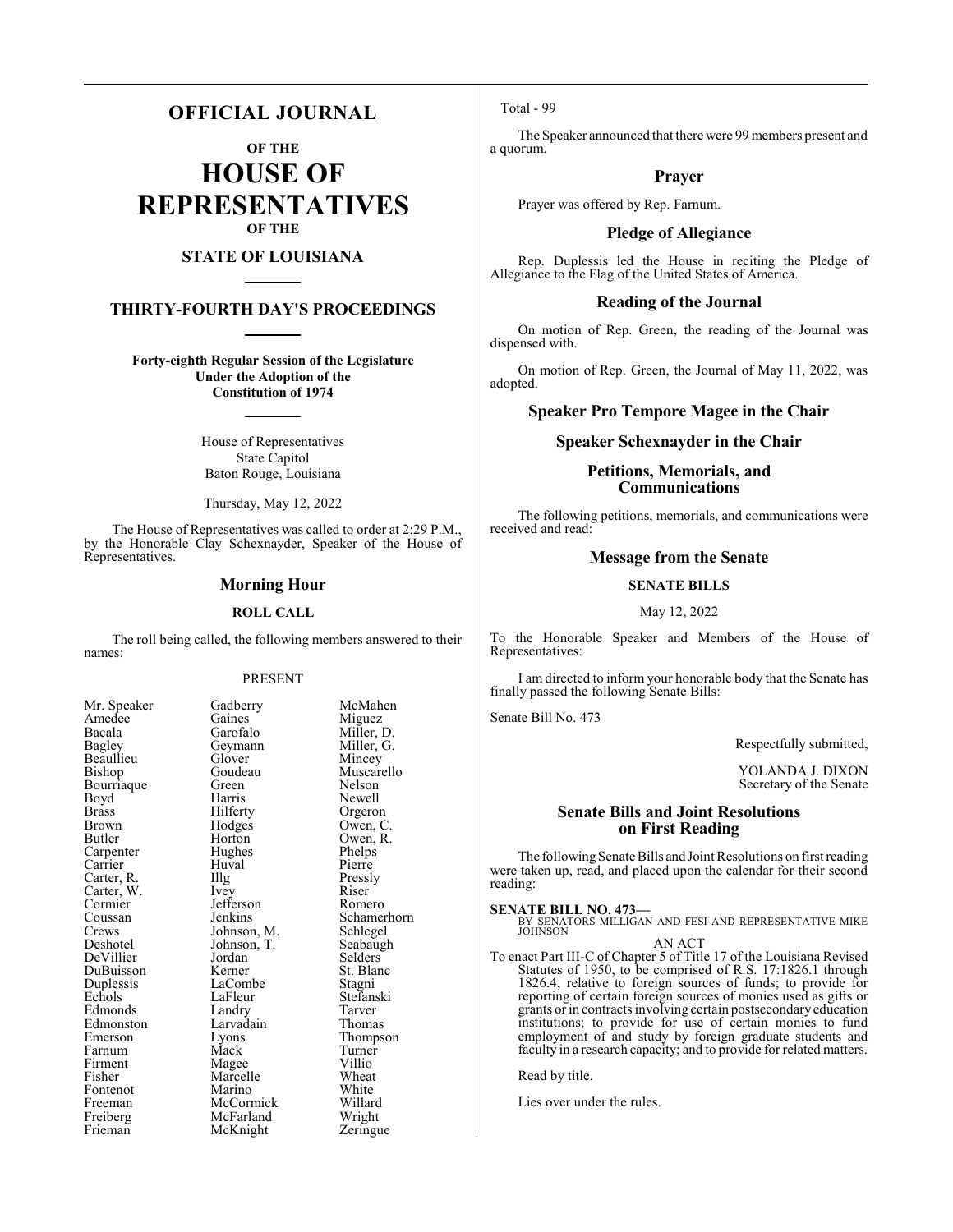# Page 2 HOUSE

34th Day's Proceedings - May 12, 2022

# **Suspension of the Rules**

On motion of Rep. Hodges, the rules were suspended in order to take up and consider Introduction of Resolutions, House and House Concurrent at this time.

# **Introduction of Resolutions, House and House Concurrent**

The following members introduced the following entitled House and House Concurrent Resolutions, which were read the first time by their titles and placed upon the calendar for their second reading:

# **HOUSE RESOLUTION NO. 130—** BY REPRESENTATIVE HODGES

A RESOLUTION

To urge and request the Department of Public Safety and Corrections, office of motor vehicles, to include in all driver education programs classroom or educational setting information about organ, eye, and tissue donation.

Read by title.

Lies over under the rules.

# **HOUSE RESOLUTION NO. 131—** BY REPRESENTATIVE CARPENTER

A RESOLUTION To express the condolences of the House of Representatives upon the death of Melenda "Mendy" Dionne Jeter.

Read by title.

On motion of Rep. Carpenter, and under a suspension of the rules, the resolution was adopted.

#### **HOUSE RESOLUTION NO. 132—** BY REPRESENTATIVE MUSCARELLO

A RESOLUTION

To commend Ryan Thomas McFarland on earning the rank of Eagle Scout.

Read by title.

On motion of Rep. Muscarello, Jr., and under a suspension of the rules, the resolution was adopted.

# **HOUSE RESOLUTION NO. 133**

BY REPRESENTATIVE MUSCARELLO A RESOLUTION To commend Dominic Joseph Hornsby on earning the rank of Eagle Scout.

Read by title.

On motion of Rep. Muscarello, Jr., and under a suspension of the rules, the resolution was adopted.

**HOUSE RESOLUTION NO. 134—** BY REPRESENTATIVES BROWN AND BRASS A RESOLUTION

To express the condolences of the House of Representatives upon the death of the Reverend Lionel Johnson, Sr.

Read by title.

On motion of Rep. Brown, and under a suspension of the rules, the resolution was adopted.

#### **HOUSE CONCURRENT RESOLUTION NO. 111—** BY REPRESENTATIVE STAGNI

A CONCURRENT RESOLUTION

To urge and request the Louisiana Department of Health to examine options to improve reimbursement rates for residential substance abuse treatment facilities in the state.

Read by title.

Lies over under the rules.

# **Reports of Committees**

The following reports of committees were received and read:

Report of the Committee on Agriculture, Forestry, Aquaculture, and Rural Development

May 12, 2022

To the Speaker and Members of the House of Representatives:

I am directed by your Committee on Agriculture, Forestry, Aquaculture, and Rural Development to submit the following report:

Senate Concurrent Resolution No. 8, by Cathey Reported with amendments. (10-0)

Senate Bill No. 437, by Mills, Robert Reported with amendments. (10-0)

> JACK G. MCFARLAND Chairman

The above Senate Bills reported favorably or with amendments were referred to the Legislative Bureau.

> Report of the Committee on **Judiciary**

#### May 12, 2022

To the Speaker and Members of the House of Representatives:

I am directed by your Committee on Judiciary to submit the following report:

House Resolution No. 111, by Hodges Reported favorably. (10-0)

House Concurrent Resolution No. 12, by Owen, Charles Reported favorably. (8-0-1)

Senate Bill No. 46, by Allain Reported favorably. (8-0-1)

Senate Bill No. 51, by Mizell Reported favorably. (9-0)

Senate Bill No. 69, by Connick Reported favorably. (10-0-1)

Senate Bill No. 88, by Mills, Fred Reported favorably. (6-0-1)

Senate Bill No. 93, by Cathey Reported favorably. (10-0-1)

Senate Bill No. 101, by Cathey Reported favorably. (9-0-1)

Senate Bill No. 115, by Mizell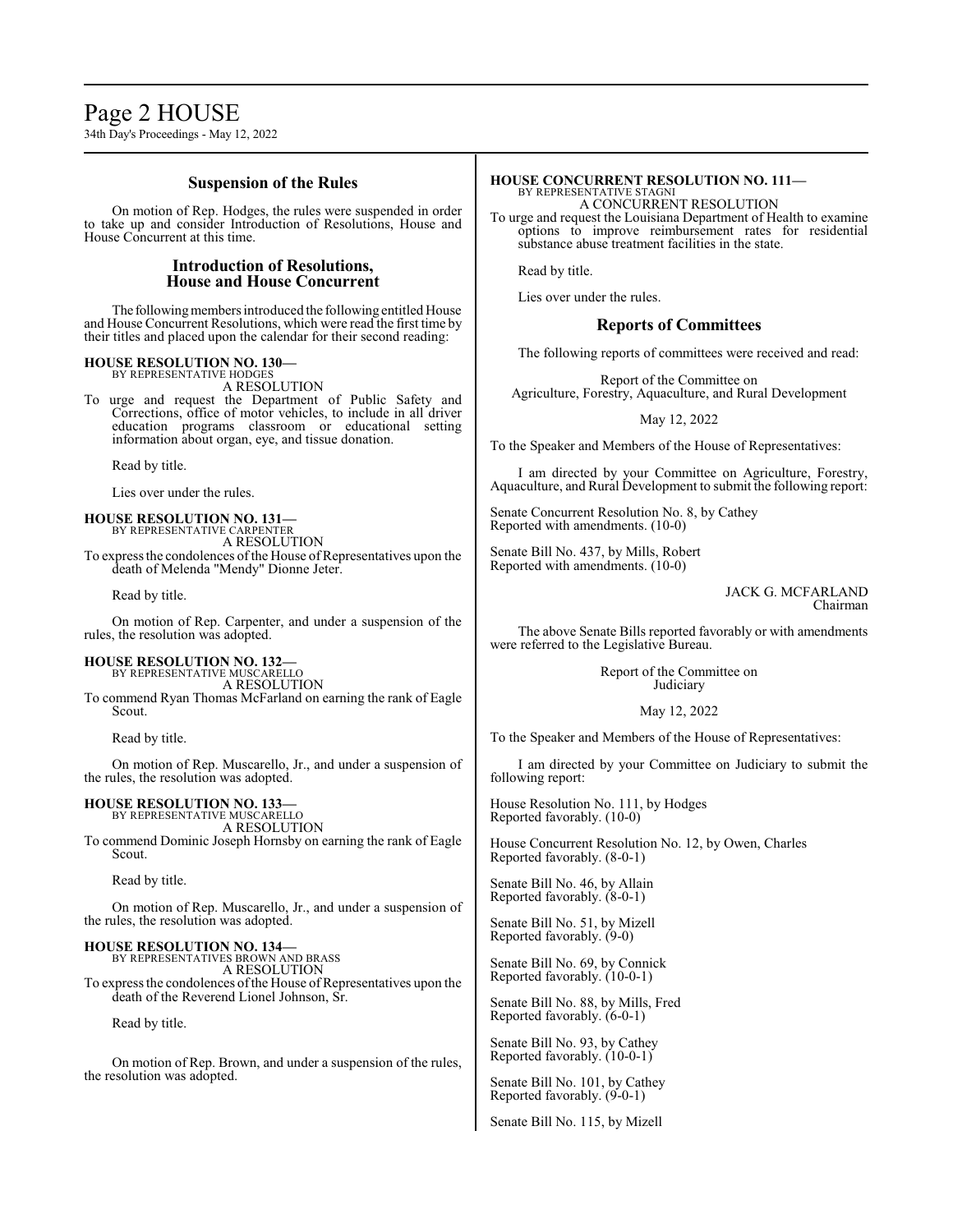# Page 3 HOUSE

34th Day's Proceedings - May 12, 2022

Reported favorably. (9-0)

Senate Bill No. 140, by Abraham Reported favorably. (10-0-1)

Senate Bill No. 159, by Ward Reported favorably. (9-0-1)

Senate Bill No. 311, by Milligan Reported with amendments. (10-0-1)

Senate Bill No. 319, by Foil Reported favorably. (9-0-1)

Senate Bill No. 332, by Henry, Cameron Reported favorably. (10-0)

Senate Bill No. 383, by Peacock Reported with amendments. (10-0-1)

Senate Bill No. 398, by Peacock Reported favorably. (9-0-1)

Senate Bill No. 402, by Abraham Reported favorably. (10-0-1)

Senate Bill No. 450, by Stine Reported favorably. (10-0)

> RANDAL L. GAINES Chairman

The above Senate Bills reported favorably or with amendments, except Senate Bill No. 69, were referred to the Legislative Bureau.

> Report of the Committee on Labor and Industrial Relations

> > May 12, 2022

To the Speaker and Members of the House of Representatives:

I am directed by your Committee on Labor and Industrial Relations to submit the following report:

House Concurrent Resolution No. 85, by Johnson, Travis Reported with amendments. (10-0)

House Bill No. 56, by Frieman Reported favorably. (6-2)

Senate Bill No. 107, by Luneau Reported with amendments. (10-0)

> BARBARA W. CARPENTER Chairman

The above Senate Bills reported favorably or with amendments were referred to the Legislative Bureau.

> Report of the Committee on Municipal, Parochial and Cultural Affairs

#### May 12, 2022

To the Speaker and Members of the House of Representatives:

I am directed by your Committee on Municipal, Parochial and Cultural Affairs to submit the following report:

House Resolution No. 103, by Duplessis Reported favorably. (10-0)

House Resolution No. 107, by Echols Reported favorably. (12-0)

House Concurrent Resolution No. 96, by Magee Reported favorably. (10-0)

Senate Bill No. 111, by Luneau Reported favorably. (10-0)

Senate Bill No. 201, by Jackson Reported favorably. (12-0)

Senate Bill No. 215, by Luneau Reported favorably. (10-0)

Senate Bill No. 275, by Abraham Reported favorably. (10-0)

Senate Bill No. 313, by Cloud Reported favorably. (10-0)

Senate Bill No. 401, by McMath Reported favorably. (11-0)

Senate Bill No. 480, by Boudreaux Reported favorably. (10-0)

Senate Bill No. 485, by Bouie Reported favorably. (12-0)

Senate Bill No. 493, by Hewitt Reported favorably. (10-0)

> RICK EDMONDS Chairman

The above Senate Bills reported favorably or with amendments, except Senate Bill No. 401, were referred to the Legislative Bureau.

# **House and House Concurrent Resolutions Lying Over**

The following House and House Concurrent Resolutions lying over were taken up and acted upon as follows:

**HOUSE RESOLUTION NO. 127—**

BY REPRESENTATIVE WILLARD A RESOLUTION

To create the Louisiana Contraflow Task Force to study and make recommendations regarding contraflow throughout the state, including safety recommendations such as the implementation and use of a siren system near populated areas.

Read by title.

Under the rules, the above resolution was referred to the Committee on Transportation, Highways and Public Works.

**HOUSE RESOLUTION NO. 128—**<br>BY REPRESENTATIVES MAGGEE, BACALA, HUGHES, JORDAN,<br>LANDRY, MARCELLE, NELSON, AND VILLIO<br>A RESOLUTION

To acknowledge, ratify, and confirm the holding of Kevin Reeves, retired Louisiana State Police Colonel, in contempt of the House of Representatives of the Louisiana Legislature by his direct contempt of the Special Committee to Inquire into the Circumstances and Investigation of the Death of Ronald Greene.

Read by title.

Under the rules, the above resolution was referred to the Committee on House and Governmental Affairs.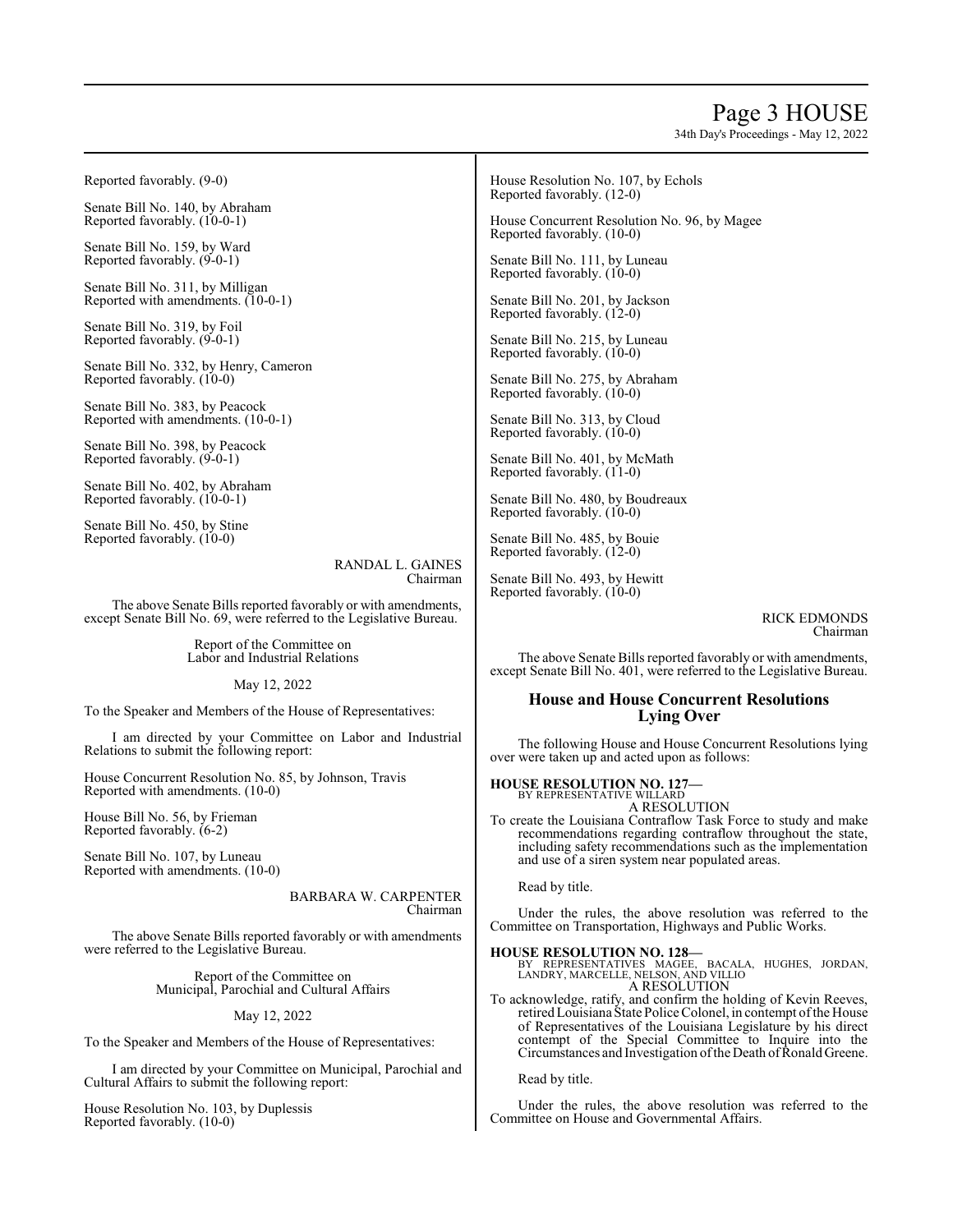# Page 4 HOUSE

34th Day's Proceedings - May 12, 2022

# **HOUSE RESOLUTION NO. 129—**

BY REPRESENTATIVE MIKE JOHNSON A RESOLUTION

To create the Catahoula Lake Study Group to study the feasibility and advisability of establishing a Catahoula Lake Commission.

Read by title.

Under the rules, the above resolution was referred to the Committee on Natural Resources and Environment.

# **Senate Concurrent Resolutions Lying Over**

The following Senate Concurrent Resolutions lying over were taken up and acted upon as follows:

#### **SENATE CONCURRENT RESOLUTION NO. 50—** BY SENATOR FOIL

A CONCURRENT RESOLUTION To commend Mary Bird Perkins Cancer Center for hosting the "Live Well Baton Rouge" event on May 14, 2022.

Read by title.

On motion of Rep. McKnight, and under a suspension of the rules, the resolution was concurred in.

# **House and House Concurrent Resolutions Reported by Committee**

The following House and House Concurrent Resolutions reported by committee were taken up and acted upon as follows:

# **HOUSE CONCURRENT RESOLUTION NO. 36—** BY REPRESENTATIVE DUSTIN MILLER A CONCURRENT RESOLUTION

To continue and provide with respect to the Healthcare Workplace Violence Task Force created by House Concurrent Resolution No. 121 of the 2021 Regular Session of the Legislature.

Read by title.

Reported with amendments by the Committee on House and Governmental Affairs.

The committee amendments were read as follows:

# **HOUSE COMMITTEE AMENDMENTS**

Amendments proposed by House Committee on House and Governmental Affairs to Engrossed House Concurrent Resolution No. 36 by Representative Dustin Miller

# AMENDMENT NO. 1

On page 2, line 7, change "2023" to "2021"

On motion of Rep. Stefanski, the amendments were adopted.

On motion of Rep. Stefanski, the resolution, as amended, was ordered engrossed and passed to its third reading.

# **HOUSE CONCURRENT RESOLUTION NO. 50—** BY REPRESENTATIVE NEWELL

A CONCURRENT RESOLUTION

To authorize and request the chairman of the House Committee on Ways and Means and the chairman of the Senate Committee on Revenue and Fiscal Affairs to establish a joint subcommittee composed of four members of the House Committee on Ways and Means and three members of the Senate Committee on Revenue and Fiscal Affairs to study the practicality and

feasibility of phasing-in property tax increases when the assessed value of property increases after the reassessment of the property by a percentage of less than fifty percent of the previous year's assessed value, and to report its findings and recommendations to the legislature prior to the convening of the 2023 Regular Session.

Read by title.

Reported with amendments by the Committee on House and Governmental Affairs.

The committee amendments were read as follows:

# **HOUSE COMMITTEE AMENDMENTS**

Amendments proposed by House Committee on House and Governmental Affairs to Engrossed House Concurrent Resolution No. 50 by Representative Newell

# AMENDMENT NO. 1

On page 1, line 4, after "composed of" delete the remainder of the line and at the beginning of line 5, delete "committee" and insert the following:

"four members of the House Committee on Ways and Means and three members of the Senate Committee on Revenue and Fiscal Affairs"

# AMENDMENT NO. 2

On page 2, line 13, after "composed of" delete the remainder of the line and insert the following:

"four members of the House Committee on Ways and Means and three members of the Senate Committee on Revenue and Fiscal Affairs appointed by the respective chairman to"

On motion of Rep. Stefanski, the amendments were adopted.

On motion of Rep. Stefanski, the resolution, as amended, was ordered engrossed and passed to its third reading.

#### **HOUSE CONCURRENT RESOLUTION NO. 51—** BY REPRESENTATIVE GREGORY MILLER A CONCURRENT RESOLUTION

To authorize and direct the Louisiana State Law Institute to direct the printer of the Constitution of Louisiana to stop printing unconstitutionally adopted language in Article I, Section 10 of the Constitution of Louisiana.

Read by title.

Reported favorably by the Committee on House and Governmental Affairs.

On motion of Rep. Stefanski, the resolution was ordered engrossed and passed to its third reading.

#### **HOUSE CONCURRENT RESOLUTION NO. 60—** BY REPRESENTATIVE DESHOTEL

A CONCURRENT RESOLUTION

To authorize and request the chairmen of the House Committee on Appropriations and the Senate Committee on Finance, acting jointly, to appoint a joint subcommittee composed of members from each committee to research, evaluate, and make recommendations for proposed legislation and policy changes relative to the office of technology services within the division of administration.

Read by title.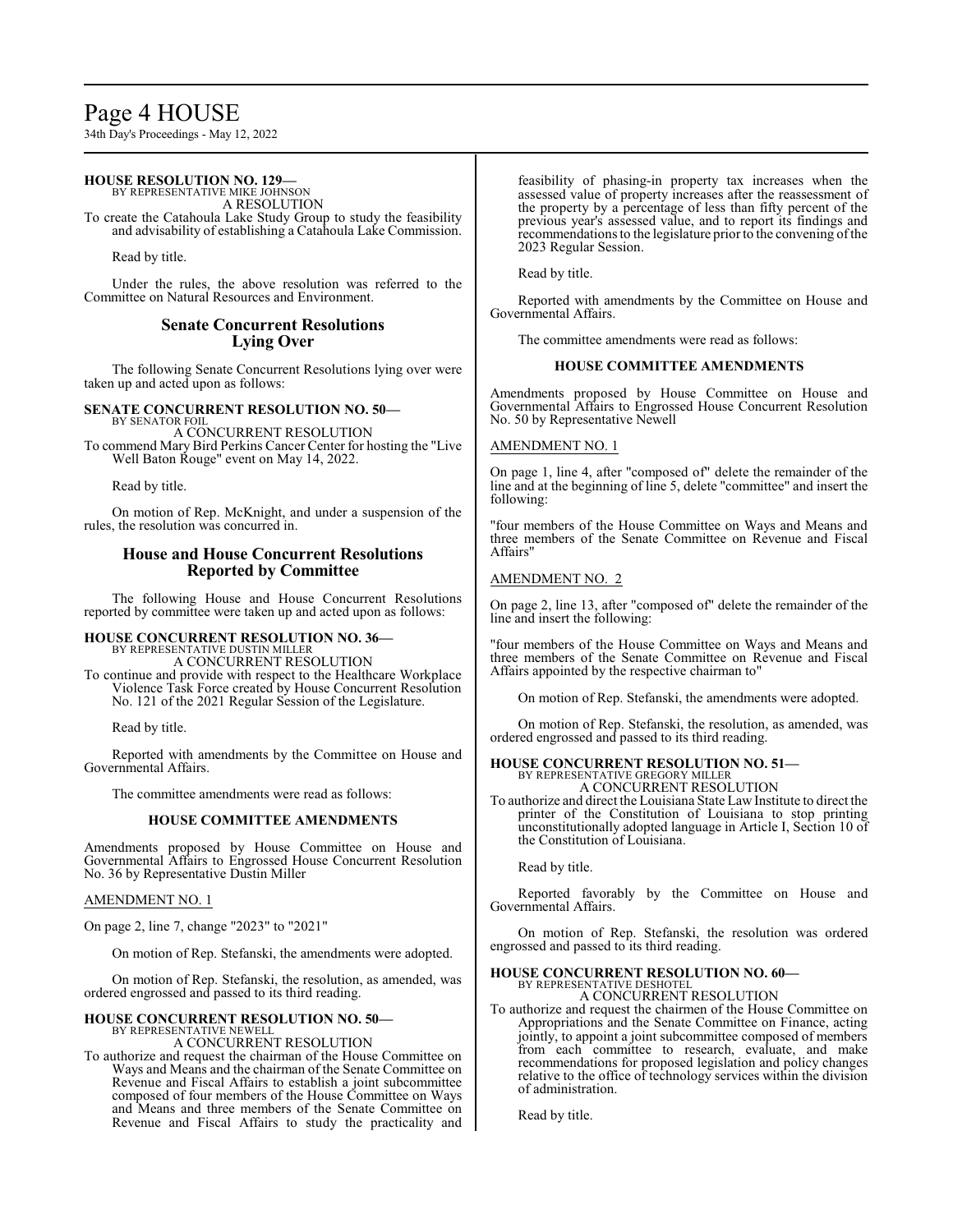34th Day's Proceedings - May 12, 2022

Reported favorably by the Committee on House and Governmental Affairs.

On motion of Rep. Stefanski, the resolution was ordered engrossed and passed to its third reading.

# **HOUSE CONCURRENT RESOLUTION NO. 81—** BY REPRESENTATIVE MINCEY

A CONCURRENT RESOLUTION

To create the Workforce Opportunity and Readiness Task Force to study workforce readiness programs and activities in the state's public schools, identify successful programs and practices, and develop recommendations for improvement and to provide for submission of an initial and final written report of findings and recommendations by January 16, 2023, and January 15, 2024, respectively.

Read by title.

Reported favorably by the Committee on House and Governmental Affairs.

On motion of Rep. Stefanski, the resolution was ordered engrossed and passed to its third reading.

# **Senate Concurrent Resolutions Reported by Committee**

The following Senate Concurrent Resolutions reported by committee were taken up and acted upon as follows:

# **SENATE CONCURRENT RESOLUTION NO. 6—**

BY SENATOR CATHEY A CONCURRENT RESOLUTION To create and provide for the Task Force on Tenure in Public Postsecondary Education.

Read by title.

Reported favorably by the Committee on Education.

Under the rules, the above resolution was ordered recommitted to the Committee on House and Governmental Affairs.

# **House Bills and Joint Resolutions on Second Reading Reported by Committee**

The following House Bills and Joint Resolutions on second reading reported by committee were taken up and acted upon as follows:

# **HOUSE BILL NO. 161—** BY REPRESENTATIVE LYONS

AN ACT

To amend and reenact R.S. 24:31.4(A), relative to the office expense allowance for members of the legislature; to provide for the amount of the allowance; to provide for an effective date; and to provide for related matters.

Read by title.

Reported with amendments by the Committee on House and Governmental Affairs.

The committee amendments were read as follows:

# **HOUSE COMMITTEE AMENDMENTS**

Amendments proposed by House Committee on House and Governmental Affairs to Original House Bill No. 161 by Representative Lyons

# AMENDMENT NO. 1

On page 1, line 3, after "allowance" delete the remainder of the line and on line 4, delete "circumstances;" and insert a semicolon ";

# AMENDMENT NO. 2

On page 1, line 8, after "A." delete the reminder of the line and on line 9, delete "in" and insert "In"

AMENDMENT NO. 3

On page 1, line 11, delete "five hundred" and insert "one thousand"

AMENDMENT NO. 4

On page 1, delete lines 16 through 20 and on page 2, delete lines 1 through 4

On motion of Rep. Stefanski, the amendments were adopted.

On motion of Rep. Stefanski, the bill, as amended, was ordered engrossed and passed to its third reading.

#### **HOUSE BILL NO. 281—** BY REPRESENTATIVE MARCELLE

AN ACT To amend and reenact R.S. 18:1505.4(A)(2)(a)(ii) and (iii), relative to campaign finance; to provide relative to the assessment of penalties; and to provide for related matters.

Read by title.

Reported with amendments by the Committee on House and Governmental Affairs.

The committee amendments were read as follows:

#### **HOUSE COMMITTEE AMENDMENTS**

Amendments proposed by House Committee on House and Governmental Affairs to Original House Bill No. 281 by Representative Marcelle

#### AMENDMENT NO. 1

On page 1, line 2, after "reenact" delete "R.S. 18:1505.4(A)(1) and  $(2)(a)(ii)$ " and insert "R.S. 18:1505.4(A)(2)(a)(ii)"

# AMENDMENT NO. 2

On page 1, line 6, after "Section 1." delete "R.S. 18:1505.4(A)(1) and  $(2)(a)(ii)$ " and insert "R.S. 18:1505.4(A)(2)(a)(ii)"

# AMENDMENT NO. 3

On page 1, delete lines 9 through 13 and insert the following:

"A.

 $*$  \*  $*$  \*  $*$  \*

# AMENDMENT NO. 4

On page 1, line 16, after "exceed" delete the remainder of the line and insert "two one thousand dollars,"

On motion of Rep. Stefanski, the amendments were adopted.

On motion of Rep. Stefanski, the bill, as amended, was ordered engrossed and passed to its third reading.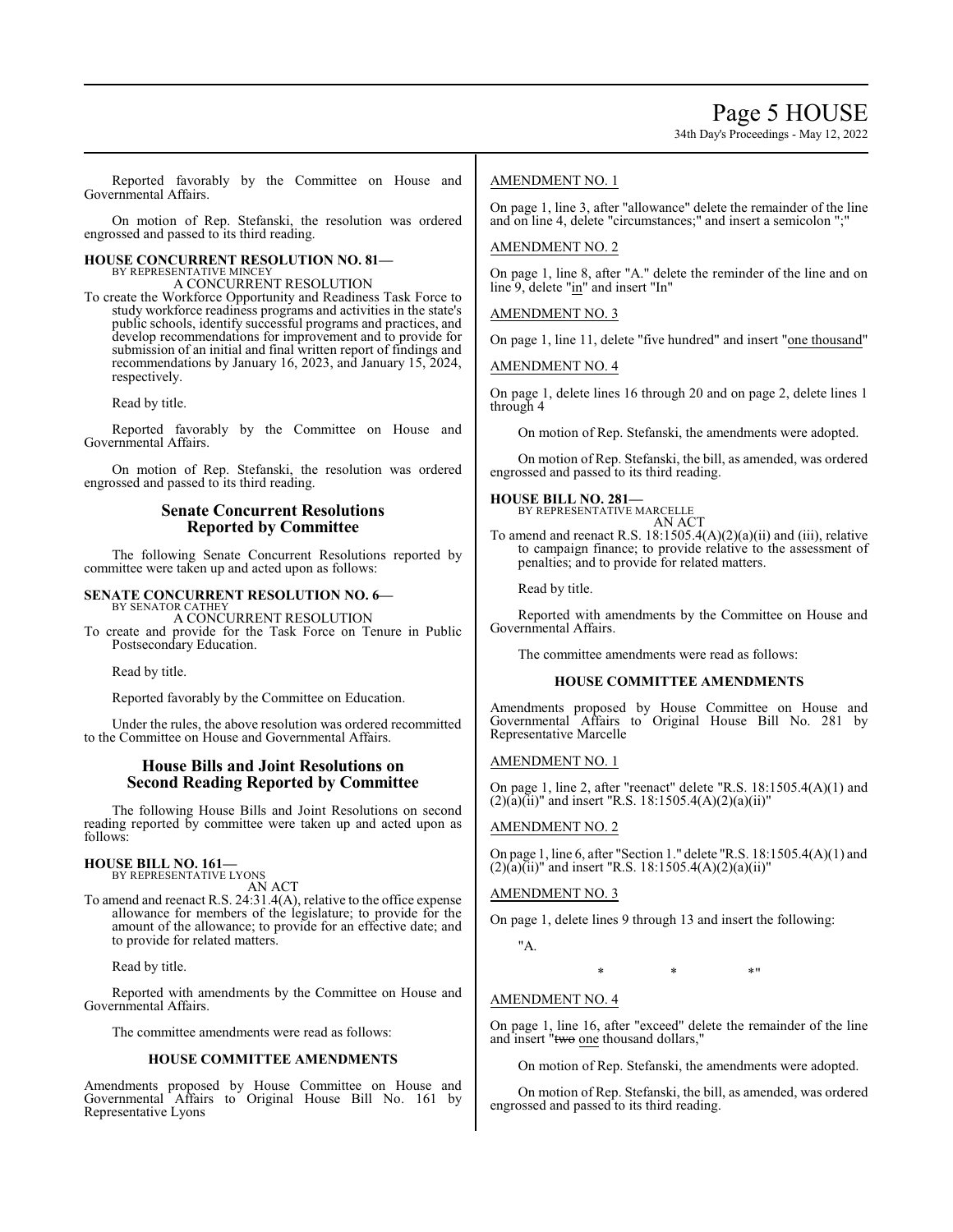# Page 6 HOUSE

34th Day's Proceedings - May 12, 2022

#### **HOUSE BILL NO. 428—** BY REPRESENTATIVE AMEDEE

AN ACT

To enact R.S. 17:170.6, relative to the powers and duties of the State Board of Elementary and Secondary Education; to provide relative to the powers and duties of the state Department of Education; to provide relative to the powers and duties of public schools and public school boards; to provide relative to information about vaccines and medical procedures; and to provide for related matters.

Read by title.

Reported with amendments by the Committee on Education.

The committee amendments were read as follows:

# **HOUSE COMMITTEE AMENDMENTS**

Amendments proposed by House Committee on Education to Original House Bill No. 428 by Representative Amedee

### AMENDMENT NO. 1

On page 1, line 3, after "Education;" and before "relative" insert "to provide"

# AMENDMENT NO. 2

On page 1, line 4, after "Education;" and before "relative" insert "to provide relative to the powers and duties of public schools and public school boards; to provide"

#### AMENDMENT NO. 3

On page 1, line 9, after "Secondary" delete the remainder of the line and insert "Education, the state"

### AMENDMENT NO. 4

On page 1, line 10, after "of" and before "are" delete "Education" and insert "Education, and each public school and public school board"

On motion of Rep. Harris, the amendments were adopted.

On motion of Rep. Harris, the bill, as amended, was ordered engrossed and passed to its third reading.

#### **HOUSE BILL NO. 539—** BY REPRESENTATIVE FIRMENT

AN ACT

To amend and reenact R.S. 51:451(A) and to enact R.S. 22:1964(31), R.S. 37:2175.3(A)(12) through (14) and (B)(3), and R.S. 51:452, relative to property insurance; to prohibit contractors from engaging in certain acts related to an insured's property insurance claim; to provide for penalties; to prohibit sellers of goods and services from assisting in paying an insured's deductible; to provide contract language advising insureds of their duty to pay their property insurance deductible; and to provide for related matters.

Read by title.

Reported with amendments by the Committee on Insurance.

The committee amendments were read as follows:

#### **HOUSE COMMITTEE AMENDMENTS**

Amendments proposed by House Committee on Insurance to Original House Bill No. 539 by Representative Firment

# AMENDMENT NO. 1

On page 1, line 2, change "R.S. 22:1895.1," to "R.S. 22:1964(31),"

AMENDMENT NO. 2

On page 1, line 3, change "(B)(3) and (4)" to "(B)(3)"

### AMENDMENT NO. 3

On page 1, delete lines 4 and 5 in their entirety and insert in lieu thereof the following:

"prohibit contractors from"

AMENDMENT NO. 4

On page 1, line 11, change "R.S. 22:1895.1" to "R.S. 22:1964(31)"

# AMENDMENT NO. 5

On page 1, delete lines 12 through 19 in their entirety and insert the following:

"§1964. Methods, acts, and practices which are defined as unfair or deceptive

The following are declared to be unfair methods of competition and unfair or deceptive acts or practices in the business of insurance:

\* \* \* (31) Any violation of R.S. 37:2175.3(A)(12) or (13)."

AMENDMENT NO. 6

On page 2, delete lines 1 through 14 in their entirety

AMENDMENT NO. 7

On page 2, line 15, change "(B)(3) and (4)" to "(B)(3)"

#### AMENDMENT NO. 8

On page 2, delete lines 27 and 28 in their entirety and insert in lieu thereof the following:

"(13) Adjusting a property insurance claim on behalf of an insured. A"

# AMENDMENT NO. 9

On page 3, delete lines 15 through 20 in their entirety and insert in lieu thereof the following:

"(3) In addition to administrative sanctions as provided in this Part, violation of Paragraph (A)(12) or (A)(13) of this Section shall constitute an unfair trade practice pursuant to R.S. 22:1964, and the penalties contained in R.S. 22:1969 may be enforced against the violator by the commissioner of insurance.

On motion of Rep. Huval, the amendments were adopted.

On motion of Rep. Huval, the bill, as amended, was ordered engrossed and passed to its third reading.

**HOUSE BILL NO. 558—** BY REPRESENTATIVE WILLARD

AN ACT

To enact R.S. 22:1892(A)(6), relative to claims settlement practices; to provide for a receipt of insurance settlement proceeds; and to provide for related matters.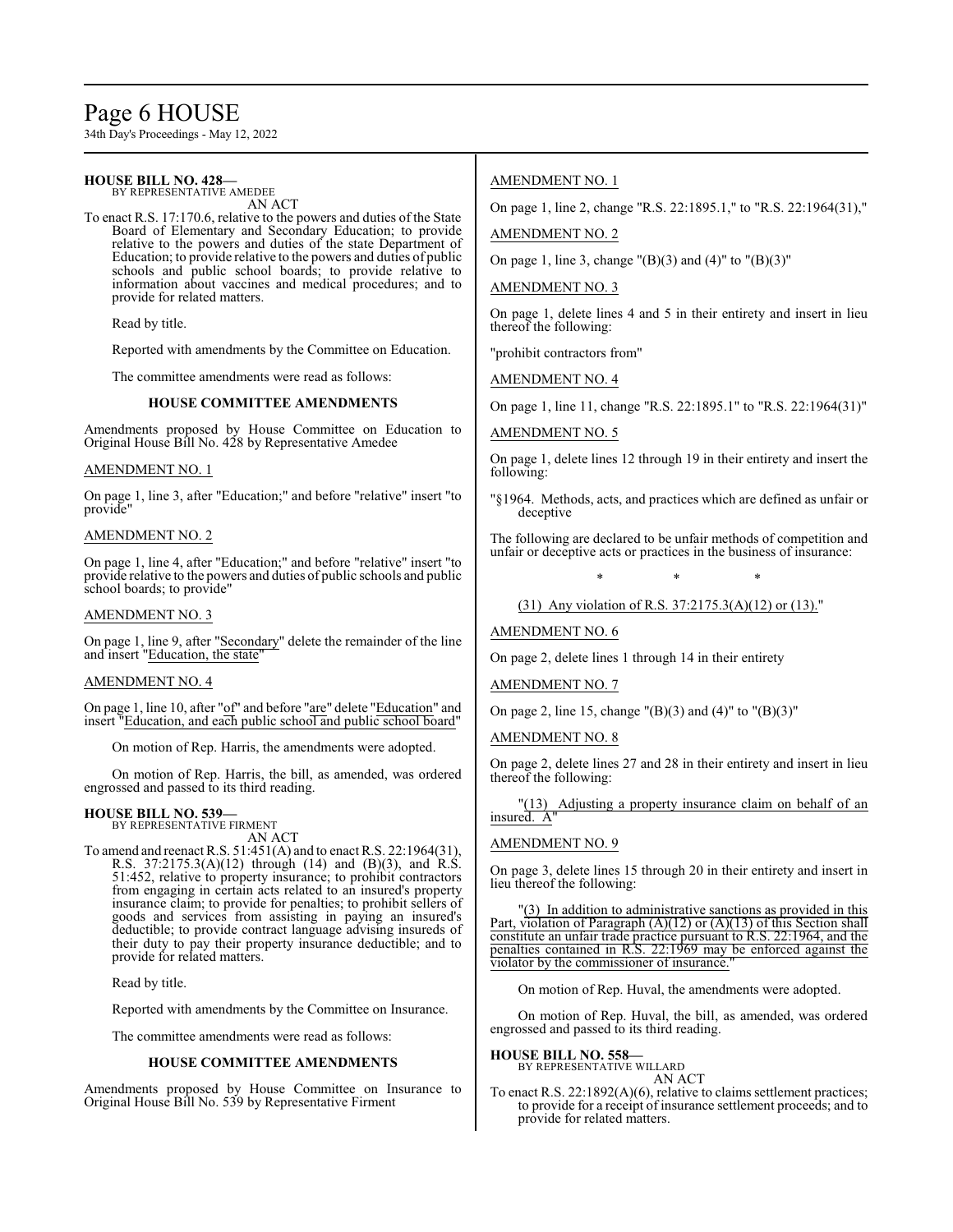# Page 7 HOUSE

34th Day's Proceedings - May 12, 2022

Read by title.

Reported with amendments by the Committee on Insurance.

The committee amendments were read as follows:

### **HOUSE COMMITTEE AMENDMENTS**

Amendments proposed by House Committee on Insurance to Original House Bill No. 558 by Representative Willard

### AMENDMENT NO. 1

On page 1, line 2, delete "amend and reenact R.S. 22:1973(B)(5) and to"

### AMENDMENT NO. 2

On page 1, delete lines 3 and 4 in their entirety and insert in lieu thereof the following:

"claims settlement practices; to provide for a receipt of insurance settlement proceeds; and to provide"

#### AMENDMENT NO. 3

On page 1, line 7, delete "R.S. 22:1973(B)(5) is hereby amended and reenacted and"

#### AMENDMENT NO. 4

On page 1, delete lines 14 through 18 in their entirety and insert in lieu thereof the following:

"(6) If an insurer issues a check, draft, or other negotiable instrument that is jointly payable to an insured and a mortgagee or mortgage servicer as payment of insurance settlement proceeds for multiple types of coverage, the insurer shall provide with the check, draft, or other negotiable instrument, a receipt indicating the dollar amount of insurance settlement proceeds paid under each type of coverage including but not limited to dwelling, personal property, and additional living expenses. In lieu of issuing a receipt pursuant to this Paragraph, an insurer may issue separate checks, drafts, or other negotiable instruments for payment of each type of coverage."

AMENDMENT NO. 5

Delete page 2 in its entirety

On motion of Rep. Huval, the amendments were adopted.

On motion of Rep. Huval, the bill, as amended, was ordered engrossed and passed to its third reading.

# **HOUSE BILL NO. 720—**

BY REPRESENTATIVE GAINES AN ACT

To amend and reenact R.S. 18:135(A)(2)(a), 401.2(C), 401.3(B)(1), and  $1308(A)(2)(j)(ii)$  and (C) and to enact R.S.  $18:401.2(B)(5)$ and 401.3(E), relative to election procedures; to provide for election procedures during a state of emergency; to provide relative to close of voter registration; to provide to changes of polling places; to provide relative to emergency plans; to provide relative to absentee voting; and to provide for related matters.

Read by title.

Reported by substitute by the Committee on House and Governmental Affairs.

The substitute was read by title as follows:

**HOUSE BILL NO. 1082** (Substitute for House Bill No. 720 by Representative Gaines)**—** BY REPRESENTATIVE GAINES

AN ACT

To enact R.S.  $18:401.2(B)(5)$  and  $401.4$ , relative to election procedures; to provide for election procedures during a state of emergency; to provide to changes of polling places; to provide relative to emergency plans; and to provide for related matters.

Read by title.

On motion of Rep. Stefanski, the substitute was adopted and became House Bill No. 1082 by Rep. Gaines, on behalf of the Committee on House and Governmental Affairs, as a substitute for House Bill No. 720 by Rep. Gaines.

Under the rules, lies over in the same order of business.

**HOUSE BILL NO. 739—** BY REPRESENTATIVE LYONS

AN ACT

To enact R.S. 49:149.65, relative to public buildings and grounds; to provide for the erection of a statue memorializing Oscar James Dunn within Memorial Hall; to provide for funds for the establishment and maintenance of the statue; to provide for the establishment of a commission; to provide for expiration of the commission; and to provide for related matters.

Read by title.

Reported favorably by the Committee on House and Governmental Affairs.

Under the rules, the above bill was ordered engrossed and recommitted to the Committee on Appropriations.

**HOUSE BILL NO. 811—**

BY REPRESENTATIVE MIGUEZ AN ACT

To enact R.S. 18:1400.10, relative to the funding of elections and related expenses; to prohibit public officials and agencies from using private donations to pay costs related to conducting elections; to provide for an effective date; and to provide for related matters.

Read by title.

Reported favorably by the Committee on House and Governmental Affairs.

On motion ofRep. Stefanski, the bill was ordered engrossed and passed to its third reading.

**HOUSE BILL NO. 841—**

BY REPRESENTATIVE BOYD AN ACT

To enact R.S. 44:11.1, relative to public records; to provide relative to online access to certain public records; to provide relative to certain occupations; to provide for limited access to domiciliary addresses of judges; and to provide for related matters.

Read by title.

Reported with amendments by the Committee on House and Governmental Affairs.

The committee amendments were read as follows:

#### **HOUSE COMMITTEE AMENDMENTS**

Amendments proposed by House Committee on House and Governmental Affairs to Original House Bill No. 841 by Representative Boyd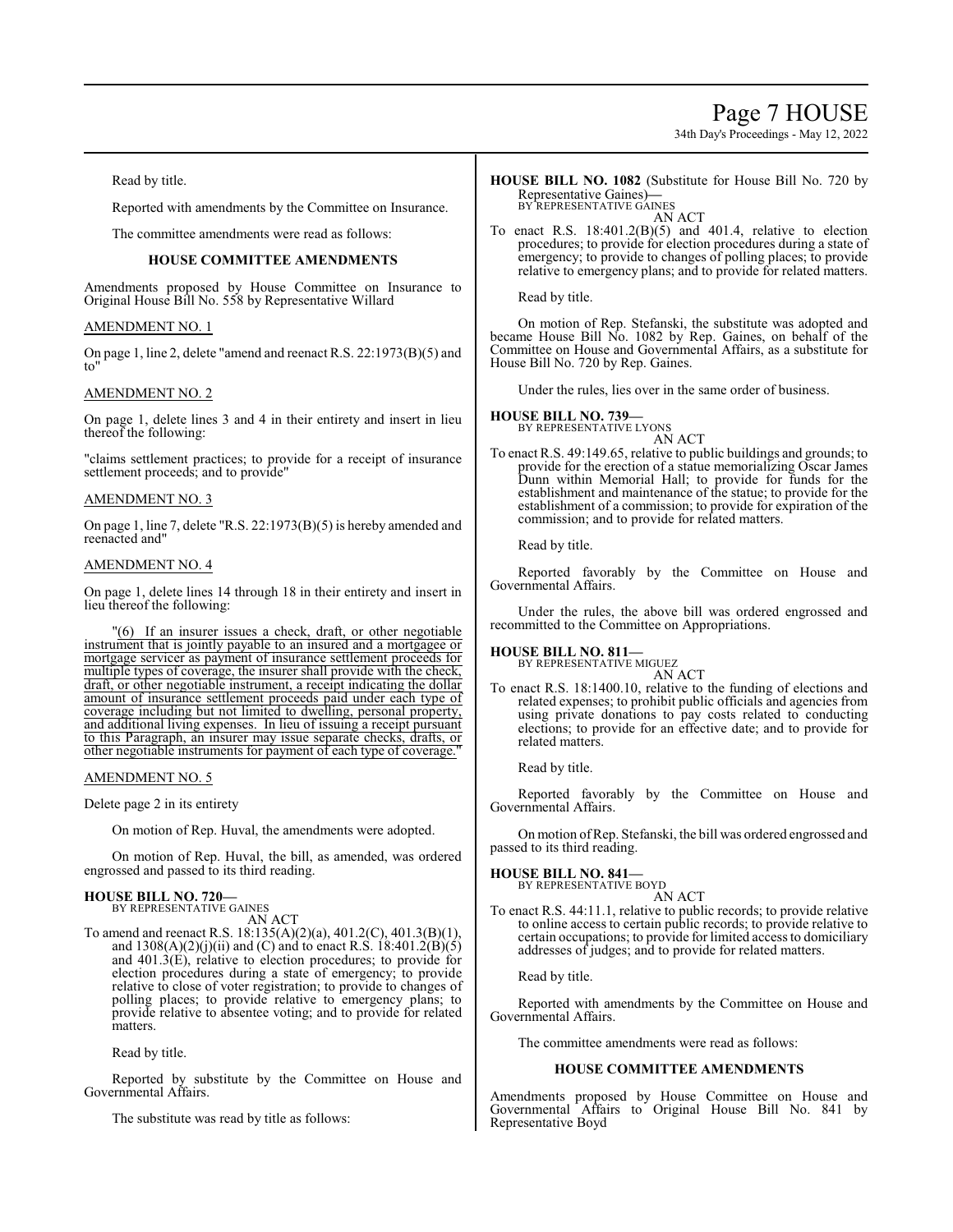# Page 8 HOUSE

34th Day's Proceedings - May 12, 2022

# AMENDMENT NO. 1

On page 1, line 4, after "addresses" delete the semicolon ":" and insert "of judges;

# AMENDMENT NO. 2

On page 1, line 7, change "certain occupations" to "judges"

### AMENDMENT NO. 3

On page 1, line 8, after " $\underline{A}$ ." delete the remainder of the line and insert "Any judge of a court of"

### AMENDMENT NO. 4

On page 1, line 9, after "removed from" insert "information concerning his domiciliary address on"

# AMENDMENT NO. 5

On page 1, line 11, after "written request" insert "submitted each year

### AMENDMENT NO. 6

On page 1, line 12, delete "peace officer or"

### AMENDMENT NO. 7

On page 1, line 12, change "employment" to "the current holding of judicial office.

#### AMENDMENT NO. 8

On page 1, delete lines 14 and 15

#### AMENDMENT NO. 9

On page 1, line 18, after "office of" insert "or by submitting a written request by mail or electronic mail to"

On motion of Rep. Stefanski, the amendments were adopted.

On motion of Rep. Stefanski, the bill, as amended, was ordered engrossed and passed to its third reading.

# **HOUSE BILL NO. 856—** BY REPRESENTATIVE GEYMANN

AN ACT

To amend and reenact R.S. 22:1892(G), relative to the appraisal clause required in all residential property insurance polices; to provide notice that lawsuits regarding a policy will be held in abatement in certain circumstances; to provide for the courts' discretion in setting a deadline for timely demanding appraisal; to provide for enforcement; to provide for effectiveness; and to provide for related matters.

Read by title.

Reported with amendments by the Committee on Insurance.

The committee amendments were read as follows:

#### **HOUSE COMMITTEE AMENDMENTS**

Amendments proposed by House Committee on Insurance to Original House Bill No. 856 by Representative Geymann

### AMENDMENT NO. 1

On page 1, delete line 4 in its entirety and insert in lieu thereof the following:

"policy will be held in abatement in certain circumstances; to provide for the"

AMENDMENT NO. 2

On page 1, line 5, change "appraisal or completion" to "appraisal; to provide for enforcement;"

AMENDMENT NO. 3

On page 1, line 6, delete "of an appraisal;"

AMENDMENT NO. 4

On page 2, line 19, delete "not"

AMENDMENT NO. 5

On page 2, delete lines 20 through 22 in their entirety and insert in lieu thereof the following:

"held in abatement <del>until the execution of an appraisal award</del> during the period between a timely demand for appraisal and the deadline<br>for execution of an appraisal award, pursuant to this clause. The for execution of an appraisal award, pursuant to this clause. court of record in which the property is located may enforce the deadlines of this clause, set a reasonable deadline for timely demanding appraisal after all parties have filed pleadings in a lawsuit, and require compliance with discovery and disclosure obligations relative to aspects of the lawsuit unrelated to the appraisal."

On motion of Rep. Huval, the amendments were adopted.

On motion of Rep. Huval, the bill, as amended, was ordered engrossed and passed to its third reading.

# **HOUSE BILL NO. 893—**

BY REPRESENTATIVE HUGHES AN ACT

To amend and reenact R.S. 15:827.1(E)(2), 827.2(A)(2) and (3), and 827.3 and to repeal R.S.  $1\frac{3:827}{.2}$ (D)(7), relative to the Department of Public Safety and Corrections; to provide relative to the reentry preparation program; to require the department to enter into cooperative endeavors or contracts to provide entrepreneurial educational opportunities for eligible offenders; to provide with respect to reporting of financial and other impacts of criminal justice reinvestment legislation; to provide with respect to the calculation and allocation of savings attributable to such legislation; and to provide for related matters.

Read by title.

Reported with amendments by the Committee on Administration of Criminal Justice.

The committee amendments were read as follows:

### **HOUSE COMMITTEE AMENDMENTS**

Amendments proposed by House Committee on Administration of Criminal Justice to Original House Bill No. 893 by Representative Hughes

#### AMENDMENT NO. 1

On page 1, line 2, change "R.S. 15:827.2(A)(2) and (3)" to "R.S.  $15:827.1(E)(2)$ ,  $827.2(A)(2)$  and  $(3)$ ,"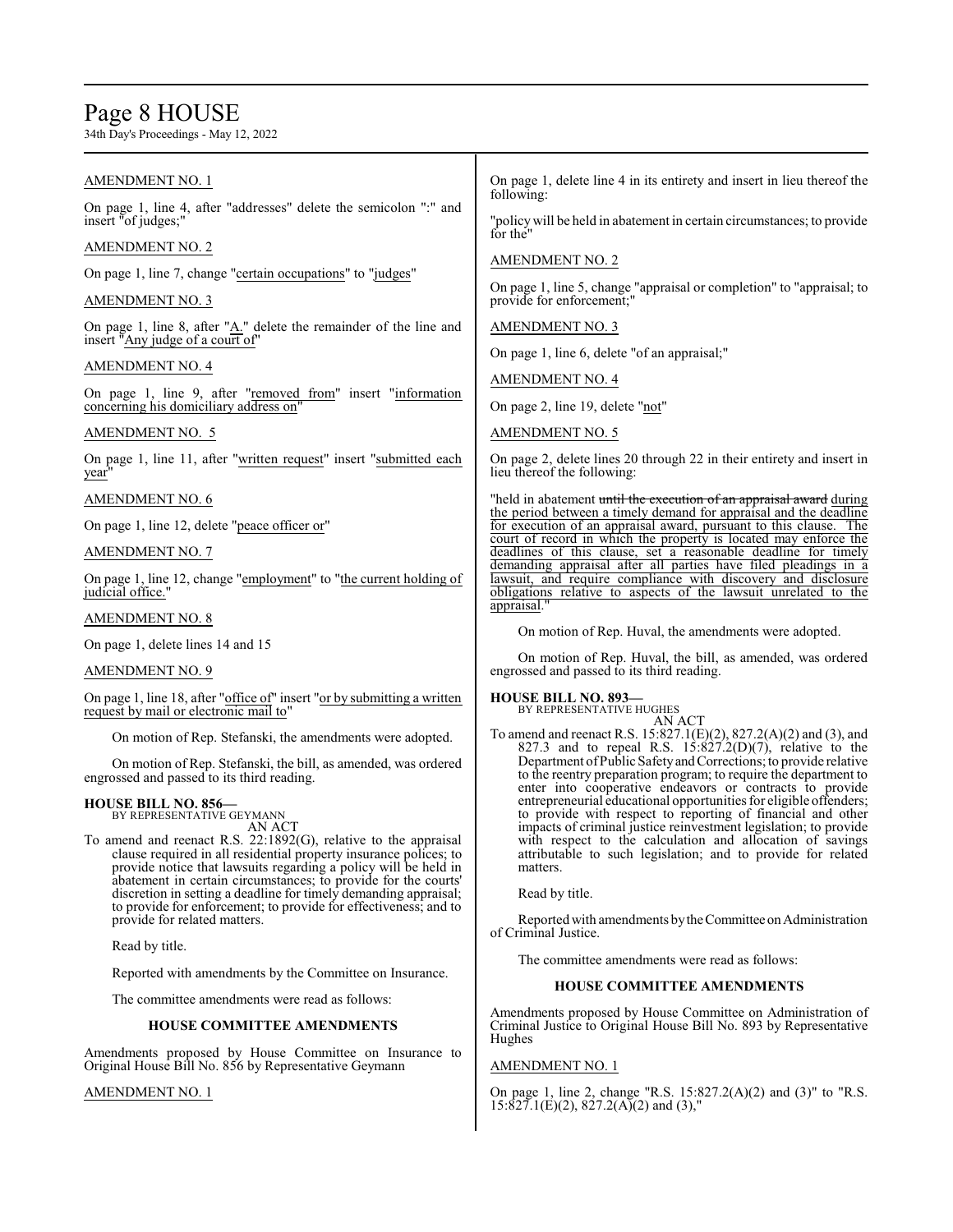34th Day's Proceedings - May 12, 2022

# AMENDMENT NO. 2

On page 1, line 3, after "Corrections;" and before "to" insert the following:

"to provide relative to the reentry preparation program; to require the department to enter into cooperative endeavors or contracts to provide entrepreneurial educational opportunities for eligible offenders;"

### AMENDMENT NO. 3

On page 1, line 8, change "R.S. 15:827.2(A)(2) and (3)" to "R.S.  $15:827.1(E)(2), 827.2(A)(2)$  and  $(3),$ "

### AMENDMENT NO. 4

On page 1, between lines 9 and 10, insert the following:

"§827.1. Reentry preparation program; establishment

E.

(2) The department may shall enter into cooperative endeavors or contracts with the Louisiana Workforce Commission, the Louisiana Department of Education, and the Louisiana community and technical colleges, educationalinstitutions, training facilities, and service providersto provide entrepreneurial educational opportunities for eligible offenders.

\* \* \*

\* \* \*

 $*$  \*  $*$  \*  $*$  "

On motion of Rep. Marino, the amendments were adopted.

On motion of Rep. Marino, the bill, as amended, was ordered engrossed and passed to its third reading.

# **HOUSE BILL NO. 935—** BY REPRESENTATIVE BOYD

AN ACT

To amend and reenact R.S. 22:1667(A), relative to catastrophe claims adjusters; to require training; to require registration of certain individuals; to require certification; to provide for an effective date; and to provide for related matters.

Read by title.

Reported with amendments by the Committee on Insurance.

The committee amendments were read as follows:

### **HOUSE COMMITTEE AMENDMENTS**

Amendments proposed by House Committee on Insurance to Original House Bill No. 935 by Representative Boyd

### AMENDMENT NO. 1

On page 1, line 2, after "R.S. 22:1667" and before the comma "," insert "(A)"

#### AMENDMENT NO. 2

On page 1, line 3, after "individuals;" delete the remainder of the line, delete line 4 in its entirety, and insert in lieu thereof the following:

"to require certification; and to provide for"

### AMENDMENT NO. 3

On page 1, line 7, after "R.S. 22:1667" and before "is" insert "(A)"

AMENDMENT NO. 4

On page 1, line 8, after "registration" delete the remainder of the line and delete line 9 in its entirety

## AMENDMENT NO. 5

On page 1, line 10, after "A." and before "Notwithstanding" insert "(1)"

AMENDMENT NO. 6

On page 1, delete lines 14 through 19 in their entirety and insert in lieu thereof the following:

"catastrophe or emergency. However, the commissioner shall establish procedures to register these such individuals.

The commissioner shall prepare and make available to individuals registered pursuant to this Section a handbook for adjusting in this state that includes information relevant to evaluating<br>property damage arising out of an emergency or disaster. The property damage arising out of an emergency or disaster. handbook shall be similar or equivalent to one hour of continuing education for licensees.

(3) An adjuster registered pursuant to this Section shall certify that he has read and understands the most recent edition of the handbook, provided for in Paragraph (2) of this Subsection, on a form promulgated by the commissioner within ten days ofregistration. An insurer employing or retaining an adjuster registered pursuant to this Section shall maintain in its records the certifications provided for in this Paragraph for all such adjusters and shall make the certifications available to the commission upon request for such.

Section 2. This Act shall become effective January 1, 2023."

#### AMENDMENT NO. 7

Delete page 2 in its entirety

On motion of Rep. Huval, the amendments were adopted.

On motion of Rep. Huval, the bill, as amended, was ordered engrossed and passed to its third reading.

**HOUSE BILL NO. 980—** BY REPRESENTATIVE FREEMAN

AN ACT

To amend and reenact R.S. 42:441(3), 442, 443(D), 444(introductory paragraph), and  $445(A)$  and  $(B)$  and to repeal R.S.  $42:441(4)$ , relative to the state employee leave transfer program; to provide for qualification for the state employee leave transfer program; to provide relative to parental leave; and to provide for related matters.

Read by title.

Reported with amendments by the Committee on House and Governmental Affairs.

The committee amendments were read as follows:

#### **HOUSE COMMITTEE AMENDMENTS**

Amendments proposed by House Committee on House and Governmental Affairs to Original House Bill No. 980 by Representative Freeman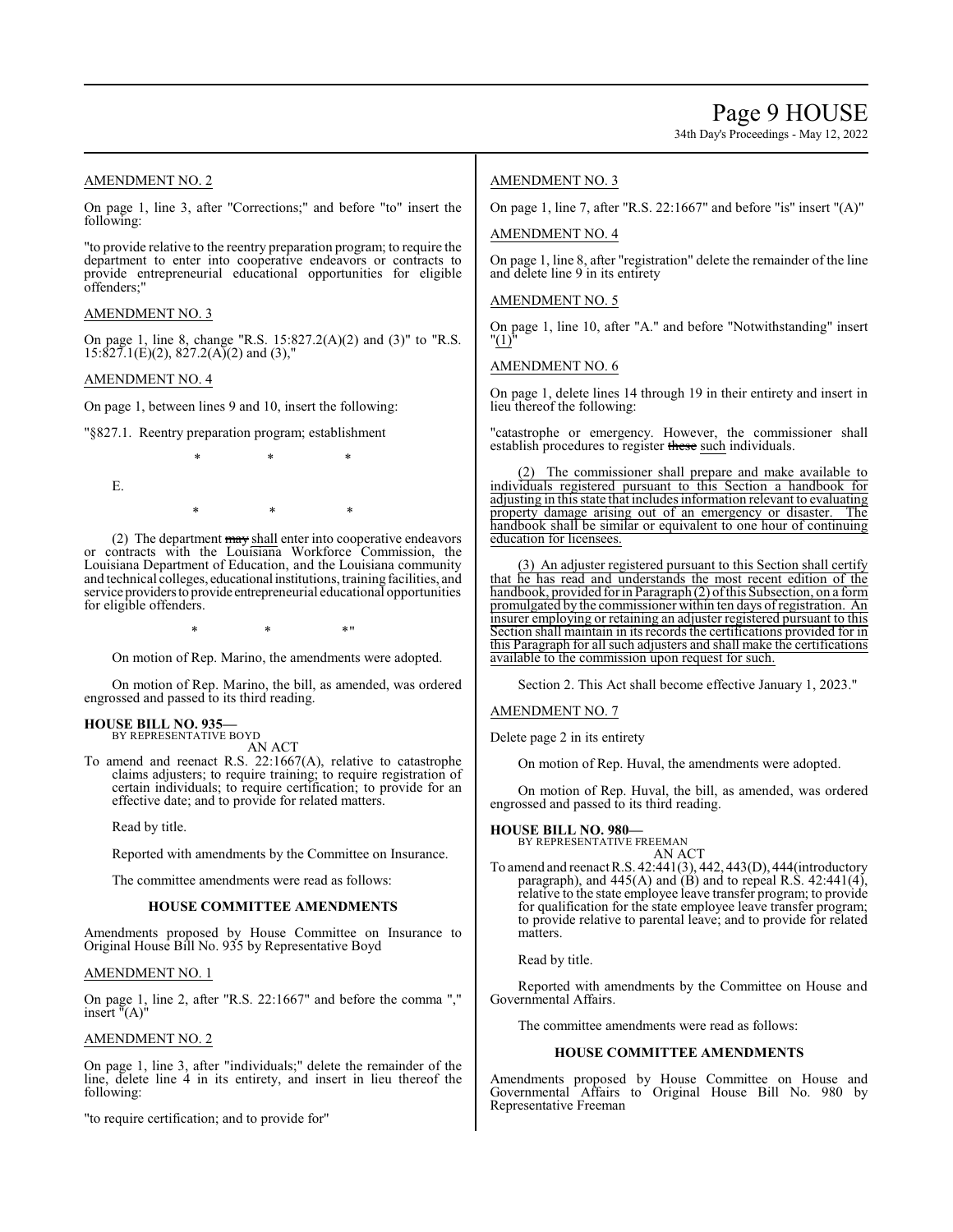# Page 10 HOUSE

34th Day's Proceedings - May 12, 2022

# AMENDMENT NO. 1

On page 1, line 3, after "42:441(4)" insert a comma "," and delete "and 446,"

### AMENDMENT NO. 2

On page 3, line 16, delete "and 446 are" and insert "is"

# AMENDMENT NO. 3

On page 3, line 16, change "their" to "its"

On motion of Rep. Stefanski, the amendments were adopted.

On motion of Rep. Stefanski, the bill, as amended, was ordered engrossed and passed to its third reading.

# **HOUSE BILL NO. 984—** BY REPRESENTATIVE AMEDEE

AN ACT

To amend and reenact R.S. 42:15, relative to school board meetings; to provide for agenda items at certain school board meetings; to provide for general public comment; to provide for an effective date; and to provide for related matters.

Read by title.

Reported favorably by the Committee on House and Governmental Affairs.

On motion ofRep. Stefanski, the bill was ordered engrossed and passed to its third reading.

**HOUSE BILL NO. 1081** (Substitute for House Bill No. 380 by Representative Muscarello)**—** BY REPRESENTATIVE MUSCARELLO

AN ACT

To amend and reenact R.S.  $17:158(J)(2)$  and  $164.1(A)$  and R.S. 32:1(14) and (75), 80(B)(1) and (2)(b), 318(B), 328(B), and  $378(A)$  and (B), to enact R.S.  $32:80(E)$ , and to repeal R.S. 17:161, relative to school buses; to provide relative to the applicability of certain school bus safety requirements; to provide relative to loading and unloading of students at or near their homes; to provide relative the operation of school busses; and to provide for related matters.

Read by title.

On motion of Rep. Harris, the bill was ordered engrossed and passed to its third reading.

# **Senate Instruments on Second Reading Returned from the Legislative Bureau**

The following Senate Instruments on second reading, returned from the Legislative Bureau, were taken up and acted upon as follows:

#### **SENATE BILL NO. 30—** BY SENATOR FRED MILLS

AN ACT

To amend and reenact R.S. 40:2116 and to enact R.S. 40:2009.4(C), 2116.1, 2116.2, and 2180.2(12), relative to facility need review; to provide legislative authority for facility need review; to provide for healthcare provider types subject to facility need review; to provide for the facility need review committee; to provide for a nursing facility moratorium; to provide for exceptions; to provide for cost effective measures; to provide for notice of sex offenders living in certain facilities; and to provide for related matters.

Read by title.

Reported with amendments by the Committee on Health and Welfare.

The committee amendments were read as follows:

### **HOUSE COMMITTEE AMENDMENTS**

Amendments proposed by House Committee on Health and Welfare to Engrossed Senate Bill No. 30 by Senator Fred Mills

AMENDMENT NO. 1

On page 2, line 23, change "healthcare" to "health care"

AMENDMENT NO. 2

On page 2, line 28, change "persons" to "people"

### AMENDMENT NO. 3

On page 3, line 24, after "receipt of" and before "application" insert "the"

#### AMENDMENT NO. 4

On page 3, line 25, change "request for proposal" to "request for proposals" and change "request for application" to "request for applications"

### AMENDMENT NO. 5

On page 3, line 26, change " $(5)$ " to " $(5)(a)$ "

AMENDMENT NO. 6

On page 4, line 1, change "(a)" to "(b)" and change "proposal" to "*proposals*"

# AMENDMENT NO. 7

On page 4, line 5, change " $(b)(i)$ " to " $(c)(i)$ " and change "proposal" to "proposals"

### AMENDMENT NO. 8

On page 4, line 19, change "Committee." to "committee."

AMENDMENT NO. 9

On page 4, at the beginning of line 20, change "(c)" to "(d)"

#### AMENDMENT NO. 10

On page 4, line 22, change "Division of Administrative Law" to "division of administrative law"

# AMENDMENT NO. 11

On page 4, line 24, change "can" to "may"

AMENDMENT NO. 12

On page 6, line 6, change "FNR" to "facility need review"

#### AMENDMENT NO. 13

On page 16, at the beginning of line 2, delete " $\underline{A}$ ."

Reported without amendments by the Legislative Bureau.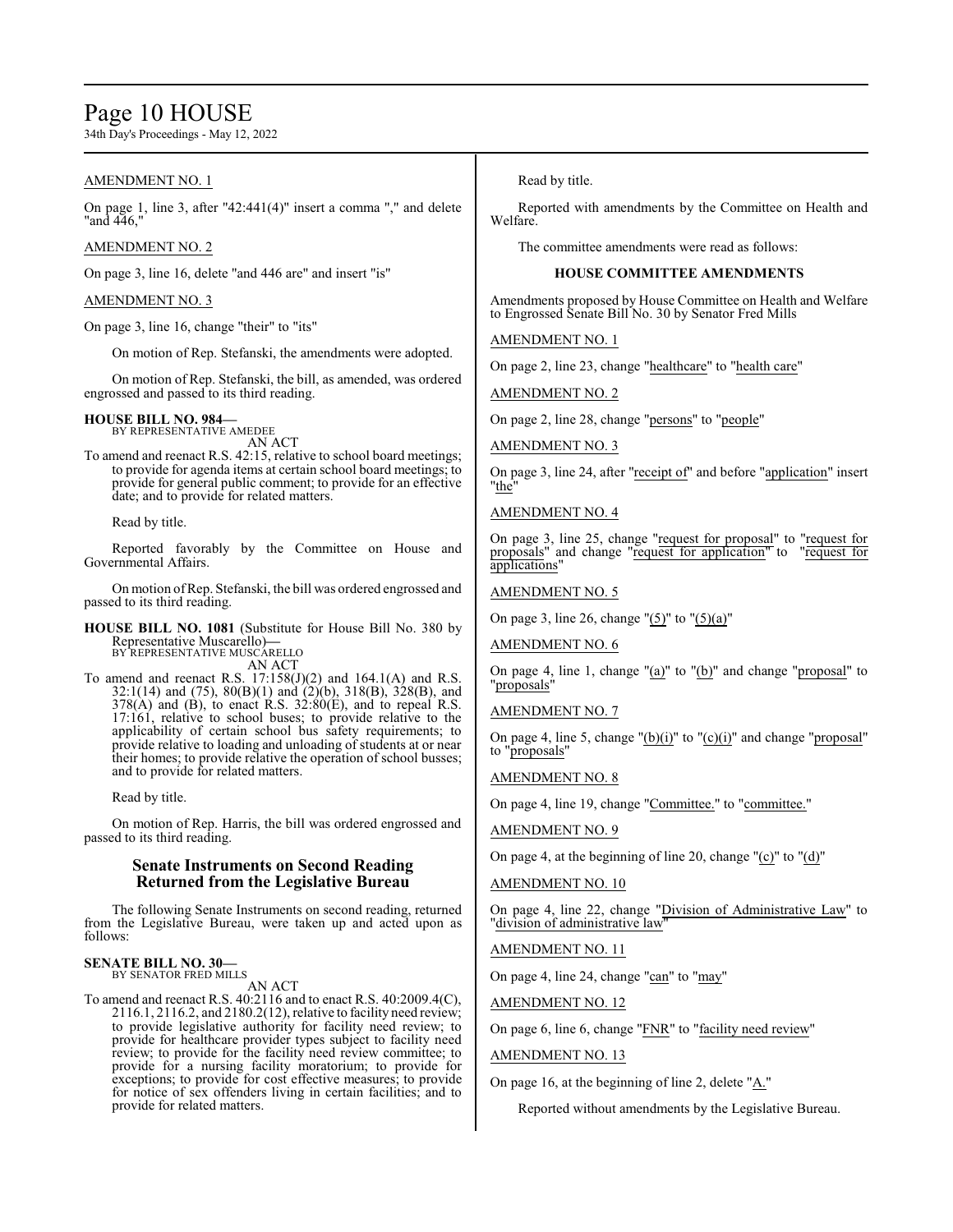34th Day's Proceedings - May 12, 2022

On motion of Rep. Bagley, the amendments were adopted.

On motion of Rep. Bagley, the bill, as amended, was ordered passed to its third reading.

# **SENATE BILL NO. 31—**

BY SENATOR FRED MILLS AN ACT

To repeal R.S. 28:4, 237, Chapter 2 of Title 28 of the Louisiana Revised Statutes of 1950, consisting of R.S. 28:241 through 249, and 824(A) through (H), R.S. 36:259(B)(12), (23), (27), (28), (29), and (33), R.S. 40:31.65(A), 642, 700.12, Part XI of Chapter 4 of Title 40 of the Louisiana Revised Statutes of 1950, consisting of R.S. 40:1051 through 1055, 1057.12, 1058, 1105.10(C), 1105.11(C), 1135.13, Part III of Subchapter B of Chapter 5-D of Title 40 of the Louisiana Revised Statutes of 1950, consisting ofR.S. 40:1185.1 through 1185.6, 1189.6, Part III of Subchapter D of Chapter 5-D of Title 40 of the Louisiana Revised Statutes of 1950, consisting of R.S. 40:1215.1 and 1215.2, Part VI of Subchapter D of Chapter 5-D of Title 40 of the Louisiana Revised Statutes of 1950, consisting of R.S. 40:1221.1 through 1221.11, 1249.3(B), 1261.1, 1263.5, Part IX of Subchapter A of Chapter 5-F of Title 40 of the Louisiana Revised Statutes of 1950, consisting of R.S. 40:1277.1, Part X of Subchapter A of Chapter 5-F of Title 40 of the Louisiana Revised Statutes of 1950, consisting of R.S. 40:1279.1, 1283.2, Part V of Subchapter B of Chapter 5-F of Title 40 of the Louisiana Revised Statutes of 1950, consisting of R.S. 40:1290.1 through 1290.4, Part I-A of Chapter 6 of Title 40 of the Louisiana Revised Statutes of 1950, consisting of R.S. 40:1312.1 through 1312.27, Subpart E of Part III of Chapter 6 of Title 40 ofthe Louisiana Revised Statutes of 1950, consisting ofR.S. 40:1460.1 and 1460.2, 1597.2(B), 2001, 2009.1, 2013.4 through 2013.6, 2016, 2018.4, 2108, 2116.34(B), 2120.9, Part VI-B of Chapter 11 of Title 40 of the Louisiana Revised Statutes of 1950, consisting of R.S. 40:2175.11 through 2175.15, Part VI-C of Chapter 11 of Title 40 of the Louisiana Revised Statutes of 1950, consisting of R.S. 40:2176.1, Part IX of Chapter 11 of Title 40 of the Louisiana Revised Statutes of 1950, consisting of R.S. 40:2194 through 2194.5, Part X-A of Chapter 11 of Title 40 of the Louisiana Revised Statutes of 1950, consisting of R.S. 40:2195.6, Part XI of Chapter 11 of Title 40 of the Louisiana Revised Statutes of 1950, consisting of R.S. 40:2196 through 2196.7, Part XV ofChapter 11 of Title 40 of the Louisiana Revised Statutes of 1950, consisting of R.S. 40:2200.11 through 2200.15, Chapter 16 of Title 40 of the Louisiana Revised Statutes of 1950, consisting of R.S. 40:2331 and 2332, Chapter 17 of Title 40 of the Louisiana Revised Statutes of 1950, consisting of R.S. 40:2351 through 2355, 2405.2, Chapter 21 of Title 40 of the Louisiana Revised Statutes of 1950, consisting of R.S. 40:2481 through 2483, Chapter 23 of Title 40 ofthe Louisiana Revised Statutes of 1950, consisting of R.S. 40:2501 through 2505, and Chapter 24 of Title 40 of the Louisiana Revised Statutes of 1950, consisting of R.S. 40:2511 through 2519, and R.S. 46:52.2, Subpart A-1 of Part I of Chapter 3 of Title 46 of the Louisiana Revised Statutes of 1950, consisting ofR.S. 46:160 through 160.11, Subpart B of Part I of Chapter 3 of Title 46 of the Louisiana Revised Statutes of 1950, consisting of R.S. 46:161 through 165, Subpart C of Part II of Chapter 3 of Title 46 of the Louisiana Revised Statutes of 1950, consisting of R.S. 46:261, Subpart D-3 of Part II ofChapter 3 of Title 46 ofthe Louisiana Revised Statutes of 1950, consisting of R.S. 46:287.1 through 287.9, Subpart D-1 of Part VI-A of Chapter 3 of Title 46 of the Louisiana Revised Statutes of 1950, consisting of R.S. 46:440.4 through 440.8, 1094(D), 1442.3, Chapter 25 of Title 46 of the Louisiana Revised Statutes of 1950, consisting ofR.S. 46:1991 through 1996, 2405.1, Chapter 35-A of Title 46 of the Louisiana Revised Statutes of 1950, consisting ofR.S. 46:2431 through 2434, Chapter 52 of Title 46 of the Louisiana Revised Statutes of 1950, consisting of R.S. 46:2671 through 2675, and 2758.2(E) and (F), relative to health

care; to repeal certain inactive or obsolete laws; and to provide for related matters.

Read by title.

Reported favorably by the Committee on Health and Welfare.

Reported without amendments by the Legislative Bureau.

On motion of Rep. Bagley, the bill was ordered passed to its third reading.

#### **SENATE BILL NO. 33—**

BY SENATOR FRED MILLS

- AN ACT
- To enact R.S. 40:2009.24, relative to nursing facilities; to require an emergency alternative electrical power source; to provide for minimum requirements; to provide for fuel; to provide for waivers; to provide for a compliance deadline; to provide for an extension; to provide for an effective date; and to provide for related matters.

Read by title.

Reported favorably by the Committee on Health and Welfare.

Reported without amendments by the Legislative Bureau.

On motion of Rep. Bagley, the bill was ordered passed to its third reading.

#### **SENATE BILL NO. 59—**

BY SENATOR FRED MILLS AND REPRESENTATIVE BAGLEY AN ACT

To enact R.S. 46:460.76, relative to claim reviews conducted by Medicaid managed care organizations; to provide for prepayment reviews; to provide for definitions; and to provide for related matters.

Read by title.

Reported with amendments by the Committee on Health and Welfare.

The committee amendments were read as follows:

#### **HOUSE COMMITTEE AMENDMENTS**

Amendments proposed by House Committee on Health and Welfare to Engrossed Senate Bill No. 59 by Senator Fred Mills

#### AMENDMENT NO. 1

On page 1, line 3, after "reviews;" and before "to provide for" insert "to provide for detection and prevention of fraud and abuse in the Medicaid program; to provide for applicability"

AMENDMENT NO. 2

On page 1, line 8, delete "Medicaid"

AMENDMENT NO. 3

On page 1, line 9, delete "Medicaid"

# AMENDMENT NO. 4

On page 1, line 12, change "Louisiana Department of Health" to "department"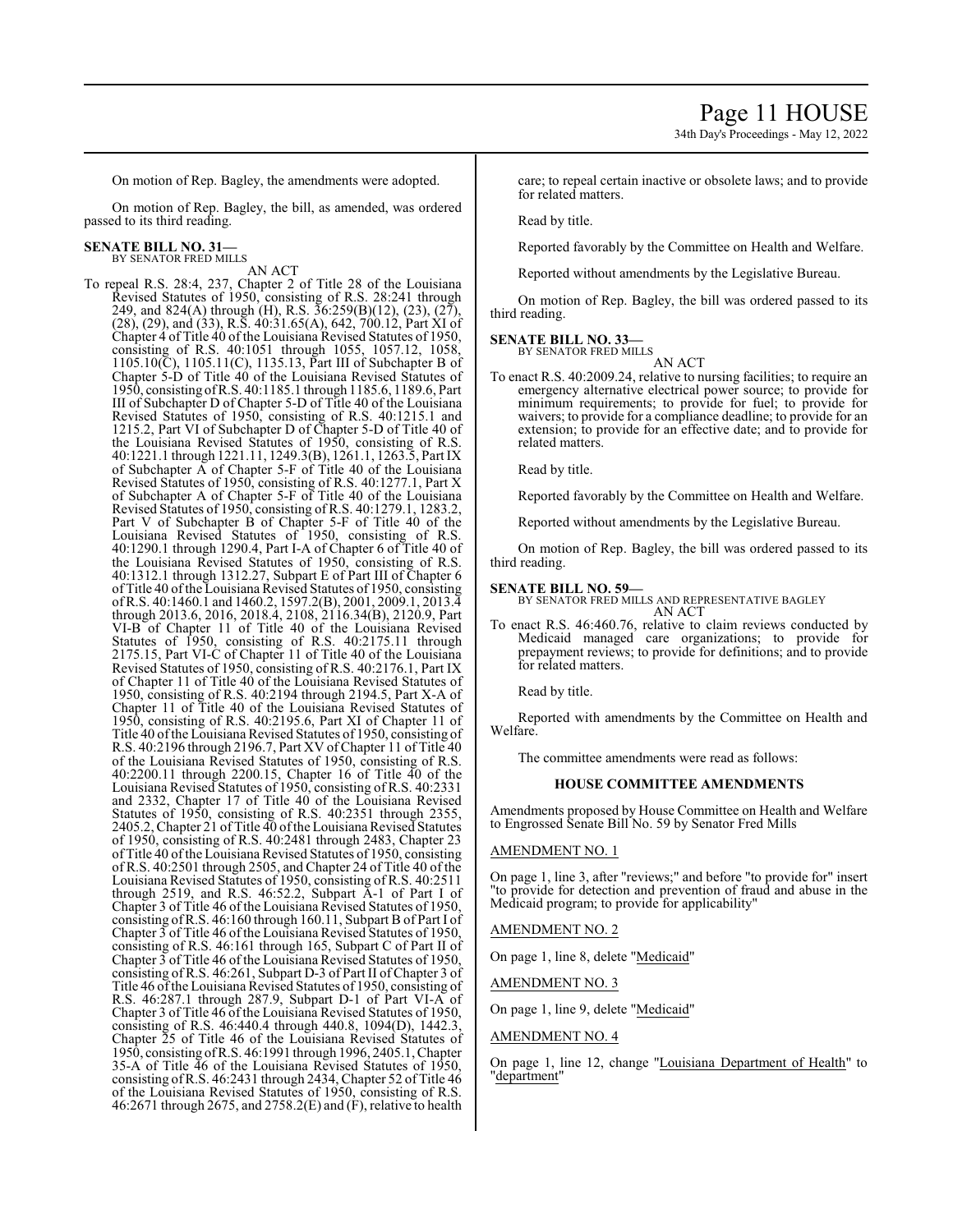# Page 12 HOUSE

34th Day's Proceedings - May 12, 2022

# AMENDMENT NO. 5

On page 1, line 15, delete "Medicaid"

# AMENDMENT NO. 6

On page 1, line 16, delete "Medicaid"

### AMENDMENT NO. 7

On page 2, line 2, delete "Medicaid"

# AMENDMENT NO. 8

On page 2, after line 3, add the following:

"C.(1) Nothing in this Section shall prohibit a managed care organization from notifying the department of healthcare providers suspected of committing fraud and abuse.

(2) Nothing in this Section shall prohibit the department from requiring all managed care organizations to coordinate efforts to combat and prevent fraud and abuse pursuant to any requirements ordered by the department in accordance with the Medical Assistance Programs Integrity Law, R.S. 46:437.1 et seq.

D. The provisions of this Section shall not apply to any dental coordinated care network as defined in R.S. 46:460.51

Reported without amendments by the Legislative Bureau.

On motion of Rep. Bagley, the amendments were adopted.

On motion of Rep. Bagley, the bill, as amended, was ordered passed to its third reading.

# **SENATE BILL NO. 64—**

BY SENATORS CONNICK AND BARROW AN ACT

To amend and reenact R.S. 14:2(B)(8), (29) and (40), 41(B), 42(A)(6) and (C), 43.2(A)(1) and (2), 43.3(A)(1), 44.1(A)(3),  $44.2(B)(2)$ , and the introductory paragraph of 93.5(A) and (B), Code of Criminal Procedure Art. 814(A)(12), and Code of Evidence. Art. 412.1, and to enact R.S.  $14:41(D)$ , and  $42(A)(7)$ and Code of Criminal Procedure Art.  $814(\text{\AA})(69)$  and  $(70)$ , relative to sex offenses; to provide relative to crimes of violence; to provide relative to the elements of certain sex offenses; to provide relative to certain evidence in sexual assault cases; to provide relative to responsive verdicts for certain sex offenses; to provide definitions; and to provide for related matters.

Read by title.

Reported favorably by the Committee on Administration of Criminal Justice.

Reported without amendments by the Legislative Bureau.

On motion of Rep. Marino, the bill was ordered passed to its third reading.

#### **SENATE BILL NO. 71—** BY SENATOR CONNICK

AN ACT

To amend and reenact Children's Code Art. 305(A)(2) and (B)(3) and to enact Children's Code Art. 305(A)(3), relative to criminal court jurisdiction over children; to provide relative to the divestiture of the juvenile court's jurisdiction over serious crimes committed by juveniles; to provide relative to the district attorney's discretion to prosecute a juvenile as an adult for certain offenses; and to provide for related matters.

Read by title.

Reported favorably by the Committee on Administration of Criminal Justice.

Reported without amendments by the Legislative Bureau.

On motion of Rep. Marino, the bill was ordered passed to its third reading.

#### **SENATE BILL NO. 72—** BY SENATOR CONNICK

AN ACT

To amend and reenact Children's Code Art. 657, 658, 763, and 764, relative to juvenile court proceedings; to remove the authority of the juvenile court to dismiss petitions in Child in Need of Care and Families in Need of Services petitions on its own motion; and to provide for related matters.

Read by title.

Reported favorably by the Committee on Administration of Criminal Justice.

Reported without amendments by the Legislative Bureau.

On motion of Rep. Marino, the bill was ordered passed to its third reading.

#### **SENATE BILL NO. 73—** BY SENATOR HEWITT

AN ACT

To enact R.S. 18:602(E)(5), relative to special elections for vacancies in certain local offices; to provide for exceptions; and to provide for related matters.

Read by title.

Reported favorably by the Committee on House and Governmental Affairs.

Reported without amendments by the Legislative Bureau.

On motion of Rep. Stefanski, the bill was ordered passed to its third reading.

#### **SENATE BILL NO. 74—** BY SENATOR HEWITT

AN ACT

To amend and reenact R.S. 18:427(A), relative to poll watchers; to provide for qualifications; and to provide for related matters.

Read by title.

Reported favorably by the Committee on House and Governmental Affairs.

Reported without amendments by the Legislative Bureau.

On motion of Rep. Stefanski, the bill was ordered passed to its third reading.

# **SENATE BILL NO. 83—**

BY SENATOR FRED MILLS AN ACT

enact R.S. 46:460.37, relative to Medicaid pharmacy reimbursement; to provide for the Council on Medicaid Pharmacy Reimbursement; to provide for council membership; to provide for meetings; to provide for the duties and powers of the council; and to provide for related matters.

Read by title.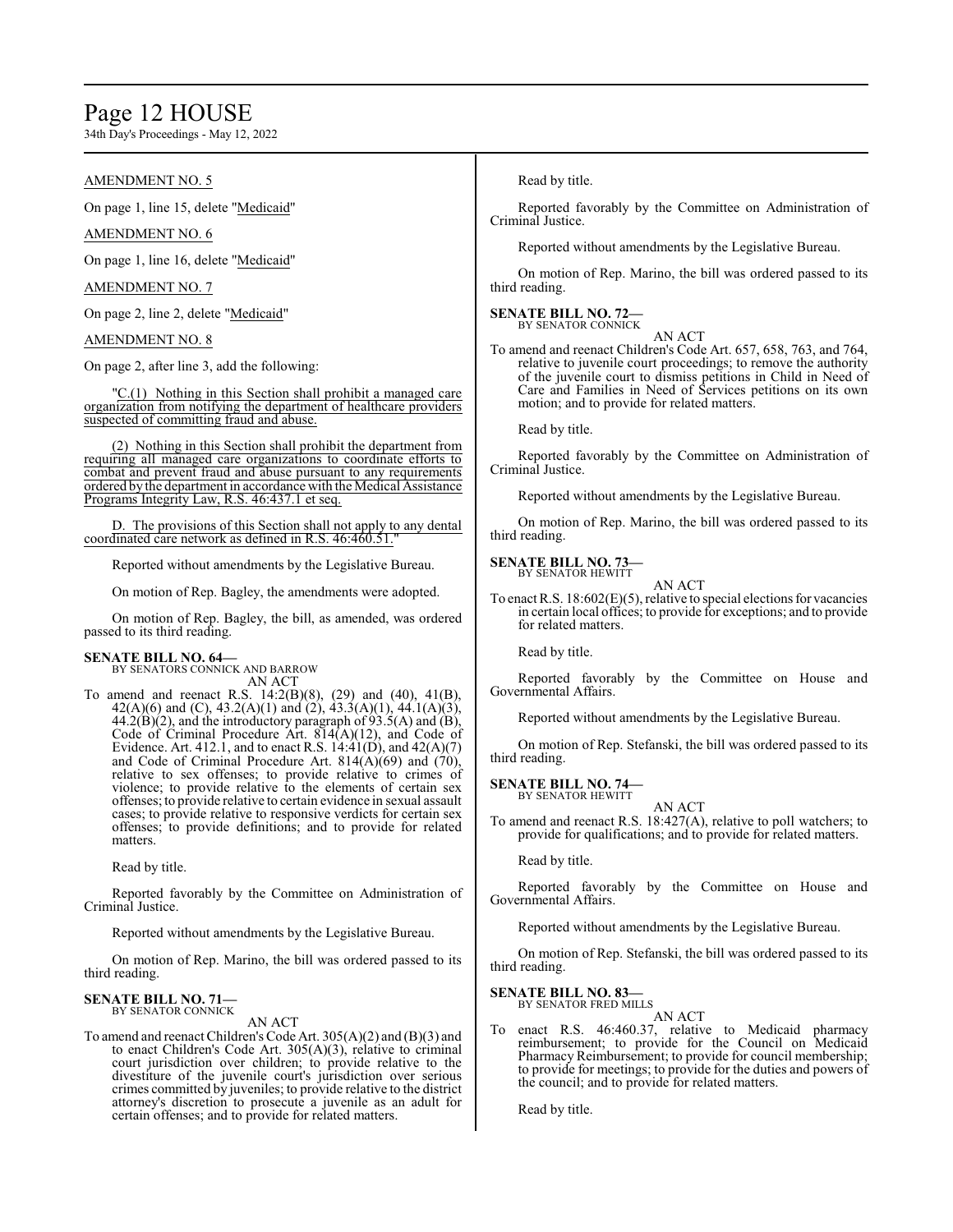Page 13 HOUSE

34th Day's Proceedings - May 12, 2022

Reported with amendments by the Committee on Health and Welfare.

The committee amendments were read as follows:

# **HOUSE COMMITTEE AMENDMENTS**

Amendments proposed by House Committee on Health and Welfare to Engrossed Senate Bill No. 83 by Senator Fred Mills

# AMENDMENT NO. 1

On page 2, line between lines 8 and 9, insert the following:

"(7) One physician appointed by the chairman of the Senate Committee on Health and Welfare."

# AMENDMENT NO. 2

On page 2, at the beginning of line 9, change "(7)" to "(8)"

# AMENDMENT NO. 3

On page 2, between lines 10 and 11, insert the following:

#### "(9) One physician appointed by the chairman of the House Committee on Health and Welfare."

# AMENDMENT NO. 4

On page 2, at the beginning of line 11, change "(8) Three" to "(10) Two"

AMENDMENT NO. 5

On page 2, at the beginning of line 15, change " $C.(1)$ " to " $C.(1)(a)$ "

# AMENDMENT NO. 6

On page 2, line 16, change "commensurate" to "concurrent"

# AMENDMENT NO. 7

On page 2, line 18, change " $(B)(8)$ " to " $(B)(10)$ "

# AMENDMENT NO. 8

On page 2, between lines 20 and 21, insert the following:

"(b) Appointed members of the council provided for in Paragraphs  $(B)(6)$  through  $(B)(10)$  of this Section shall be licensed and in good standing with their respective licensing board, actively engaged in their profession, and participating in the Medicaid program."

# AMENDMENT NO. 9

On page 3, at the beginning of line 4, change "D." to "D.(1)"

# AMENDMENT NO. 10

On page 3, line 5, change " $(1)$ " to " $(a)$ " and after "trends" and before the period "." insert "and establish a process by which pharmacists can provide information showing that current reimbursement does not cover the reasonable and appropriate cost for a specific pharmaceutical<sup>®</sup>

# AMENDMENT NO. 11

On page 3, at the beginning of line 6, change "(2)" to "(b)"

# AMENDMENT NO. 12

On page 3, at the beginning of line 8, change " $(3)$ " to " $(c)$ "

# AMENDMENT NO. 13

On page 3, at the end of line 9, after "procedures" and before the period "." insert a comma "," and "including but not limited to enhanced reimbursements for specific pharmaceuticals upon a showing that the current reimbursement does not cover the reasonable and appropriate costs and inhibits patient access to prescribed, medically necessary pharmaceuticals"

# AMENDMENT NO. 14

On page 3, at the beginning of line 10, change "(4)" to "(d)"

AMENDMENT NO. 15

On page 3, after line 13, add the following:

"(e) Make annual recommendations to the secretary regarding the implementation and administration of a Medicaid medication therapy management program pursuant to R.S. 46:153.3.1.

(f) Any other task related to the Medicaid pharmacy program, including but not limited to Medicaid prescription drug administration, drug rebates, and reimbursement.

(2) In carrying out the duties provided for in Paragraph (1) of this Subsection, the council may consult with health benefit plan issuers, Medicaid managed care organizations, pharmacy benefit managers, wholesale drug distributors, and other interested stakeholders."

Reported without amendments by the Legislative Bureau.

On motion of Rep. Bagley, the amendments were adopted.

On motion of Rep. Bagley, the bill, as amended, was ordered passed to its third reading.

#### **SENATE BILL NO. 99—** BY SENATOR FRED MILLS AN ACT

To amend and reenact R.S. 37:1256(B) and the introductory paragraph of R.S. 40:2868(A), relative to permits issued by the Louisiana Board of Pharmacy; to provide for permits issued to pharmacy benefit managers; and to provide for related matters.

Read by title.

Reported with amendments by the Committee on Health and Welfare.

The committee amendments were read as follows:

# **HOUSE COMMITTEE AMENDMENTS**

Amendments proposed by House Committee on Health and Welfare to Engrossed Senate Bill No. 99 by Senator Fred Mills

# AMENDMENT NO. 1

On page 1, line 2, after "R.S. 40:2868(A)" and before the comma "," insert "and to enact R.S. 37:1256(C) and R.S. 40:2868(C)"

# AMENDMENT NO. 2

On page 1, line 4, after "managers;" and before "and to" insert "to provide for appeals to the division of administrative law;"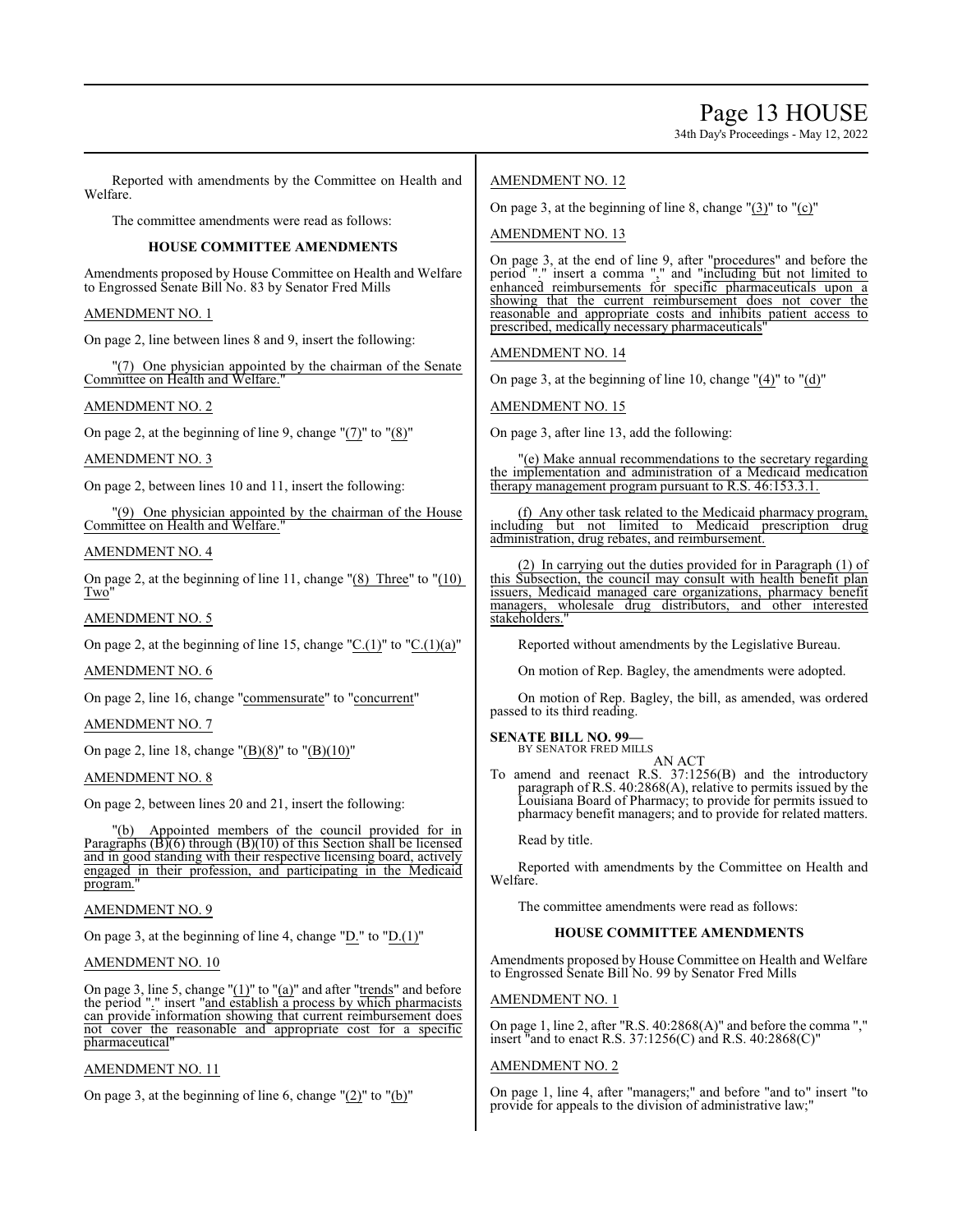# Page 14 HOUSE

34th Day's Proceedings - May 12, 2022

# AMENDMENT NO. 3

On page 1, line 6, after "reenacted" and before "to read" insert "and R.S.  $37:1256(C)$  is hereby enacted"

# AMENDMENT NO. 4

On page 1, between lines 14 and 15, insert the following:

"C.(1) A pharmacy benefit manager may file for a hearing conducted before an independent third-party adjudicator with the division of administrative law upon notice from the board that it intends to take adverse or disciplinary action against the pharmacy benefit manager that may result in the suspension or termination of the pharmacy benefit manager's permit. If the pharmacy benefit manager elects to file for a hearing with the division of administrative law, the ruling of the administrative law judge shall be appealable by either the pharmacy benefit manager or the board, whichever party does not prevail.

(2) Nothing in this Subsection shall be construed to prevent the pharmacy benefit manager fromproceeding with a hearing before the board as provided for in the Administrative Procedure Act, nor shall anything in this Subsection be construed to prevent the board from taking any other action provided for by law or rule that would not result in suspension or termination of the pharmacy benefit manager's permit."

# AMENDMENT NO. 5

On page 1, line 16, after "reenacted" and before "to read" insert "and R.S. 40:2868(C) is hereby enacted"

#### AMENDMENT NO. 6

On page 1, line 17, after "regulation by" and before "Board" insert "Louisiana"

# AMENDMENT NO. 7

On page 2, after line 7, add the following:

"C.(1) A pharmacy benefit manager may file for a hearing conducted before an independent third-party adjudicator with the division of administrative law upon notice from the board that it intends to take adverse or disciplinary action against the pharmacy benefit manager that may result in the suspension or termination of the pharmacy benefit manager's permit. If the pharmacy benefit manager elects to file for a hearing with the division of administrative law, the ruling of the administrative law judge shall be appealable by either the pharmacy benefit manager or the board, whichever party does not prevail.

(2) Nothing in this Subsection shall be construed to prevent the pharmacy benefit manager fromproceeding with a hearing before the board as provided for in the Administrative Procedure Act, nor shall anything in this Subsection be construed to prevent the board from taking any other action provided for by law or rule that would not result in suspension or termination ofthe pharmacy benefit manager's permit.

Reported without amendments by the Legislative Bureau.

On motion of Rep. Bagley, the amendments were adopted.

On motion of Rep. Bagley, the bill, as amended, was ordered passed to its third reading.

#### **SENATE BILL NO. 182—** BY SENATOR FIELDS

AN ACT

To amend and reenact R.S. 14:134(A)(3) and R.S. 40:2405(J)(2)(a) and to enact R.S. 14:134(A)(4), relative to mandatory  $\hat{P}.\hat{O}.\hat{S}.\hat{T}$ . certification revocation; to provide relative to malfeasance in office by public officers and employees; to provide for a revocation hearing to determine whether a peace officer's P.O.S.T. certification will be revoked; and to provide for related matters.

Read by title.

Reported with amendments by the Committee on Administration of Criminal Justice.

The committee amendments were read as follows:

### **HOUSE COMMITTEE AMENDMENTS**

Amendments proposed by House Committee on Administration of Criminal Justice to Reengrossed Senate Bill No. 182 by Senator Fields

### AMENDMENT NO. 1

On page 2, line 15, after "agency" and before the comma "," insert "and has exhausted all administrative remedies"

# AMENDMENT NO. 2

On page 2, at the beginning of line 18, change "unauthorized" to "unreasonable"

# AMENDMENT NO. 3

On page 2, line 18, after "force" delete the remainder of the line and at the beginning of line 19, delete "remedies"

Reported without amendments by the Legislative Bureau.

On motion of Rep. Marino, the amendments were adopted.

On motion of Rep. Marino, the bill, as amended, was ordered passed to its third reading.

#### **SENATE BILL NO. 193—** BY SENATOR HEWITT

AN ACT To amend and reenact R.S. 17:71.3(E)(2)(b), relative to school board apportionment plans; to provide for review; to provide for challenges; and to provide for related matters.

Read by title.

Reported with amendments by the Committee on House and Governmental Affairs.

The committee amendments were read as follows:

#### **HOUSE COMMITTEE AMENDMENTS**

Amendments proposed by House Committee on House and Governmental Affairs to Engrossed Senate Bill No. 193 by Senator **Hewitt** 

### AMENDMENT NO. 1

On page 1, line 17, after "board." delete the remainder of the line and on page 2, line 1, delete "a plan is declared null, such declaration" and insert the following: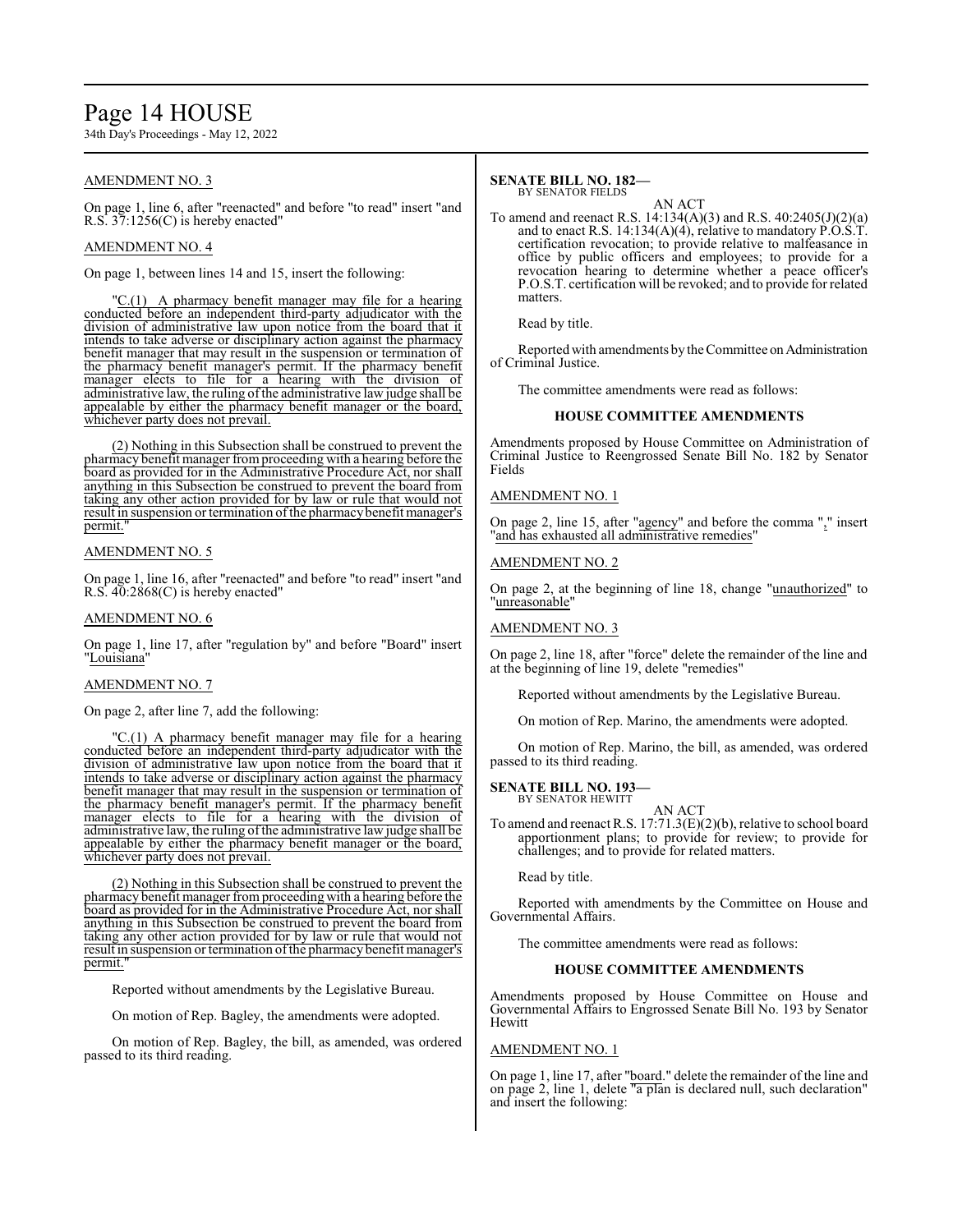# Page 15 HOUSE

34th Day's Proceedings - May 12, 2022

"The fact that a plan is null and void by operation of law pursuant to this Subsection or is declared null by a court of competent jurisdiction"

Reported without amendments by the Legislative Bureau.

On motion of Rep. Stefanski, the amendments were adopted.

On motion of Rep. Stefanski, the bill, as amended, was ordered passed to its third reading.

#### **SENATE BILL NO. 197—** BY SENATOR WHITE

AN ACT

To enact R.S. 42:1123(47), relative to certain members of the boards of commissioners of groundwater districts; to provide for exceptions to the Code of Governmental Ethics; to provide for applicability; and to provide for related matters.

Read by title.

Reported with amendments by the Committee on House and Governmental Affairs.

The committee amendments were read as follows:

### **HOUSE COMMITTEE AMENDMENTS**

Amendments proposed by House Committee on House and Governmental Affairs to Engrossed Senate Bill No. 197 by Senator White

#### AMENDMENT NO. 1

On page 1, line 11, after "nominated" delete "by an industrial user or"

#### AMENDMENT NO. 2

On page 2, line 2, after "shall be" delete the remainder of the line and delete line 3 and insert "applied prospectively."

Reported without amendments by the Legislative Bureau.

On motion of Rep. Stefanski, the amendments were adopted.

On motion of Rep. Stefanski, the bill, as amended, was ordered passed to its third reading.

# **SENATE BILL NO. 257—** BY SENATOR FRED MILLS

AN ACT

To enact R.S. 46:450.8, relative to Medicaid coverage for continuous glucose monitors; to require Medicaid coverage for continuous glucose monitors; to provide for the method of coverage; to provide for duties of the Louisiana Department of Health; and to provide for related matters.

Read by title.

Reported favorably by the Committee on Health and Welfare.

Reported without amendments by the Legislative Bureau.

On motion of Rep. Bagley, the bill was ordered passed to its third reading.

**SENATE BILL NO. 258—** BY SENATOR HEWITT

AN ACT

To amend and reenact R.S. 18:401.3(B), (C), and (D)(1), (2)(a)(i) and (ii), (3), and (4), and to enact R.S.  $18:401.3(E)$ , relative to emergency election plans; to provide for reasons for the development of a plan; to authorize alternative plans; to provide

for procedures for approval of a plan; to provide for an effective date; and to provide for related matters.

Read by title.

Reported favorably by the Committee on House and Governmental Affairs.

Reported without amendments by the Legislative Bureau.

On motion of Rep. Stefanski, the bill was ordered passed to its third reading.

### **SENATE BILL NO. 259—**

BY SENATOR HEWITT

AN ACT To enact Chapter 21 of Title 49 of the Revised Statutes of 1950, to be comprised of R.S. 49:1401-1403, relative to certain public benefit programs; to require annual reports from state agencies administering federal and state social services and financial assistance programs; to enhance program integrity; to eliminate fraud, waste, and abuse of federal and state resources; and to provide for related matters.

Read by title.

Reported favorably by the Committee on House and Governmental Affairs.

Reported without amendments by the Legislative Bureau.

On motion of Rep. Stefanski, the bill was ordered passed to its third reading.

#### **SENATE BILL NO. 267—** BY SENATOR HEWITT

To amend and reenact R.S. 24:53(A)(6) and (7) and R.S. 49:74(A)(6) and (7) and to enact R.S.  $24:53(A)(8)$  and R.S.  $49:74(A)(8)$ , relative to registration of lobbyists; to provide for required information; to require disclosure of whether the registrant has completed certain required training; and to provide for related matters.

AN ACT

Read by title.

Reported with amendments by the Committee on House and Governmental Affairs.

The committee amendments were read as follows:

#### **HOUSE COMMITTEE AMENDMENTS**

Amendments proposed by House Committee on House and Governmental Affairs to Engrossed Senate Bill No. 267 by Senator Hewitt

AMENDMENT NO. 1

On page 1, line 2, change "R.S. 24:53(A)(6) and (7)" to "R.S.  $24:53(A)(4)(a)$ , (6), and (7)'

AMENDMENT NO. 2

On page 1, line 2, before "to enact" delete "and" and insert a comma ","

# AMENDMENT NO. 3

On page 1, line 3, change "R.S.  $24:53(A)(8)$ " to "R.S.  $24:53(A)(4)(b)(xxxiii)$  and  $(8)''$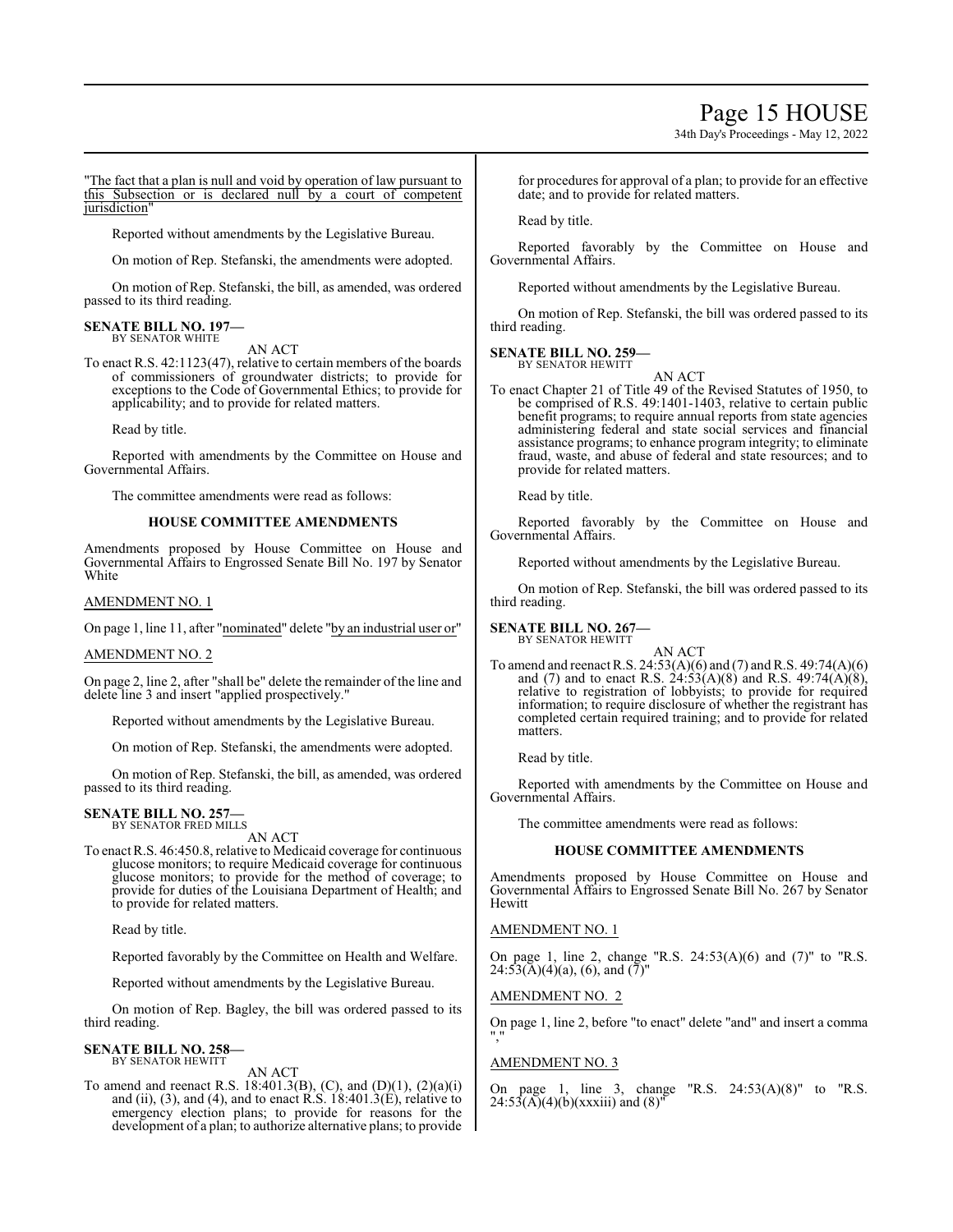# Page 16 HOUSE

34th Day's Proceedings - May 12, 2022

# AMENDMENT NO. 4

On page 1, line 3, after "R.S. 49:74(A)(8)," insert "and to repeal R.S.  $24:53(H)(2)$ ,"

### AMENDMENT NO. 5

On page 1, line 7, change "R.S. 24:53(A)(6) and (7)" to "R.S.  $24:53(A)(4)(a)$ , (6), and  $(7)'$ 

### AMENDMENT NO. 6

On page 1, line 8, change  $"24:53(A)(8)$  is" to  $"R.S.$  $24:53(A)(4)(b)(xxxiii)$  and (8) are

#### AMENDMENT NO. 7

On page 1, between lines 16 and 17, insert the following:

 $T(4)(a)$  An A listing of any known specific legislative instruments and an indication of potential subject matters about which he anticipates lobbying.

(b) Indication of potential subject matters shall be made by choosing from the following potential subject matter categories:

\* \* \*

(xxxiii) Appropriations.

 $*$  \*  $*$  \*

### AMENDMENT NO. 8

On page 1, line 17, delete "Whether"and insert "If the registrant was a registered lobbyist during the previous calendar year, whether"

#### AMENDMENT NO. 9

On page 2, line 19, delete "Whether"and insert "If the registrant was a registered lobbyist during the previous calendar year, whether"

# AMENDMENT NO. 10

On page 2, between lines 26 and 27, insert the following:

"Section 3. R.S. 24:53(H)(2) is hereby repealed in its entirety."

#### AMENDMENT NO. 11

On page 2, line 27, change "Section 3." to "Section 4."

Reported without amendments by the Legislative Bureau.

On motion of Rep. Stefanski, the amendments were adopted.

On motion of Rep. Stefanski, the bill, as amended, was ordered passed to its third reading.

# **SENATE BILL NO. 285—** BY SENATOR SMITH

AN ACT

To amend and reenact 14:90.4(B), R.S. 26:80(F)(1)(b), 280(A)(7) and  $(F)(1)(b)$ , and R.S.  $27:3(20)$  and  $(21)$ ,  $11(G)$ , and  $29.3(A)(1)$ , relative to the gaming control board; to provide relative to video draw poker laws and non-gaming suppliers; to provide for technical changes to cross reference with current law; to provide for authorization to allow the board to publicly meet via video conferencing; to provide for notice of the video conference on its website; to provide for a mechanismto receive public comment; to provide for definitions; to provide for discretion of the gaming control board relative to non-gaming suppliers; to provide for an effective date; and to provide for related matters.

Read by title.

Reported with amendments bytheCommittee on Administration of Criminal Justice.

The committee amendments were read as follows:

#### **HOUSE COMMITTEE AMENDMENTS**

Amendments proposed by House Committee on Administration of Criminal Justice to Engrossed Senate Bill No. 285 by Senator Smith

AMENDMENT NO. 1

On page 1, line 17, change "27:402(17)" to "27:402"

Reported without amendments by the Legislative Bureau.

On motion of Rep. Marino, the amendments were adopted.

On motion of Rep. Marino, the bill, as amended, was ordered passed to its third reading.

### **SENATE BILL NO. 290—**

BY SENATOR CORTEZ

AN ACT To amend and reenact the introductory paragraph of R.S. 27:27.1(C) and 27.1(C)(1), (3), and (8), (D)(1), (3), and (4), (E), (F), (J), the introductory paragraph of (L), and (M), 627, and 628(B), relative to sports wagering; to specifically include operators and electronic wagering in compulsive and problem gambling programs; to add certain parties to the exception from liability for certain disclosure of information; to allow the division of a licensee's promotional playcredit between platforms; to provide a method of proportionate distribution of revenue dedicated to local government; and to provide for related matters.

Read by title.

Reported favorably by the Committee on Administration of Criminal Justice.

Reported without amendments by the Legislative Bureau.

On motion of Rep. Marino, the bill was ordered passed to its third reading.

#### **SENATE BILL NO. 328—** BY SENATOR FRED MILLS

AN ACT

To amend and reenact R.S. 37:1042(A), (B), the introductory paragraph of (C)(1), and (D), relative to the Louisiana State Board of Optometry Examiners; to provide for board membership; to provide for a nomination process; to provide for term limits; to provide for board members who are also members in an optometrist trade association; and to provide for related matters.

Read by title.

Reported with amendments by the Committee on Health and Welfare.

The committee amendments were read as follows:

### **HOUSE COMMITTEE AMENDMENTS**

Amendments proposed by House Committee on Health and Welfare to Engrossed Senate Bill No. 328 by Senator Fred Mills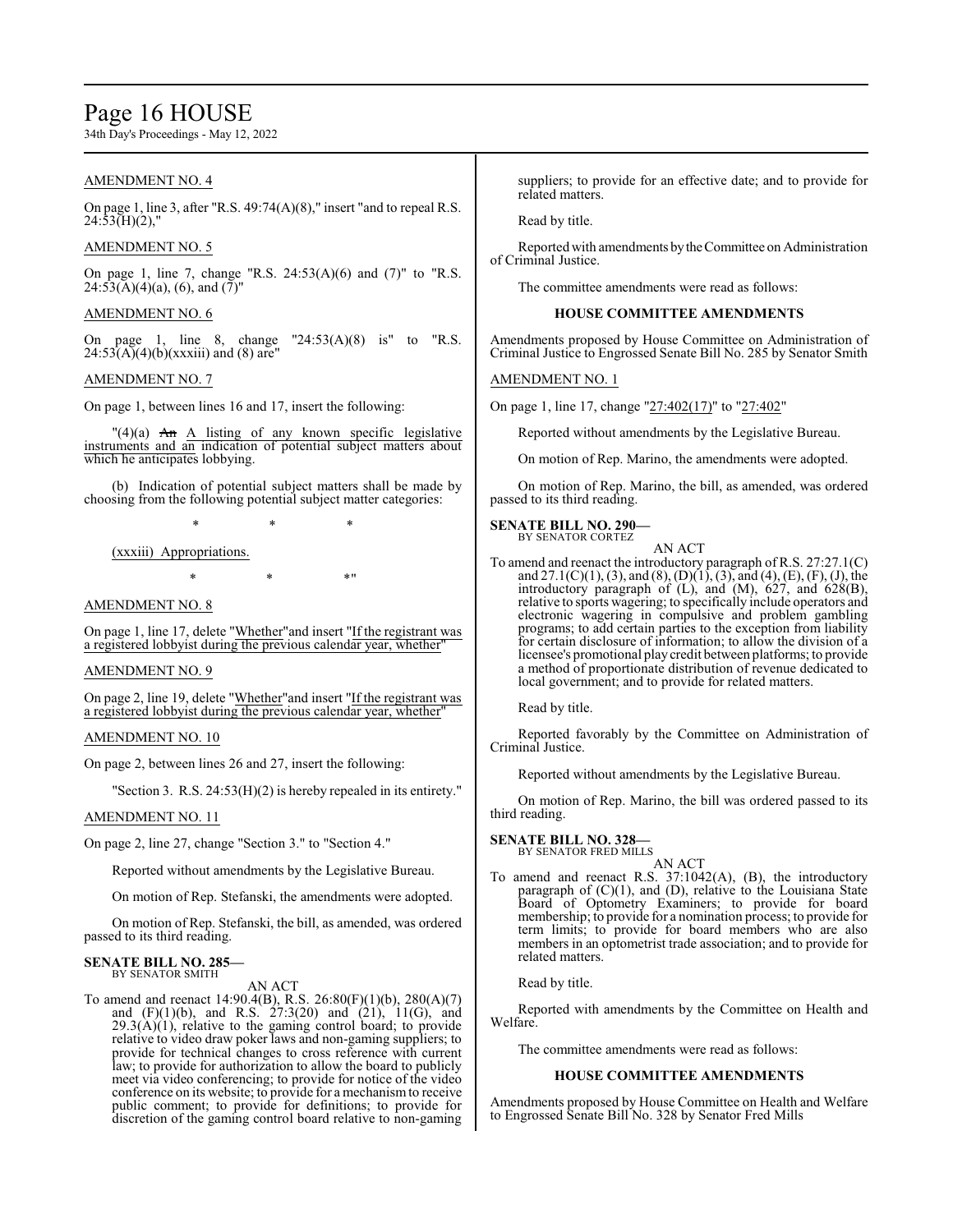Page 17 HOUSE

34th Day's Proceedings - May 12, 2022

# AMENDMENT NO. 1

On page 1, at the end of line 2, insert "1045(A), and 1049(1) and to repeal R.S. 37:1055 and 1060,"

# AMENDMENT NO. 2

On page 1, line 6, after "association;" and before "and to" insert "to provide for a quorum of the board; to provide for qualifications and requirements of applicants for licensure by the board; to repeal laws relative to recording of certain certificates and issuance of lists of licensed optometrists; to provide for an effective date;"

# AMENDMENT NO. 3

On page 1, line 8, after " $(C)(1)$ ," delete the remainder of the line and insert in lieu thereof "and  $(D)$ , 1045 $(A)$ , and 1049 $(1)$  are"

# AMENDMENT NO. 4

On page 2, line 28, change "Point" to "Pointe"

# AMENDMENT NO. 5

On page 3, line 22, after "shall" delete the remainder of the line and insert in lieu thereof "transmit"

# AMENDMENT NO. 6

On page 3, at the beginning of line 23, delete "forwarding"

# AMENDMENT NO. 7

On page 3, line 24, after "address" and before "indicated" insert "of the optometrist"

# AMENDMENT NO. 8

On page 3, line 25, after "place" and before "for" delete the comma ","

# AMENDMENT NO. 9

On page 4, line 20, change "the vacancy" to "a vacancy"

# AMENDMENT NO. 10

On page 5, line 8, after "association" delete the remainder of the line and insert in lieu thereof "at any time during the term of his"

# AMENDMENT NO. 11

On page 5, at the end of line 9, insert "The provisions of this Paragraph shall not be construed to prohibit a member of the board from holding an elected or appointed position in an association for regulatory boards of optometry.

# AMENDMENT NO. 12

On page 5, between lines 10 and 11, insert the following:

"§1045. Officers; meetings; quorum

A. The board shall choose from its membership a president and a secretary-treasurer. The board shall hold regular semiannual meetings. Three Four members shall constitute a quorum for the transaction of business.

\* \* \*

§1049. Qualifications and requirements of applicants

All persons desiring to become licensed to practice optometry shall:

(1) Be citizens of the United States, or possess valid and current legal authority to reside and work in the United States duly issued by the Citizenship and Immigration Services agency ofthe United States Department of Homeland Security, and be of good moral character.

\* \* \*

Section 2. R.S. 37:1055 and 1060 are hereby repealed."

AMENDMENT NO. 13

On page 5, at the beginning of line 11, change "Section 2." to 'Section  $3.(A)$ "

# AMENDMENT NO. 14

On page 5, after line 16, add the following:

"(B) No provision of this Act shall be construed to prohibit a board member whose term expires in June of 2022 from continuing to serve in that position until a successor is appointed in accordance with the provisions of this Act.

Section 4. This Act shall become effective upon signature by the governor or, if not signed by the governor, upon expiration of the time for bills to become law without signature by the governor, as provided by Article III, Section 18 of the Constitution of Louisiana. If vetoed by the governor and subsequently approved by the legislature, this Act shall become effective on the day following such approval.

Reported without amendments by the Legislative Bureau.

On motion of Rep. Bagley, the amendments were adopted.

On motion of Rep. Bagley, the bill, as amended, was ordered passed to its third reading.

# **SENATE BILL NO. 333—**

BY SENATOR HEWITT AN ACT

To amend and reenact R.S. 36:254(A)(14) and R.S. 39:98.3(B)(2) and 98.4(B)(3)(a), and to repeal R.S. 17:1519.12 and  $2048.51(C)(14)$  and (N) and R.S. 36:259(B)(22), relative to boards, commissions, authorities, districts, and like entities and the powers, functions, duties, responsibilities, and jurisdictions thereof; to provide relative to the functional organization of state government by abolishing certain boards, commissions, authorities, districts, and like entities; to provide for any necessary transitions and transfers; to remove references to certain abolished entities; to remove references to, provisions for, and the powers, functions, and duties of the Medical Education Commission; and to provide for related matters.

Read by title.

Reported with amendments by the Committee on House and Governmental Affairs.

The committee amendments were read as follows:

# **HOUSE COMMITTEE AMENDMENTS**

Amendments proposed by House Committee on House and Governmental Affairs to Reengrossed Senate Bill No. 333 by Senator Hewitt

# AMENDMENT NO. 1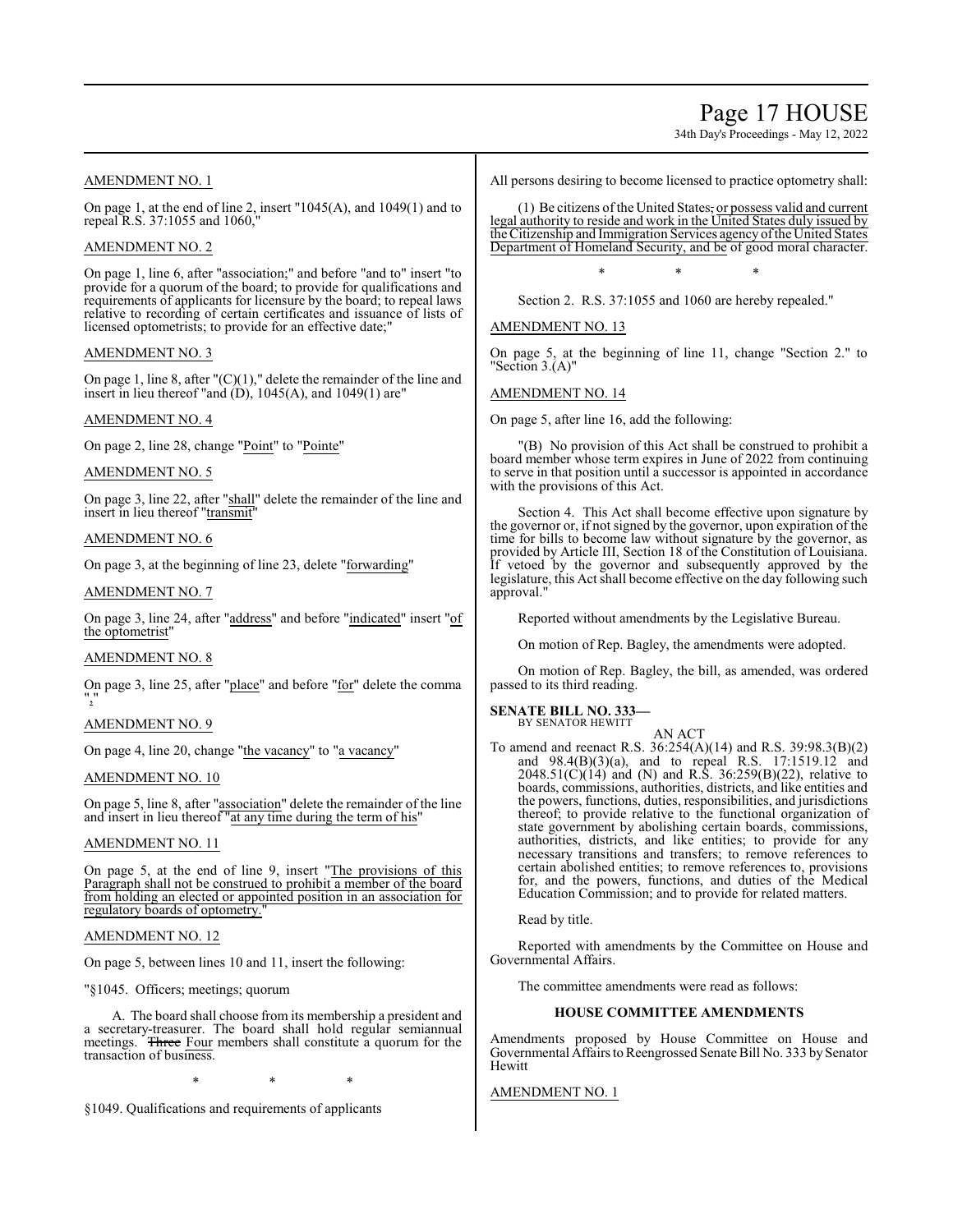# Page 18 HOUSE

34th Day's Proceedings - May 12, 2022

On page 1, line 3, after " $(N)$ " and before "and" insert a comma ", and "and Chapter 21 of Title 17 of the Louisiana Revised Statutes of 1950, comprised of R.S. 17:3051 through 3060, and"

# AMENDMENT NO. 2

On page 1, line 3, change "R.S. 36:259(B)(22)," to "R.S.  $36:259(B)(22)$  and  $651(C)(8)$ ,

### AMENDMENT NO. 3

On page 1, line 10, after "Commission;" insert "to remove references to, provisions for, and the powers, functions, and duties ofthe Health Education Authority of Louisiana and its board; to provide relative to the assets of the Health Education Authority of Louisiana;"

#### AMENDMENT NO. 4

On page 4, between lines 4 and 5 insert the following:

"Health Education Authority of Louisiana

Section 3.(A) Chapter 21 of Title 17 of the Louisiana Revised Statutes of 1950, comprised ofR.S. 17:3051 through 3060, is hereby repealed in its entirety.

(B) R.S. 36:651(C)(8) is hereby repealed in its entirety.

(C) The commissioner of administration is hereby authorized to enter into such documents, contracts, agreements, covenants, conditions, stipulations, or other instruments and to execute such documents as necessary to property effectuate any conveyance, transfer, assignment, lease, or delivery of title to any immovable property of Health Education Authority of Louisiana to the state of Louisiana. Any funds on deposit in the name of Health Education Authority of Louisiana not transferred to another entity or official shall be the property of the state and the state treasurer shall provide for the deposit of such funds in the state treasury to the credit of the state general fund, after deposit in the Bond Security and Redemption Fund as otherwise provided by law."

#### AMENDMENT NO. 5

On page 4, line 5, change "Section 3." to "Section 4."

Reported without amendments by the Legislative Bureau.

On motion of Rep. Stefanski, the amendments were adopted.

On motion of Rep. Stefanski, the bill, as amended, was ordered passed to its third reading.

#### **SENATE BILL NO. 337—** BY SENATOR SMITH

AN ACT

To amend and reenact R.S. 14:98.8(C), relative to driving offenses; to provide relative to operating a vehicle while under suspension for certain prior offenses; to provide enhanced penalties for operating a vehicle while under suspension for a third or subsequent offense of operating while intoxicated; and to provide for related matters.

Read by title.

Reported with amendments bythe Committee on Administration of Criminal Justice.

The committee amendments were read as follows:

### **HOUSE COMMITTEE AMENDMENTS**

Amendments proposed by House Committee on Administration of Criminal Justice to Engrossed Senate Bill No. 337 by Senator Smith

#### AMENDMENT NO. 1

On page 1, delete line 4 in its entirety and at the beginning of line 5, delete "subsequent offense of operating while intoxicated;" and insert "for enhanced penalties;"

### AMENDMENT NO. 2

On page 1, line 10, after "C." and before "the" delete "When" and insert "In addition to other penalties imposed pursuant to this Title, when"

AMENDMENT NO. 3

On page 1, line 11, after "negligent homicide," and before "or" insert "first degree vehicular negligent injuring,"

Reported without amendments by the Legislative Bureau.

On motion of Rep. Marino, the amendments were adopted.

On motion of Rep. Marino, the bill, as amended, was ordered passed to its third reading.

#### **SENATE BILL NO. 370—** BY SENATOR HARRIS

AN ACT

To amend and reenact Children's Code Articles 897(B)(2) and  $899(B)(2)(c)$  and to enact Children's Code Article  $899(B)(2)(h)$ , relative to conditions for probation; to provide relative to the payment of restitution for damages caused by the delinquent act of a child; to authorize the court to order the parents, tutor, guardian, or legal custodian of a child to pay restitution for acts committed by the child; to authorize the court to require the child and parent or legal guardian to participate in a courtapproved decision making course; and to provide for related matters.

Read by title.

Reported favorably by the Committee on Administration of Criminal Justice.

Reported without amendments by the Legislative Bureau.

On motion of Rep. Marino, the bill was ordered passed to its third reading.

**SENATE BILL NO. 424—** BY SENATOR STINE

AN ACT

To enact R.S. 34:851.36(B)(3), relative to vessels; to provide for the operation of motorboats; to provide for boating safety classes; to provide for exceptions; to provide for boat liveries; to provide for terms and conditions; and to provide for related matters.

Read by title.

Reported favorably by the Committee on Natural Resources and Environment.

Reported without amendments by the Legislative Bureau.

On motion of Rep. Coussan, the bill was ordered passed to its third reading.

# **Senate Bills on Second Reading Reported by Committee**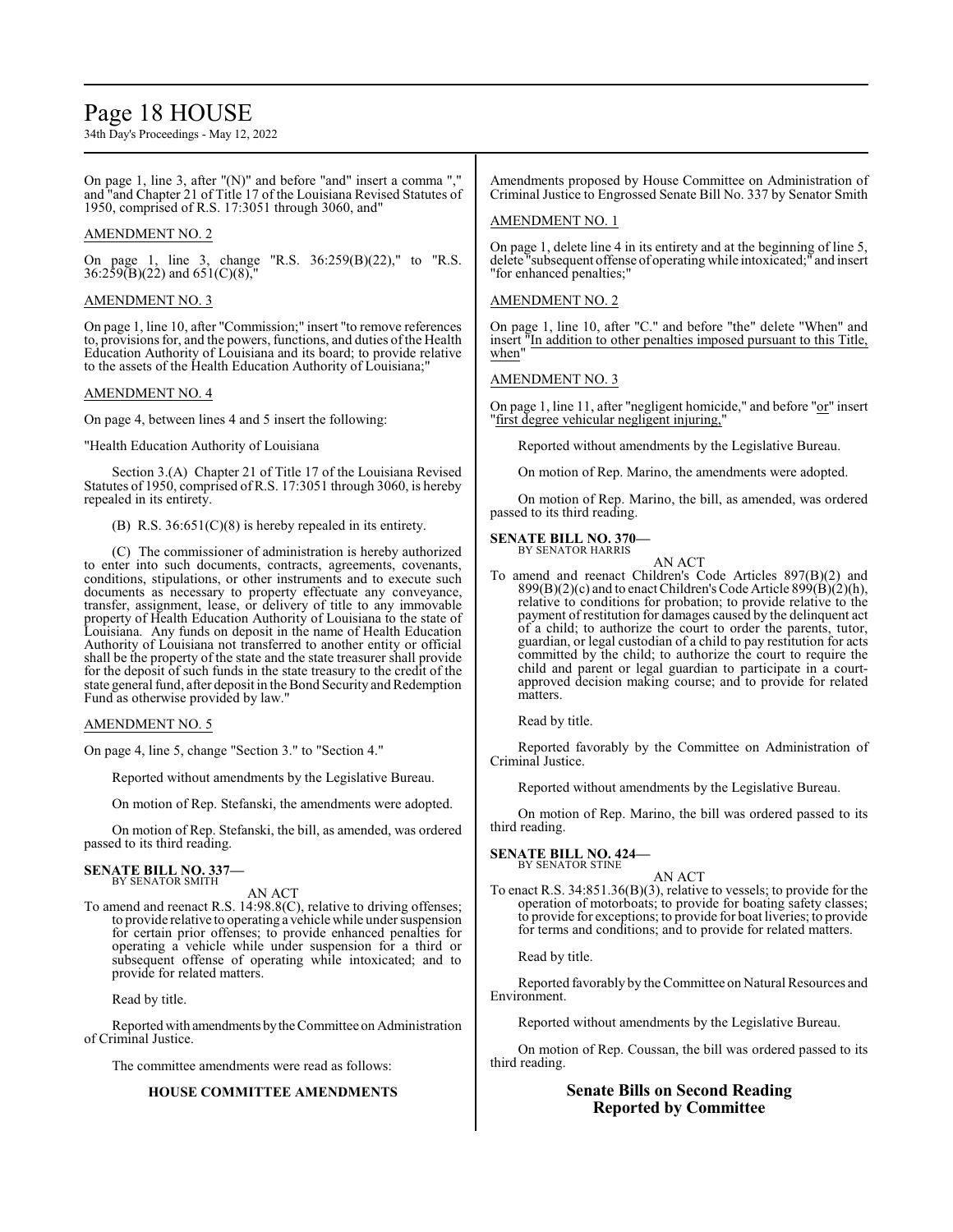# Page 19 HOUSE

34th Day's Proceedings - May 12, 2022

The following Senate Bills and Joint Resolutions on second reading reported by committee were taken up and acted upon as follows:

#### **SENATE BILL NO. 76—** BY SENATOR FIELDS

AN ACT

To amend and reenact R.S.  $17:3351(A)(5)(a)$  and to enact R.S. 17:3351.1(D), 3351.3(E), 3351.7(E), 3351.8(E), 3351.9(D), 3351.10(D), 3351.12(D), 3351.18(D), 3351.19(E), 3351.20(G), and 3351.21, relative to fees charged to students at public postsecondaryeducation institutions; to exempt certain graduate students from the payment of such fees; to require each public postsecondary education management board to adopt a policy providing for such exemptions; and to provide for related matters.

Read by title.

Reported with amendments by the Committee on Education.

The committee amendments were read as follows:

#### **HOUSE COMMITTEE AMENDMENTS**

Amendments proposed by House Committee on Education to Engrossed Senate Bill No. 76 by Senator Fields

### AMENDMENT NO. 1

On page 1, line 2, after "R.S. 17:3351(A)(5)(a)" insert a comma "," and delete the remainder of the line and delete line 3 and at the beginning of line 4, delete "3351.20(G), and 3351.21,"

#### AMENDMENT NO. 2

On page 1, line 5, after "institutions;" delete the remainder of the line and at the beginning of line 6, delete "fees;" and insert "to provide for the inclusion of fees in certain graduate students' compensation packages;"

#### AMENDMENT NO. 3

On page 1, line 7, after "such" and before "and" delete "exemptions;" and insert "compensation;"

#### AMENDMENT NO. 4

On page 1, line 9, after "reenacted" delete the remainder of the line and delete lines 10 and 11 and insert "to read as follows:"

#### AMENDMENT NO. 5

On page 2, delete lines 6 through 29 and delete pages 3 and 4 and on page 5, delete line 1 and insert the following:

"(ii) Payments to cover or a waiver of any mandatory fee imposed in accordance with this Title except for tuition shall be included in the compensation package of each graduate student serving as a teaching assistant, research assistant, or curatorial assistant. Each public postsecondary education management board shall adopt a policy relative to implementing the provisions of this Item.

On motion of Rep. Harris, the amendments were adopted.

Under the rules, the bill, as amended, was recommitted to the Committee on Ways and Means.

#### **SENATE BILL NO. 178—** BY SENATOR FIELDS

AN ACT

To enact R.S. 17:5105, relative to the Taylor Opportunity Program for Students; to provide relative to eligibility for awards; to waive or modify certain eligibility provisions for certain students in response to circumstances related to certain natural disasters and certain public health emergencies; to authorize the administering agency to waive eligibility requirements; and to provide for related matters.

Read by title.

Reported favorably by the Committee on Education.

Under the rules, the bill was recommitted to the Committee on Appropriations.

# **Suspension of the Rules**

On motion of Rep. Lyons, the rules were suspended in order to take up and consider House Bills and Joint Resolutions on Third Reading and Final Passage at this time.

# **House Bills and Joint Resolutions on Third Reading and Final Passage**

The following House Bills and Joint Resolutions on third reading and final passage were taken up and acted upon as follows:

# **HOUSE BILL NO. 726—** BY REPRESENTATIVE LYONS

AN ACT

To enact Code of Criminal Procedure Article 875.1(H), relative to the financial obligations for criminal offenders; to provide relative to incarceration; and to provide for related matters.

Read by title.

Rep. Lyons moved the final passage of the bill.

# **ROLL CALL**

The roll was called with the following result:

#### YEAS

| Mr. Speaker  | Glover      | Miller, G. |
|--------------|-------------|------------|
| Bagley       | Goudeau     | Mincey     |
| Bishop       | Green       | Muscarello |
| Bourriaque   | Harris      | Nelson     |
| Boyd         | Hilferty    | Newell     |
| <b>Brass</b> | Hughes      | Orgeron    |
| Brown        | Ivey        | Owen, C.   |
| Butler       | Jefferson   | Owen, R.   |
| Carpenter    | Jenkins     | Pierre     |
| Carrier      | Johnson, T. | Riser      |
| Carter, W.   | Jordan      | Romero     |
| Cormier      | Kerner      | Schlegel   |
| Coussan      | LaCombe     | Selders    |
| Deshotel     | LaFleur     | St. Blanc  |
| DeVillier    | Landry      | Stagni     |
| DuBuisson    | Larvadain   | Stefanski  |
| Duplessis    | Lyons       | Tarver     |
| Echols       | Mack        | Thomas     |
| Emerson      | Magee       | Turner     |
| Farnum       | Marcelle    | Villio     |
| Fisher       | Marino      | Wheat      |
| Freeman      | McCormick   | White      |
| Freiberg     | McFarland   | Willard    |
| Gadberry     | McKnight    | Wright     |
| Gaines       | McMahen     | Zeringue   |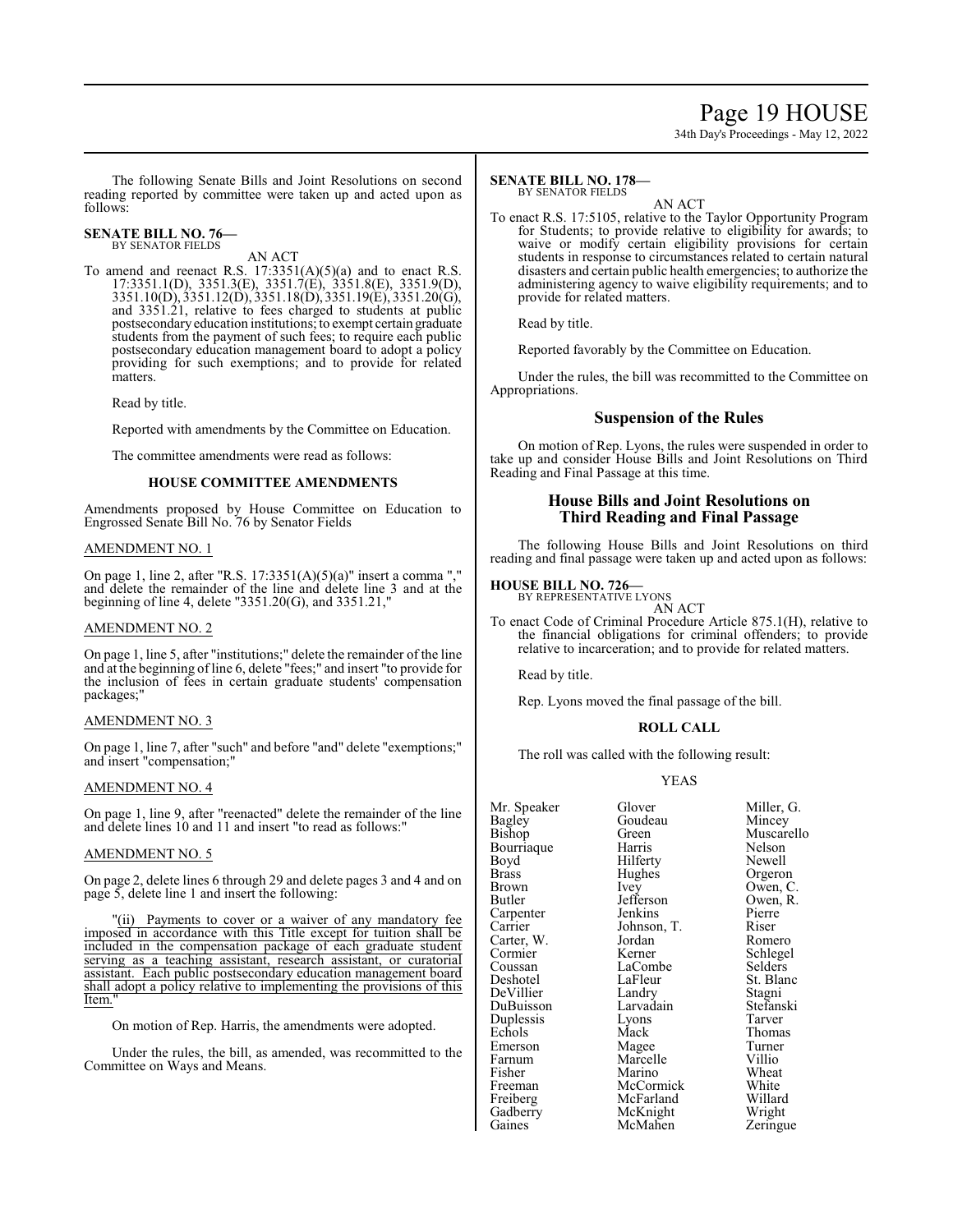# Page 20 HOUSE

34th Day's Proceedings - May 12, 2022

| Geymann<br>Total - 77                                          | Miller, D.<br><b>NAYS</b>                             |                                                            | <b>Butler</b><br>Carpenter<br>Carter, R. | Jefferson<br>Jenkins<br>Johnson, M. | Phelps<br>Pierre<br>Pressly |
|----------------------------------------------------------------|-------------------------------------------------------|------------------------------------------------------------|------------------------------------------|-------------------------------------|-----------------------------|
|                                                                |                                                       |                                                            | Carter, W.                               | Johnson, T.                         | Riser                       |
| Amedee                                                         | Frieman                                               | Miguez                                                     | Cormier                                  | Jordan                              | Romero                      |
| Bacala                                                         | Garofalo                                              | Pressly                                                    | Coussan                                  | Kerner                              | Schamerhorn                 |
| Edmonds                                                        | Hodges                                                | Schamerhorn                                                | Deshotel                                 | LaCombe                             | Schlegel                    |
| Edmonston                                                      | Horton                                                | Seabaugh                                                   | DeVillier                                | LaFleur                             | Selders                     |
| Firment                                                        | $\prod_{i=1}^{n}$                                     |                                                            | DuBuisson                                | Landry                              | St. Blanc                   |
| Fontenot                                                       | Johnson, M.                                           |                                                            | Duplessis                                | Larvadain                           | Stagni                      |
| Total - $16$                                                   |                                                       |                                                            | Echols                                   | Lyons                               | Stefanski                   |
|                                                                | <b>ABSENT</b>                                         |                                                            | Emerson                                  | Magee                               | Tarver                      |
|                                                                |                                                       |                                                            | Farnum                                   | Marcelle                            | Turner                      |
| Adams                                                          | Cox                                                   | Huval                                                      | Fisher                                   | Marino                              | Villio                      |
| Beaullieu                                                      | Crews                                                 | Moore                                                      | Freeman                                  | McCormick                           | Wheat                       |
| Bryant                                                         | Davis                                                 | Phelps                                                     | Freiberg                                 | McFarland                           | White                       |
| Carter, R.                                                     | Hollis                                                | Thompson                                                   | Gadberry                                 | McKnight                            | Willard                     |
| Total - 12                                                     |                                                       |                                                            | Gaines                                   | McMahen                             | Wright                      |
|                                                                |                                                       |                                                            | Glover                                   | Miller, D.                          | Zeringue                    |
|                                                                | The Chair declared the above bill was finally passed. |                                                            | Total - 81                               |                                     |                             |
|                                                                |                                                       |                                                            |                                          | <b>NAYS</b>                         |                             |
|                                                                | The title of the above bill was read and adopted.     |                                                            |                                          |                                     |                             |
|                                                                |                                                       |                                                            | Bagley                                   | Firment                             | Horton                      |
|                                                                |                                                       | Rep. Lyons moved to reconsider the vote by which the above | Carrier                                  | Fontenot                            | Mack                        |
| bill was finally passed, and, on his own motion, the motion to |                                                       | Edmonds                                                    | Garofalo                                 | Miguez                              |                             |
| reconsider was laid on the table.                              |                                                       |                                                            | Edmonston                                | Geymann                             | Seabaugh                    |
|                                                                |                                                       |                                                            | Total - 12                               |                                     |                             |
| <b>HOUSE BILL NO. 775—</b>                                     |                                                       |                                                            | <b>ABSENT</b>                            |                                     |                             |
|                                                                | BY REPRESENTATIVE GLOVER                              |                                                            |                                          |                                     |                             |

AN ACT

To enact R.S. 40:1021(B), relative to drug related objects; to provide relative to the definition of drug paraphernalia; to exclude equipment or devices used for the inhalation of raw or crude marijuana for therapeutic use; and to provide for related matters.

Read by title.

Rep. Marino sent up floor amendments which were read as follows:

#### **HOUSE FLOOR AMENDMENTS**

Amendments proposed by Representative Marino to Engrossed House Bill No. 775 by Representative Glover

#### AMENDMENT NO. 1

On page 1, line 13, after "tetrahydrocannabinols" delete the remainder of the line and insert the following:

"when the person is a patient of a state-sponsored medical marijuana program and possesses medical marijuana in a form permissible under R.S. 40:1046 for therapeutic use."

On motion of Rep. Marino, the amendments were adopted.

Rep. Glover moved the final passage of the bill, as amended.

#### **ROLL CALL**

The roll was called with the following result:

#### YEAS

|          | Miller, G.            |
|----------|-----------------------|
| Green    | Mincey                |
| Harris   | Muscarel <sup>®</sup> |
| Hilferty | Nelson                |
| Hodges   | Newell                |
| Hughes   | Orgeron               |
| IIIg     | Owen, C.              |
| Ivey     | Owen, R.              |
|          | Goudeau               |

Pudeau Miller, G.<br>
een Mincey Mincey arris Muscarello<br>
Iferty Nelson lferty Nelson<br>Dans Newell odges Newell<br>
ughes Orgeror Orgeron Illg Owen, C.<br>Ivey Owen, R.

Adams Crews Huval<br>
Amedee Davis Moore Amedee Davis Moore<br>Bryant Frieman Thomas Bryant Frieman<br>Cox Hollis

Thompson

The Chair declared the above bill was finally passed.

The title of the above bill was read and adopted.

Rep. Glover moved to reconsider the vote by which the above bill was finally passed, and, on his own motion, the motion to reconsider was laid on the table.

### **Consent to Correct a Vote Record**

Rep. Duplessis requested the House consent to record his vote on final passage of House Bill No. 775 as yea, which consent was unanimously granted.

#### **Consent to Correct a Vote Record**

Rep. Lyons requested the House consent to record his vote on final passage of House Bill No. 775 as yea, which consent was unanimously granted.

#### **HOUSE BILL NO. 877—**

Total - 12

BY REPRESENTATIVE WILFORD CARTER AN ACT

To amend and reenact Code of Criminal Procedure Articles 316(9) and (10) and 319(A) and to enact Code of Criminal Procedure Article 316(11), relative to bail; to provide relative to factors in fixing the amount of bail; to provide that the amount of bail shall be fixed in an amount having regard to the presumption of innocence until the defendant is proven guilty; to provide relative to modifications of bail; to provide relative to motions filed to reduce the amount of bail; and to provide for related matters.

Read by title.

Rep. Wilford Carter moved the final passage of the bill.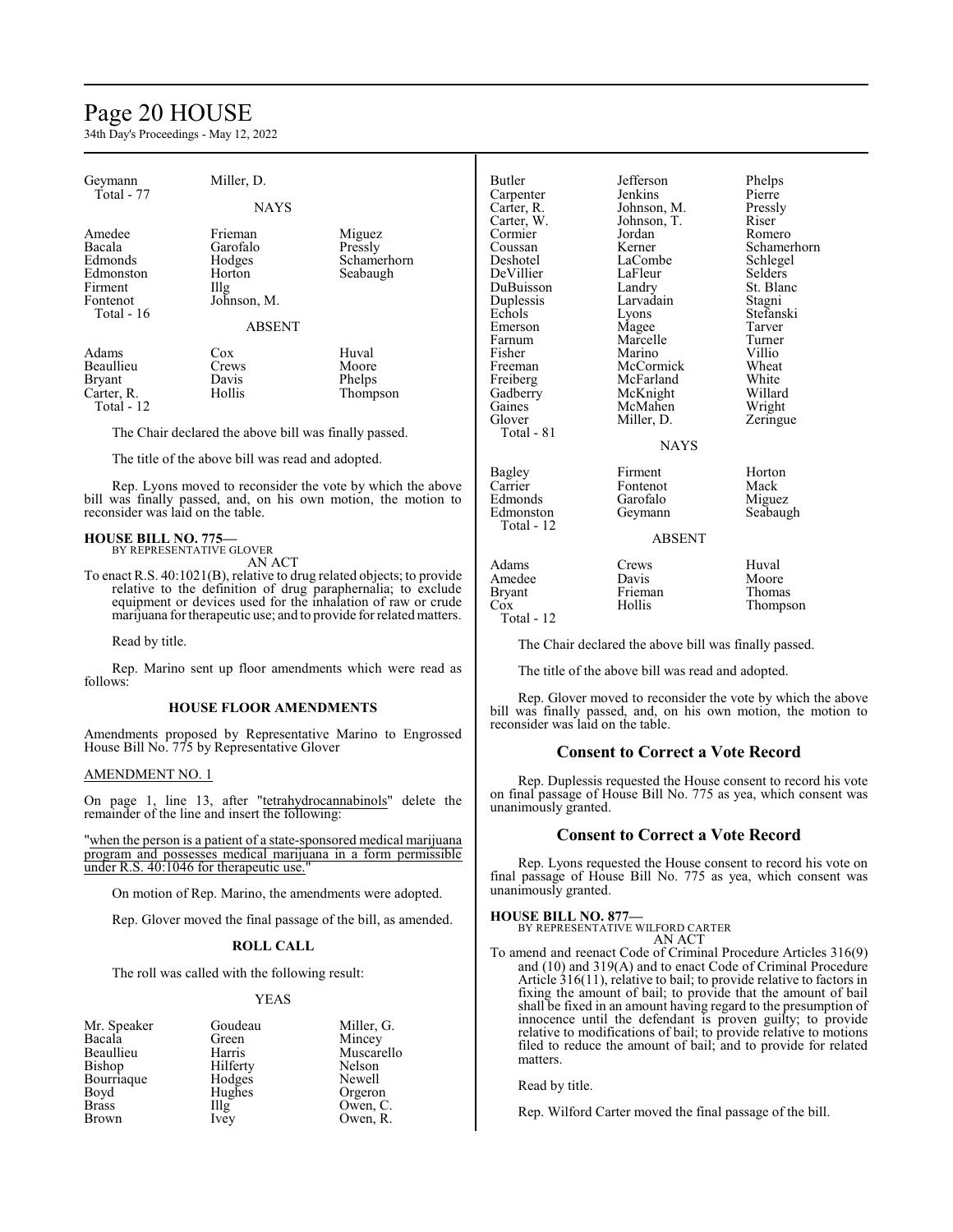# Page 21 HOUSE

34th Day's Proceedings - May 12, 2022

| <b>ROLL CALL</b><br>The roll was called with the following result:<br><b>YEAS</b>                                                                                                                               |                                                                                                                                                                                                 |                                                                                                                                                                                            | The roll was called with the following result:<br><b>YEAS</b>                                                                                                                        |                                                                                                                                                                     |                                                                                                                        |
|-----------------------------------------------------------------------------------------------------------------------------------------------------------------------------------------------------------------|-------------------------------------------------------------------------------------------------------------------------------------------------------------------------------------------------|--------------------------------------------------------------------------------------------------------------------------------------------------------------------------------------------|--------------------------------------------------------------------------------------------------------------------------------------------------------------------------------------|---------------------------------------------------------------------------------------------------------------------------------------------------------------------|------------------------------------------------------------------------------------------------------------------------|
|                                                                                                                                                                                                                 |                                                                                                                                                                                                 |                                                                                                                                                                                            |                                                                                                                                                                                      |                                                                                                                                                                     |                                                                                                                        |
|                                                                                                                                                                                                                 |                                                                                                                                                                                                 | Mr. Speaker                                                                                                                                                                                | Garofalo                                                                                                                                                                             | Miller, 1                                                                                                                                                           |                                                                                                                        |
| Bacala<br>Boyd<br><b>Brass</b><br><b>Brown</b><br>Carpenter<br>Carter, R.<br>Carter, W.<br>Cormier<br>Duplessis<br>Fisher                                                                                       | Green<br>Hughes<br>Jefferson<br>Jenkins<br>Johnson, T.<br>Jordan<br>LaCombe<br>LaFleur<br>Landry<br>Larvadain                                                                                   | McCormick<br>Miller, D.<br>Muscarello<br>Nelson<br>Newell<br>Owen, C.<br>Phelps<br>Pierre<br>Schlegel<br>Selders                                                                           | Amedee<br>Bacala<br>Bagley<br>Bishop<br>Bourriaque<br>Boyd<br><b>Brass</b><br>Brown<br>Butler<br>Carpenter<br>Carrier                                                                | Geymann<br>Glover<br>Goudeau<br>Green<br>Harris<br>Hilferty<br>Hodges<br>Horton<br>Hughes<br>Huval<br>Illg                                                          | Miller,<br>Mincey<br>Muscar<br>Nelson<br>Newell<br>Orgeror<br>Owen, 0<br>Owen, I<br>Phelps<br>Pierre<br>Pressly        |
| Freeman<br>Freiberg<br>Gaines<br>Glover<br>Total - 42                                                                                                                                                           | Lyons<br>Mack<br>Marcelle<br>Marino                                                                                                                                                             | Stagni<br>Tarver<br>Villio<br>Willard                                                                                                                                                      | Carter, R.<br>Carter, W.<br>Cormier<br>Coussan<br>Deshotel                                                                                                                           | Ivey<br>Jefferson<br>Jenkins<br>Johnson, M.<br>Johnson, T.                                                                                                          | Riser<br>Romero<br>Schame<br>Schlege<br>Seabaug                                                                        |
| <b>NAYS</b>                                                                                                                                                                                                     |                                                                                                                                                                                                 | DeVillier<br>DuBuisson                                                                                                                                                                     | Jordan<br>Kerner                                                                                                                                                                     | <b>Selders</b><br>St. Blan                                                                                                                                          |                                                                                                                        |
| Mr. Speaker<br>Amedee<br><b>Bagley</b><br>Bishop<br>Bourriaque<br>Butler<br>Carrier<br>Coussan<br>Crews<br>Deshotel<br>DeVillier<br>DuBuisson<br>Echols<br>Edmonds<br>Edmonston<br>Emerson<br>Farnum<br>Firment | Fontenot<br>Frieman<br>Gadberry<br>Garofalo<br>Geymann<br>Goudeau<br>Harris<br>Hodges<br>Horton<br>Illg<br>Ivey<br>Johnson, M.<br>Kerner<br>Magee<br>McFarland<br>McKnight<br>McMahen<br>Miguez | Miller, G.<br>Mincey<br>Orgeron<br>Owen, R.<br>Pressly<br>Riser<br>Romero<br>Schamerhorn<br>Seabaugh<br>St. Blanc<br>Stefanski<br>Thomas<br>Thompson<br>Turner<br>Wheat<br>White<br>Wright | Duplessis<br>Echols<br>Edmonds<br>Edmonston<br>Emerson<br>Farnum<br>Firment<br>Fisher<br>Fontenot<br>Freeman<br>Freiberg<br>Frieman<br>Gadberry<br>Gaines<br>Total - 97<br>Total - 0 | LaCombe<br>LaFleur<br>Landry<br>Larvadain<br>Lyons<br>Mack<br>Magee<br>Marcelle<br>Marino<br>McCormick<br>McFarland<br>McKnight<br>McMahen<br>Miguez<br><b>NAYS</b> | Stagni<br>Stefansl<br>Tarver<br>Thomas<br>Thomps<br>Turner<br>Villio<br>Wheat<br>White<br>Willard<br>Wright<br>Zeringu |
| Total - 53                                                                                                                                                                                                      | <b>ABSENT</b>                                                                                                                                                                                   |                                                                                                                                                                                            |                                                                                                                                                                                      | <b>ABSENT</b>                                                                                                                                                       |                                                                                                                        |
| Adams<br>Beaullieu<br><b>Bryant</b><br>Cox                                                                                                                                                                      | Davis<br>Hilferty<br>Hollis<br>Huval                                                                                                                                                            | Moore<br>Zeringue                                                                                                                                                                          | Adams<br>Beaullieu<br><b>Bryant</b><br>Total - 8                                                                                                                                     | Cox<br>Crews<br>Davis                                                                                                                                               | Hollis<br>Moore                                                                                                        |
| Total - 10                                                                                                                                                                                                      |                                                                                                                                                                                                 |                                                                                                                                                                                            |                                                                                                                                                                                      | The Chair declared the above bill was finally pas                                                                                                                   |                                                                                                                        |

The Chair declared the above bill failed to pass.

# **Consent to Correct a Vote Record**

Rep. LaFleur requested the House consent to record her vote on final passage of House Bill No. 877 as yea, which consent was unanimously granted.

#### **HOUSE BILL NO. 904—**

BY REPRESENTATIVES PHELPS AND LANDRY

AN ACT

To amend and reenact R.S. 14:134.1(A), relative to malfeasance in office; to provide with respect to malfeasance in office involving prohibited sexual conduct; and to provide for related matters.

Read by title.

Rep. Phelps moved the final passage of the bill.

#### **ROLL CALL**

filler, D. Iiller, G. Iuscarello<br>Ielson rgeron wen, C wen, R.<br>helps omero chamerhorn chlegel eabaugh<br>elders t. Blanc<br>tagni tefanski<br>arver hompson<br>'urner Villard<br>Vright eringue

Illy passed.

The title of the above bill was read and adopted.

Rep. Phelps moved to reconsider the vote by which the above bill was finally passed, and, on her own motion, the motion to reconsider was laid on the table.

### **Consent to Correct a Vote Record**

Rep. LaFleur requested the House consent to record her vote on final passage of House Bill No. 904 as yea, which consent was unanimously granted.

# **HOUSE BILL NO. 910—**

BY REPRESENTATIVE THOMAS

AN ACT To amend and reenact R.S. 37:3302(introductory paragraph), (1), (2),  $(8)$ , and  $(11)$  and to enact R.S. 37:3302 $(13)$ , relative to athletic trainers; to provide for definitions; to provide for an effective date; and to provide for related matters.

Read by title.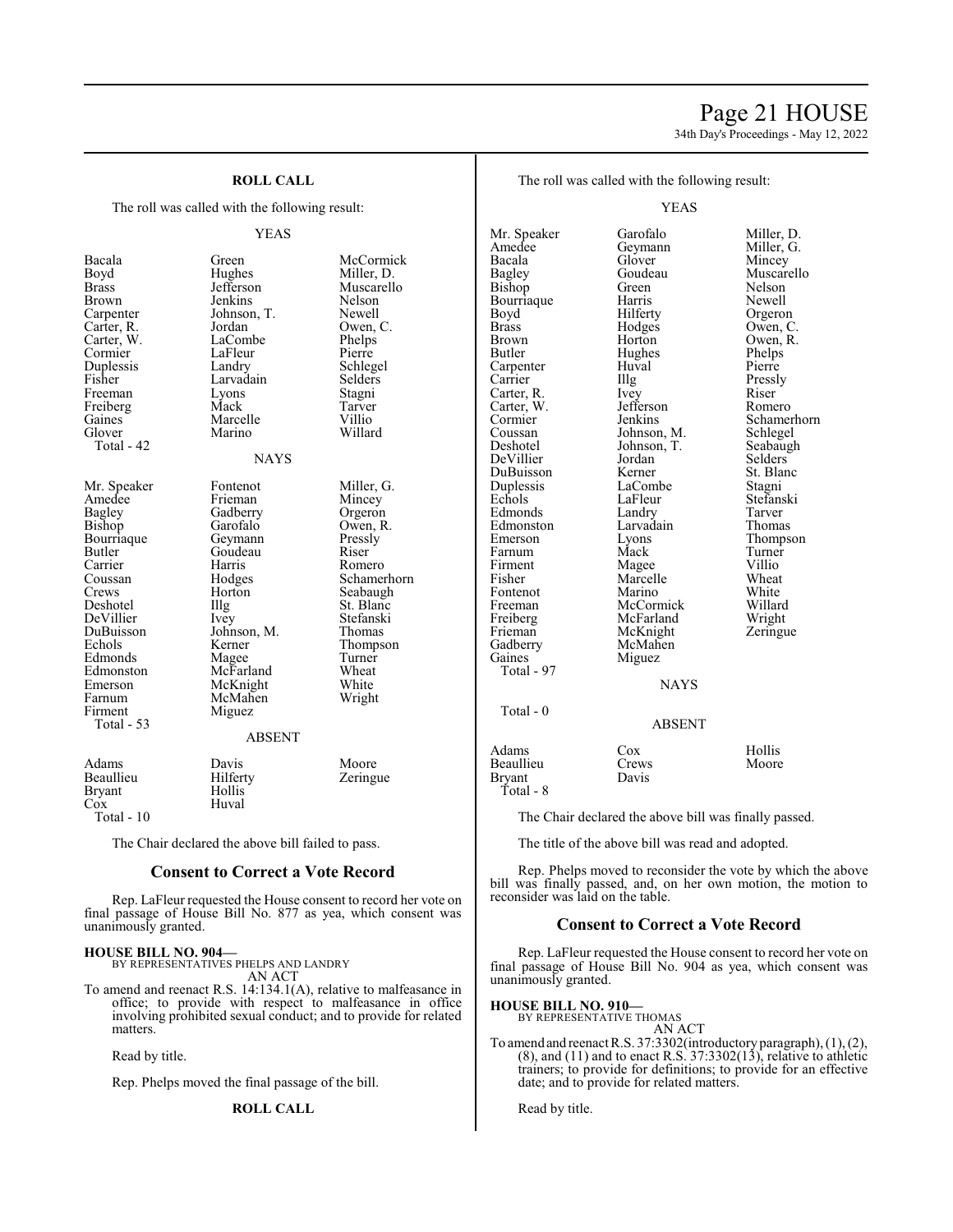# Page 22 HOUSE

34th Day's Proceedings - May 12, 2022

Rep. Thomas moved the final passage of the bill.

### **ROLL CALL**

The roll was called with the following result:

YEAS

| Mr. Speaker | Gadberry    | Miguez      |
|-------------|-------------|-------------|
| Amedee      | Gaines      | Miller, D.  |
| Bacala      | Garofalo    | Miller, G.  |
| Bagley      | Geymann     | Mincey      |
| Beaullieu   | Glover      | Muscarello  |
| Bishop      | Goudeau     | Nelson      |
| Bourriaque  | Green       | Newell      |
| Boyd        | Harris      | Orgeron     |
| Brass       | Hilferty    | Owen, C.    |
| Brown       | Hodges      | Owen, R.    |
| Butler      | Horton      | Phelps      |
| Carpenter   | Hughes      | Pierre      |
| Carrier     | Huval       | Pressly     |
| Carter, R.  | Illg        | Riser       |
| Carter, W.  | Ivey        | Romero      |
| Cormier     | Jefferson   | Schamerhorn |
| Coussan     | Jenkins     | Seabaugh    |
| Crews       | Johnson, M. | Selders     |
| Deshotel    | Johnson, T. | St. Blanc   |
| DeVillier   | Jordan      | Stagni      |
| DuBuisson   | LaCombe     | Stefanski   |
| Duplessis   | LaFleur     | Tarver      |
| Echols      | Landry      | Thomas      |
| Edmonds     | Larvadain   | Thompson    |
| Edmonston   | Lyons       | Turner      |
| Emerson     | Mack        | Villio      |
| Farnum      | Magee       | Wheat       |
| Firment     | Marcelle    | White       |
| Fisher      | Marino      | Willard     |
| Fontenot    | McCormick   | Wright      |
| Freeman     | McFarland   | Zeringue    |
| Freiberg    | McKnight    |             |
| Frieman     | McMahen     |             |
| Total - 97  |             |             |
|             | <b>NAYS</b> |             |
| Total - 0   |             |             |
|             | ABSENT      |             |
| Adams       | Davis       | Moore       |
| Bryant      | Hollis      | Schlegel    |
| $\cos$      | Kerner      |             |

Total - 8

The Chair declared the above bill was finally passed.

The title of the above bill was read and adopted.

Rep. Thomas moved to reconsider the vote by which the above bill was finally passed, and, on her own motion, the motion to reconsider was laid on the table.

#### **HOUSE BILL NO. 912—** BY REPRESENTATIVE MAGEE

AN ACT

To amend and reenact R.S. 18:563(D)(2), 1259(B)(5),  $1309(E)(5)(b)(i)$  and (iii), and  $1316(A)$  and to enact  $\hat{R}.\hat{S}$ .  $18:1309(E)(5)(b)(iv)$ , relative to voting; to provide for procedures applicable to voting; to provide for the manner of voting; to provide relative to ballots; to provide for the manner of marking ballot selections; and to provide for related matters.

Read by title.

Rep. Magee sent up floor amendments which were read as follows:

#### **HOUSE FLOOR AMENDMENTS**

Amendments proposed byRepresentative Magee to Engrossed House Bill No. 912 by Representative Magee

#### AMENDMENT NO. 1

On page 2, line 8, after "on the" and before "ballot" insert "spoiled"

AMENDMENT NO. 2

On page 3, line 14, after "on the" and before "ballot" insert "spoiled"

On motion of Rep. Magee, the amendments were adopted.

Rep. Magee moved the final passage of the bill, as amended.

# **ROLL CALL**

The roll was called with the following result:

#### YEAS

Mr. Speaker Gaines Miguez<br>Amedee Garofalo Miller, 1 Amedee Garofalo Miller, D.<br>Bacala Geymann Miller, G. Bacala Geymann<br>Bagley Glover Bagley Glover Mincey<br>Beaullieu Goudeau Muscar Goudeau Muscarello<br>Green Nelson Bishop Green Nelson<br>Bourriaque Harris Newell Bourriaque Harris<br>Boyd Hilferty Boyd Hilferty Orgeron<br>Brass Hodges Owen, C Brass Hodges Owen, C. Brown Horton Owen, R.<br>Butler Hughes Phelps Hughes Carpenter Huval Pierre<br>Carrier Hugh Pressl The Pressly<br>
Ivey Riser Carter, R. Ivey Riser Riser<br>Carter, W. Jefferson Romero Carter, W. Jefferson<br>Cormier Jenkins Cormier Jenkins Schamerhorn<br>Coussan Johnson, M. Schlegel Coussan Johnson, M. Schlege<br>Deshotel Johnson, T. Selders Johnson, T. Selders<br>Jordan St. Blanc DeVillier Jordan St. Blanc<br>DuBuisson Kerner Stagni DuBuisson Kerner Stagni<br>
Duplessis LaCombe Stefanski Duplessis LaCombe Stefans<br>
Echols LaFleur Tarver Example 12 LaFleur Tarver<br>
Example 2 Landry Thomas Edmonds Landry Thomas<br>
Edmonston Larvadain Thompson Edmonston Larvadain Thomp<br>Emerson Lyons Turner Farnum Mack Villio<br>Firment Magee Wheat Firment Magee Wheat<br>
Fisher Marcelle White Fontenot Marino Willard<br>Freeman McCormick Wright Freeman McCormick Wright<br>
Freiberg McFarland Zeringue Freiberg McFarland<br>Frieman McKnight McKnight<br>McMahen Gadberry Total - 97 Total - 0

Lyons Turner<br>Mack Villio Marcelle White<br>
Marino Willard NAYS

# ABSENT

|                                     | . . <i>.</i>             |                   |
|-------------------------------------|--------------------------|-------------------|
| Adams<br>Bryant<br>Cox<br>Total - 8 | Crews<br>Davis<br>Hollis | Moore<br>Seabaugh |
|                                     |                          |                   |

The Chair declared the above bill was finally passed.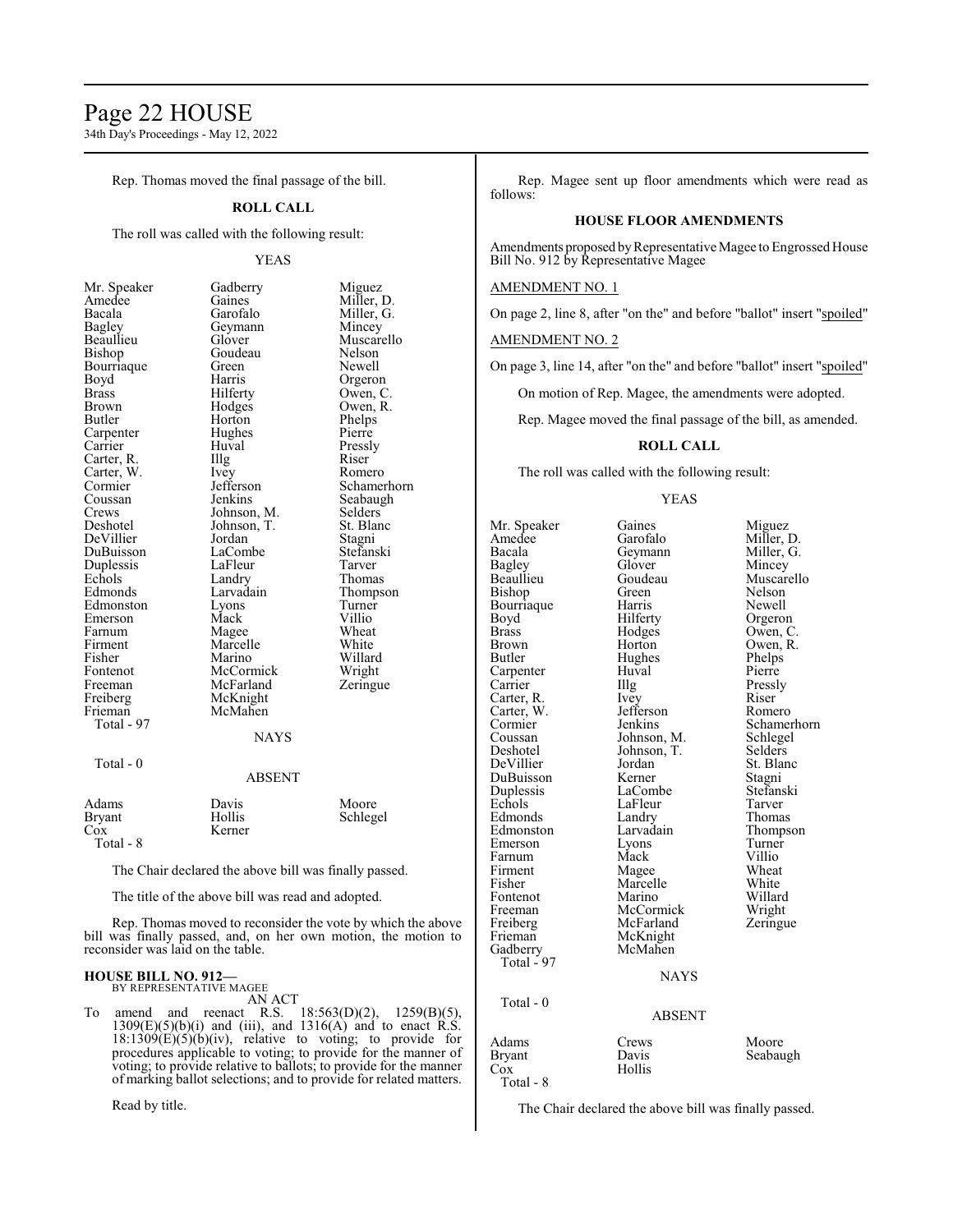# Page 23 HOUSE

34th Day's Proceedings - May 12, 2022

The title of the above bill was read and adopted.

Rep. Magee moved to reconsider the vote by which the above bill was finally passed, and, on his own motion, the motion to reconsider was laid on the table.

#### **HOUSE BILL NO. 913—**

BY REPRESENTATIVE MUSCARELLO AN ACT

To enact R.S. 18:1300.22(C), relative to gaming elections; to provide relative to elections for riverboat gaming; to provide relative to elections when voters do not approve a proposition for riverboat gaming; and to provide for related matters.

Read by title.

Rep. Marcelle sent up floor amendments which were read as follows:

#### **HOUSE FLOOR AMENDMENTS**

Amendments proposed by Representative Marcelle to Engrossed House Bill No. 913 by Representative Muscarello

#### AMENDMENT NO. 1

On page 1, line 2, after "R.S. 18:1300.22(C)" insert "and (D)'

#### AMENDMENT NO. 2

On page 1, line 4, after "gaming;" insert "to provide for elected office;"

#### AMENDMENT NO. 3

On page 1, line 6, after "R.S. 18:1300.22(C)" delete "is" and insert "and (D) are"

#### AMENDMENT NO. 4

On page 1, after line 12, add the following:

"D. If a person unsuccessfully runs for elected office, that person shall not be eligible to run for the same elected office again."

On motion of Rep. Marcelle, the amendments were withdrawn.

Rep. Muscarello, Jr. moved the final passage of the bill.

#### **ROLL CALL**

The roll was called with the following result: YEAS

| Amedee<br>Bacala<br>Beaullieu<br><b>Brass</b><br><b>Butler</b><br>Carrier<br>Echols<br>Edmonds<br>Emerson<br>Firment<br>Fontenot<br>Frieman<br>Geymann<br>Harris<br>Total - 42 | Hilferty<br>Hodges<br>Horton<br>Huval<br>Ivey<br>Johnson, M.<br>Mack<br>McCormick<br>McFarland<br>McMahen<br>Miguez<br>Miller, G.<br>Mincey<br>Muscarello<br><b>NAYS</b> | Nelson<br>Newell<br>Owen, C.<br>Riser<br>Schamerhorn<br>Schlegel<br>Seabaugh<br>Stefanski<br>Tarver<br><b>Thomas</b><br>Villio<br>Wheat<br>White<br>Wright |
|--------------------------------------------------------------------------------------------------------------------------------------------------------------------------------|--------------------------------------------------------------------------------------------------------------------------------------------------------------------------|------------------------------------------------------------------------------------------------------------------------------------------------------------|
| Mr. Speaker                                                                                                                                                                    | Freeman                                                                                                                                                                  | Magee                                                                                                                                                      |

| Bagley     | Freiberg      | Marcelle   |
|------------|---------------|------------|
| Bishop     | Gadberry      | Marino     |
| Bourriaque | Glover        | McKnight   |
| Boyd       | Goudeau       | Miller, D. |
| Brown      | Green         | Orgeron    |
| Carpenter  | Hughes        | Owen, R.   |
| Carter, R. | IIIg          | Phelps     |
| Carter, W. | Jefferson     | Pierre     |
| Cormier    | Jenkins       | Pressly    |
| Coussan    | Johnson, T.   | Romero     |
| Deshotel   | Jordan        | Selders    |
| DeVillier  | Kerner        | St. Blanc  |
| DuBuisson  | LaCombe       | Stagni     |
| Duplessis  | LaFleur       | Thompson   |
| Edmonston  | Landry        | Turner     |
| Farnum     | Larvadain     | Willard    |
| Fisher     | Lyons         | Zeringue   |
| Total - 54 |               |            |
|            | <b>ABSENT</b> |            |
| Adams      | Crews         | Garofalo   |
| Bryant     | Davis         | Hollis     |
| Cox        | Gaines        | Moore      |
|            |               |            |

The Chair declared the above bill failed to pass.

#### **HOUSE BILL NO. 946—**

Total - 9

BY REPRESENTATIVE DUSTIN MILLER AN ACT

To amend and reenact R.S. 17:1944.1(B)(1) and (C), relative to local special education advisory councils; to provide relative to membership on such councils; to provide relative to reports from such councils; and to provide for related matters.

Read by title.

# **Motion**

On motion of Rep. Dustin Miller, the bill was returned to the calendar.

### **Acting Speaker Stefanski in the Chair**

**HOUSE BILL NO. 981—** BY REPRESENTATIVES DUPLESSIS, BEAULLIEU, AND SCHLEGEL AN ACT

To enact R.S. 17:271.1 and 3996(B)(67), relative to curricula; to require the provision of mental health instruction to public school students; to provide relative to content of the instruction; to provide for incorporation of the instruction into an existing required course; to provide relative to the mental health component of the state content standards for health education; and to provide for related matters.

Read by title.

Rep. Schlegel moved the final passage of the bill.

#### **ROLL CALL**

The roll was called with the following result:

#### YEAS

- Mr. Speaker Gadberry Miguez<br>Amedee Gaines Miller. I Bagley Geymann<br>Beaullieu Glover Bourriaque
- Amedee Gaines Miller, D.<br>Bacala Garofalo Miller. G. Bacala Garofalo Miller, G.<br>Bagley Geymann Mincey Goudeau Nelson<br>Green Newell

Beaulieu Glover Muscarello<br>Bishop Goudeau Nelson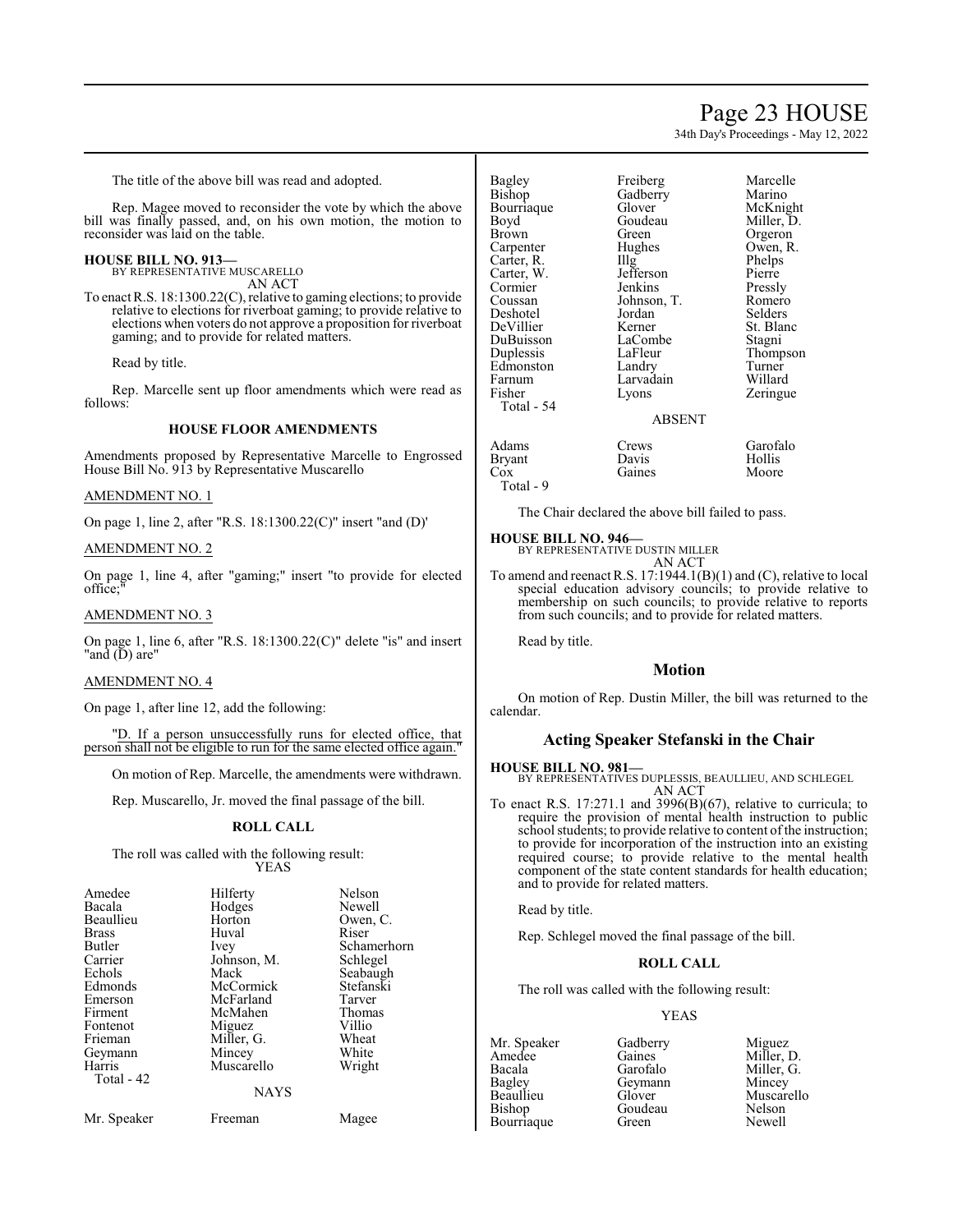# Page 24 HOUSE

34th Day's Proceedings - May 12, 2022

| <b>Brass</b>                      | Harris                                                | Orgeron                                                        |               | <b>YEAS</b>   |                |
|-----------------------------------|-------------------------------------------------------|----------------------------------------------------------------|---------------|---------------|----------------|
| Brown                             | Hilferty                                              | Owen, C.                                                       |               |               |                |
| <b>Butler</b>                     | Hodges                                                | Owen, R.                                                       | Mr. Speaker   | Glover        | Miguez         |
| Carpenter                         | Horton                                                | Phelps                                                         | Bacala        | Goudeau       | Miller, D.     |
| Carrier                           | Hughes                                                | Pierre                                                         | Bagley        | Green         | Miller, G.     |
| Carter, R.                        | Huval                                                 | Pressly                                                        | Beaullieu     | Harris        | Mincey         |
| Carter, W.                        | Illg                                                  | Riser                                                          | Bishop        | Hilferty      | Nelson         |
| Cormier                           | Ivey                                                  | Romero                                                         | Bourriaque    | Hodges        | Newell         |
| Coussan                           | Jefferson                                             | Schamerhorn                                                    | Boyd          | Horton        | Orgeron        |
| Crews                             | Jenkins                                               | Schlegel                                                       | <b>Brass</b>  | Hughes        | Owen, C.       |
| Deshotel                          | Johnson, T.                                           | Seabaugh                                                       | <b>Brown</b>  | Huval         | Owen, R.       |
| DeVillier                         | Jordan                                                | <b>Selders</b>                                                 | Butler        | IIIg          | Phelps         |
| DuBuisson                         | Kerner                                                | St. Blanc                                                      | Carpenter     | Jefferson     | Pierre         |
| Duplessis                         | LaCombe                                               | Stagni                                                         | Carrier       | Jenkins       | Pressly        |
| Echols                            | LaFleur                                               | Stefanski                                                      | Carter, W.    | Johnson, M.   | Romero         |
| Edmonds                           | Landry                                                | Thomas                                                         | Cormier       | Johnson, T.   | Schamerhorn    |
| Edmonston                         | Larvadain                                             | Thompson                                                       | Coussan       | Jordan        | Schlegel       |
| Emerson                           | Lyons                                                 | Turner                                                         | Deshotel      | Kerner        | <b>Selders</b> |
| Farnum                            | Magee                                                 | Villio                                                         | DeVillier     | LaCombe       | St. Blanc      |
| Firment                           | Marcelle                                              | Wheat                                                          | DuBuisson     | LaFleur       | Stagni         |
| Fisher                            | Marino                                                | White                                                          | Duplessis     | Landry        | Stefanski      |
| Fontenot                          | McCormick                                             | Willard                                                        | Echols        | Larvadain     | Tarver         |
| Freeman                           | McFarland                                             | Wright                                                         | Edmonston     | Lyons         | Thomas         |
| Freiberg                          | McKnight                                              | Zeringue                                                       | Emerson       | Magee         | Turner         |
| Frieman                           | McMahen                                               |                                                                | Fontenot      | Marcelle      | Villio         |
| Total - 95                        |                                                       |                                                                | Freeman       | Marino        | White          |
|                                   | <b>NAYS</b>                                           |                                                                | Freiberg      | McCormick     | Willard        |
|                                   |                                                       |                                                                | Frieman       | McFarland     | Wright         |
| Total - 0                         |                                                       |                                                                | Gadberry      | McKnight      | Zeringue       |
|                                   | <b>ABSENT</b>                                         |                                                                | Gaines        | McMahen       |                |
|                                   |                                                       |                                                                | Total - 83    |               |                |
| Adams                             | Davis                                                 | Moore                                                          |               | <b>NAYS</b>   |                |
| Boyd                              | Hollis                                                | Tarver                                                         |               |               |                |
| Bryant                            | Johnson, M.                                           |                                                                | Amedee        | Firment       | Riser          |
| Cox                               | Mack                                                  |                                                                | Carter, R.    | Fisher        | Seabaugh       |
| Total - 10                        |                                                       |                                                                | Edmonds       | Ivey          | Thompson       |
|                                   |                                                       |                                                                | Total - 9     |               |                |
|                                   | The Chair declared the above bill was finally passed. |                                                                |               | <b>ABSENT</b> |                |
|                                   | The title of the above bill was read and adopted.     |                                                                | Adams         | Farnum        | Moore          |
|                                   |                                                       |                                                                | <b>Bryant</b> | Garofalo      | Muscarello     |
|                                   |                                                       | Rep. Schlegel moved to reconsider the vote by which the above  | Cox           | Geymann       | Wheat          |
|                                   |                                                       | bill was finally passed, and, on her own motion, the motion to | Crews         | Hollis        |                |
| reconsider was laid on the table. |                                                       | Davis                                                          | Mack          |               |                |

Davis Total - 13

reconsider was laid on the table.

**HOUSE BILL NO. 996—** BY REPRESENTATIVE BRYANT

AN ACT

To amend and reenact R.S. 4:714(C), 724(B)(1) and (9), 732(B)(2) and (I), and 740(A), to enact R.S.  $4:724(B)(10)$ , and to repeal R.S. 4:739(E)(1) and (2), relative to charitable gaming; to provide relative to the use of electronic or video bingo games; to provide relative to the cost of each game play; to require machines to accept any denomination of cash in the form of bills or tickets; to provide relative to the limit for the mega jackpot for progressive mega jackpot bingo games; to provide relative to sales of progressive mega jackpot bingo on Electronic Bingo Card Dabber Devices; to provide relative to the number of electronic dabber devices issued to patrons who purchase bingo paper packs; to provide relative to the conducting and regulation of charitable gaming; to provide relative to sales of progressive mega jackpot bingo on Electronic Bingo Card Dabber Devices; and to provide for related matters.

Read by title.

Rep. Villio moved the final passage of the bill.

#### **ROLL CALL**

The roll was called with the following result:

The Chair declared the above bill was finally passed.

The title of the above bill was read and adopted.

Rep. Villio moved to reconsider the vote by which the above bill was finally passed, and, on her own motion, the motion to reconsider was laid on the table.

# **Explanation of Vote**

Rep. Muscarello, Jr. disclosed a possible conflict of interest and recused himself from casting his vote on the final passage of the above bill.

### **Consent to Correct a Vote Record**

Rep. Riser requested the House consent to correct his vote on final passage of House Bill No. 996 from yea to nay, which consent was unanimously granted.

**HOUSE BILL NO. 1015—**

BY REPRESENTATIVE SCHEXNAYDER AN ACT

To amend and reenact R.S. 51:2365(D)(3) and (F)(2), to enact R.S. 51:1260 and 1261, and to repeal R.S. 51:2365(F)(1)(d) and 2365.1, relative to financial incentives for events held in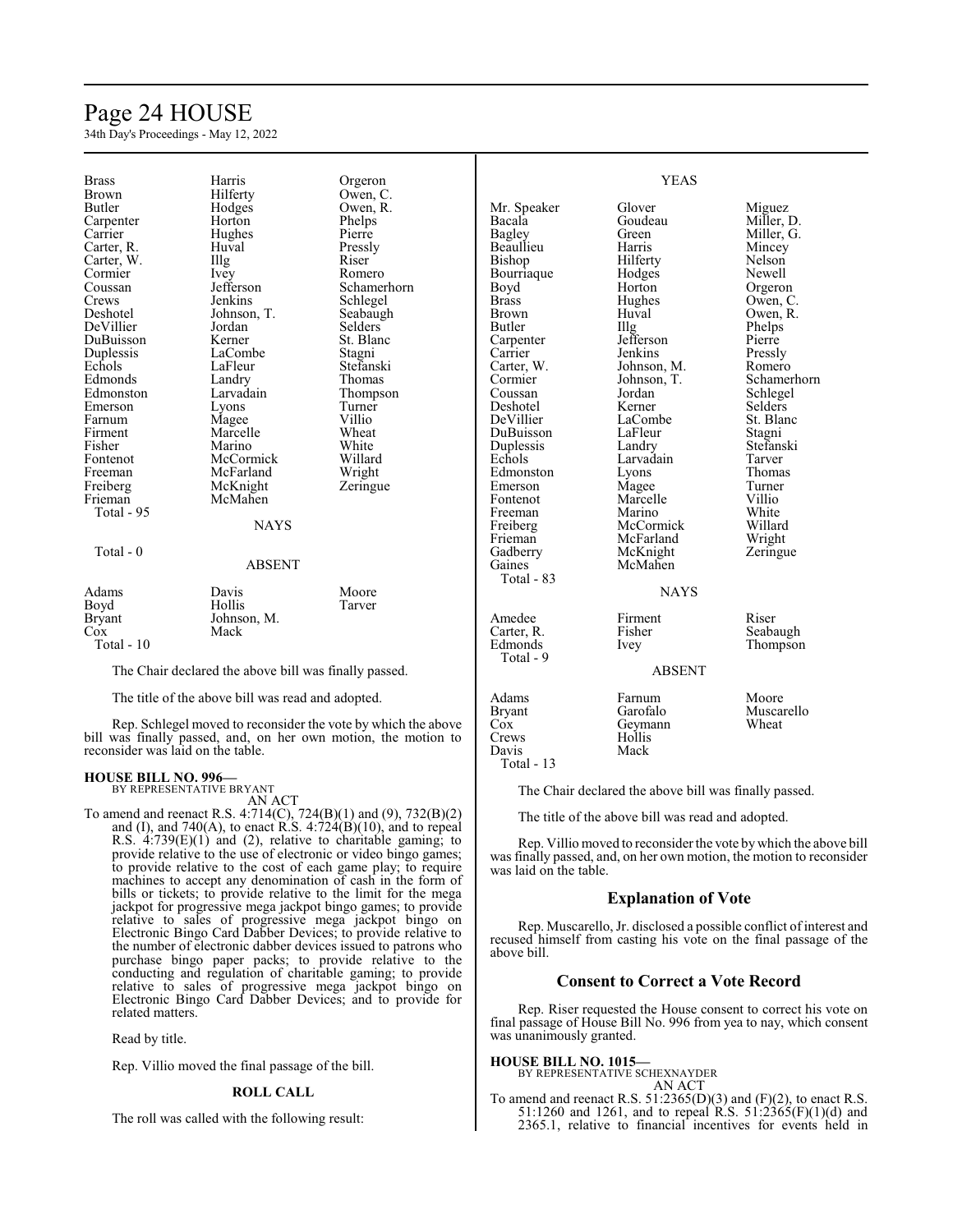34th Day's Proceedings - May 12, 2022

Louisiana; to provide relative to the Major Events Incentive Program; to make changes to the administration of the program; to create a grant program for certain Louisiana events; to provide for administration of the program; and to provide for related matters.

Read by title.

Rep. Horton, on behalf of the Legislative Bureau, sent up floor amendments which were read as follows:

# **HOUSE FLOOR AMENDMENTS**

Amendments proposed by Representative Horton on behalf of the Legislative Bureau to Engrossed House Bill No. 1015 by Representative Schexnayder

# AMENDMENT NO. 1

On page 4, line 11, change "qualifying event" to "qualified major event

On motion of Rep. Horton, the amendments were adopted.

Rep. Schexnayder sent up floor amendments which were read as follows:

# **HOUSE FLOOR AMENDMENTS**

Amendments proposed by Representative Schexnayder to Engrossed House Bill No. 1015 by Representative Schexnayder

# AMENDMENT NO. 1

On page 2, line 14, after "municipalities," and before "for costs" delete "and endorsing parishes," and insert "endorsing parishes, official tourism commissions, convention and visitors bureaus, and official destination marketing organizations,"

# AMENDMENT NO. 2

On page 3, line 3, after "municipality," and before "or any" delete "or an endorsing parish," and insert "an endorsing parish, official tourism commission, convention and visitors bureau, or official destination marketing organization,

# AMENDMENT NO. 3

On page 3, delete line 19 in its entirety and insert "football kickoff game between two National Collegiate Athletic Association teams, a national"

# AMENDMENT NO. 4

On page 3, line 23, delete "Zurich Classic," and insert "Zurich Classic or other PGA Tour event,"

# AMENDMENT NO. 5

On page 4, line 3, after "conference," and before "the National" insert "or any team or teams thereof,

# AMENDMENT NO. 6

On page 4, line 13, after "An" delete the remainder of the line and on line 14, delete "committee" and insert "entity"

# AMENDMENT NO. 7

On page 4, line 17, after "selects" and before "a site" insert "or has selected"

# AMENDMENT NO. 8

On page 4, delete lines 19 and 20 in their entirety and insert the following:

"(a) After holding a bidding or invitation selection process involving required terms and conditions that could be fulfilled by sites not located in Louisiana.

# AMENDMENT NO. 9

On page 4, line 27, after "endorsing parish," delete the remainder of the line and insert "endorsing municipality, official tourism commission, convention and visitors bureau, and official destination marketing organization to recruit, solicit, acquire, or organize

# AMENDMENT NO. 10

On page 5, at the end of line 1, delete "local", delete line 2 in its entirety, and insert "entity."

# AMENDMENT NO. 11

On page 5, line 3, after "received" delete the remainder of the line, on line 4 delete "local organizing committee" and insert "pursuant to this Section"

# AMENDMENT NO. 12

On page 6, line 10, after "for" and before "planning" insert "attracting,

# AMENDMENT NO. 13

On page 6, line 16, after "to" and before "for" delete "eligible entities" and insert "municipalities, parishes, official tourism commissions, convention and visitors bureaus, official destination marketing organizations, and nonprofit corporations hosting an event

# AMENDMENT NO. 14

On page 6, line 17, after "Louisiana." delete the remainder ofthe line, delete lines 18 through 20 in their entirety, and insert the following:

"C. An entity shall be eligible to receive funding through the program only if all of the following apply:

(1) The event is not a "qualified major event" as defined in R.S. 51:1260.

(2) The event is not held more than one time per year in Louisiana or any other state.

(3) The applicant submits the application and required documentation no later than one hundred eight days prior to the event. The documentation shall include:

(a) The total anticipated cost of the event.

(b) The amount and anticipated sources of funding for the event.

(c) An economic analysis indicating the event has an anticipated impact of three hundred fifty thousand dollars or greater to the state.

# (d) A proposal for the utilization of the grant funding."

# AMENDMENT NO. 15

On page 6, at the beginning of line 21, change "C." to "D."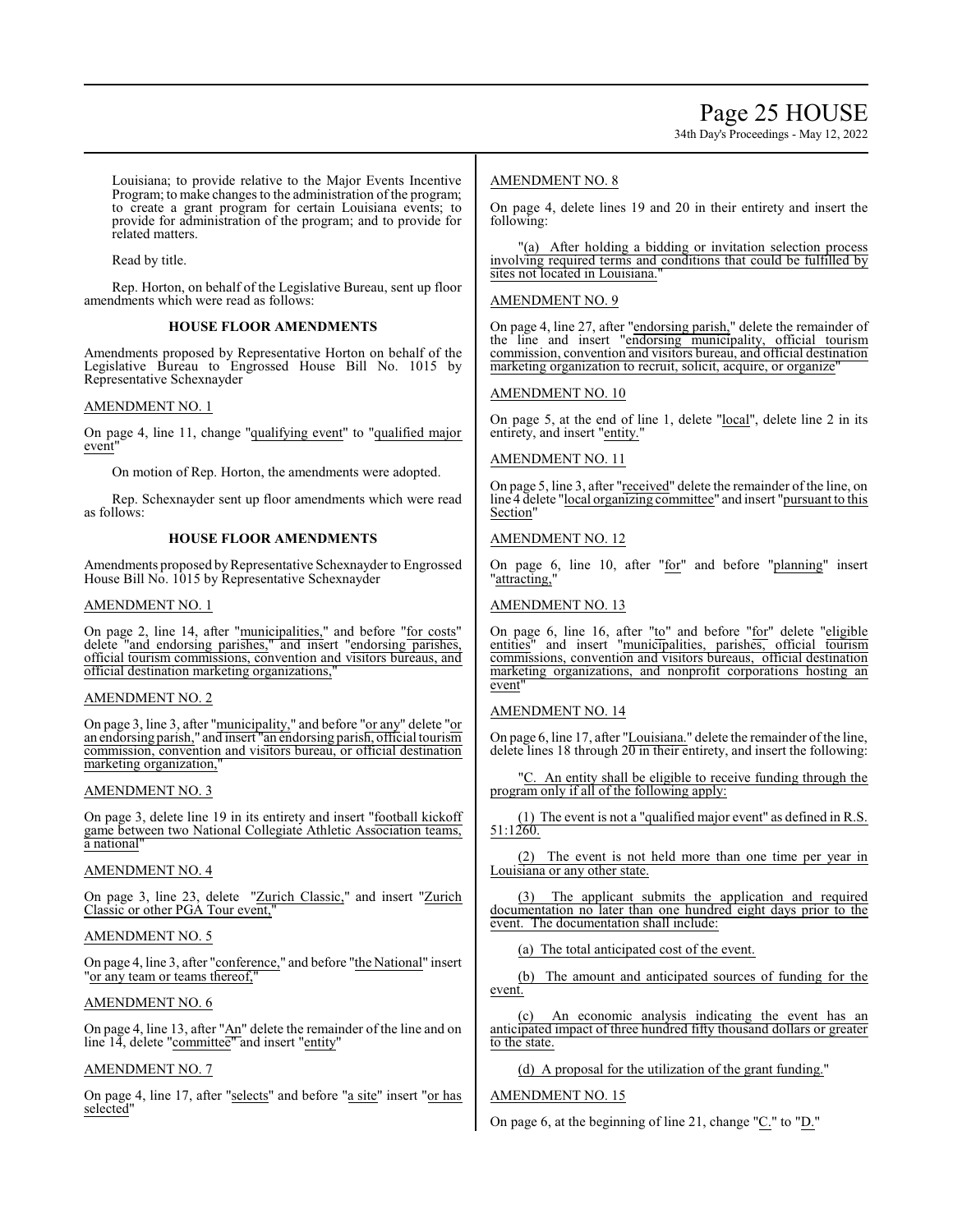# Page 26 HOUSE

34th Day's Proceedings - May 12, 2022

# AMENDMENT NO. 16

On page 6, delete lines 24 through 27 in their entirety and insert the following:

"E. Any grants received pursuant to this Section event may be used for either of the following:

(1) To pay or reimburse the costs of applying or bidding for selection as the site of the event.

(2) To pay or reimburse the costs of planning, marketing, or conducting the event."

### AMENDMENT NO. 17

On page 7, after line 24, add the following:

"Section 3. On the effective date of this Act, the treasurer is authorized and directed to transfer any remaining balance in the Major Events Incentive Program Subfund of the Mega-Project Development Fund to the Major Events Incentive Fund. Any contract entered into with the secretary of the Department of Economic Development pursuant to the Major Events Incentive Program prior to the effective date of this Act shall be transferred to the lieutenant governor.

Section 4. This Act shall become effective on July 1, 2022."

Onmotion ofRep. Schexnayder, the amendments were adopted.

Rep. Schexnayder moved the final passage of the bill, as amended.

#### **ROLL CALL**

The roll was called with the following result:

Bacala Geymann<br>Bagley Glover Bourriaque Harris<br>Boyd Hilferty Carter, W. Ivey<br>Cormier Jefferson DuBuisson Jordan<br>
Dunlessis Kerner Freiberg McFarland<br>Frieman McKnight Frieman McKnight<br>Gadberry McMahen

YEAS Mr. Speaker Gaines Miguez<br>Amedee Garofalo Miller I Amedee Garofalo Miller, D.<br>Bacala Geymann Miller, G. Bagley Glover Mincey Goudeau Muscarello<br>Green Nelson Bishop Green Nelson<br>Bourriaque Harris Newell Boyd Hilferty Orgeron<br>Brass Hodges Owen, C Brass Hodges Owen, C. Brown Horton Owen, R.<br>Butler Hughes Pierre Hughes Pierre<br>Huval Pressly Carpenter Huval Pressl<br>Carrier Hugh Riser Carrier Illg Riser<br>Carter, W. Ivey Romero Cormier Jefferson Schamerhorn<br>Coussan Jenkins Schlegel Coussan Jenkins Schlegel<br>Deshotel Johnson, M. Seabaugh Deshotel Johnson, M. Seabaugh<br>DeVillier Johnson, T. St. Blanc Johnson, T. St. Blanch<br>Jordan Stagni Duplessis Kerner Stefanski LaCombe Tarver<br>
LaFleur Thomas Edmonds LaFleur Thomas<br>Edmonston Landry Thompson Edmonston Landry Thomp<br>Emerson Larvadain Turner Larvadain Turner<br>Lyons Villio Farnum Lyons Villio Firment Mack Wheat<br>
Fisher Magee White Fisher Magee White<br>Fontenot Marcelle Willard Marcelle Willard<br>
Marino Wright Freeman Marino Wright<br>
Freiberg McFarland Zeringue McMahen

| Total - 94                                                | <b>NAYS</b>                       |                   |
|-----------------------------------------------------------|-----------------------------------|-------------------|
| McCormick<br>Total - 1                                    | <b>ABSENT</b>                     |                   |
| Adams<br><b>Bryant</b><br>Carter, R.<br>Cox<br>Total - 10 | Crews<br>Davis<br>Hollis<br>Moore | Phelps<br>Selders |

The Chair declared the above bill was finally passed.

The title of the above bill was read and adopted.

Rep. Schexnayder moved to reconsider the vote by which the above bill was finally passed, and, on his own motion, the motion to reconsider was laid on the table.

### **Speaker Schexnayder in the Chair**

#### **HOUSE BILL NO. 1028—**

BY REPRESENTATIVE GLOVER AN ACT

To amend and reenact R.S. 40:1025(A)(1), (B), (C), and (D) and to enact R.S. 40:1025(E), relative to penalties for transactions in drug related objects; to reduce the penalty for possession or use of marijuana drug paraphernalia; and to provide for related matters.

Read by title.

Rep. Glover moved the final passage of the bill.

# **ROLL CALL**

The roll was called with the following result:

#### YEAS

| Mr. Speaker<br>Bacala<br>Boyd<br><b>Brass</b><br>Brown<br>Carpenter<br>Carter, R.<br>Carter, W.<br>Cormier<br>Deshotel<br>DuBuisson<br>Duplessis<br>Fisher<br>Freeman<br>Freiberg<br>Gadberry<br>Gaines<br>Glover<br>Goudeau<br>Total - 55 | Green<br>Hughes<br>Huval<br>Illg<br>Ivey<br>Jefferson<br>Jenkins<br>Johnson, T.<br>Jordan<br>Kerner<br>LaCombe<br>LaFleur<br>Landry<br>Larvadain<br>Lyons<br>Marcelle<br>Marino<br>McCormick<br>McKnight<br><b>NAYS</b> | Miller, D.<br>Muscarello<br>Nelson<br>Newell<br>Orgeron<br>Owen, C.<br>Owen, R.<br>Phelps<br>Pierre<br>Schlegel<br>Selders<br>St. Blanc<br>Stagni<br>Villio<br>White<br>Willard<br>Zeringue |
|--------------------------------------------------------------------------------------------------------------------------------------------------------------------------------------------------------------------------------------------|-------------------------------------------------------------------------------------------------------------------------------------------------------------------------------------------------------------------------|---------------------------------------------------------------------------------------------------------------------------------------------------------------------------------------------|
|                                                                                                                                                                                                                                            |                                                                                                                                                                                                                         |                                                                                                                                                                                             |
| Amedee<br>Bagley                                                                                                                                                                                                                           | Firment<br>Fontenot                                                                                                                                                                                                     | Miller, G.<br>Mincey                                                                                                                                                                        |
| Bishop                                                                                                                                                                                                                                     | Frieman                                                                                                                                                                                                                 | Pressly                                                                                                                                                                                     |
| Bourriaque                                                                                                                                                                                                                                 | Garofalo                                                                                                                                                                                                                | Riser                                                                                                                                                                                       |
| Butler                                                                                                                                                                                                                                     | Geymann                                                                                                                                                                                                                 | Romero                                                                                                                                                                                      |
| Carrier                                                                                                                                                                                                                                    | Harris                                                                                                                                                                                                                  | Schamerhorn                                                                                                                                                                                 |
| Coussan                                                                                                                                                                                                                                    | Hodges                                                                                                                                                                                                                  | Seabaugh                                                                                                                                                                                    |
| Crews                                                                                                                                                                                                                                      | Horton                                                                                                                                                                                                                  | Stefanski                                                                                                                                                                                   |
|                                                                                                                                                                                                                                            |                                                                                                                                                                                                                         |                                                                                                                                                                                             |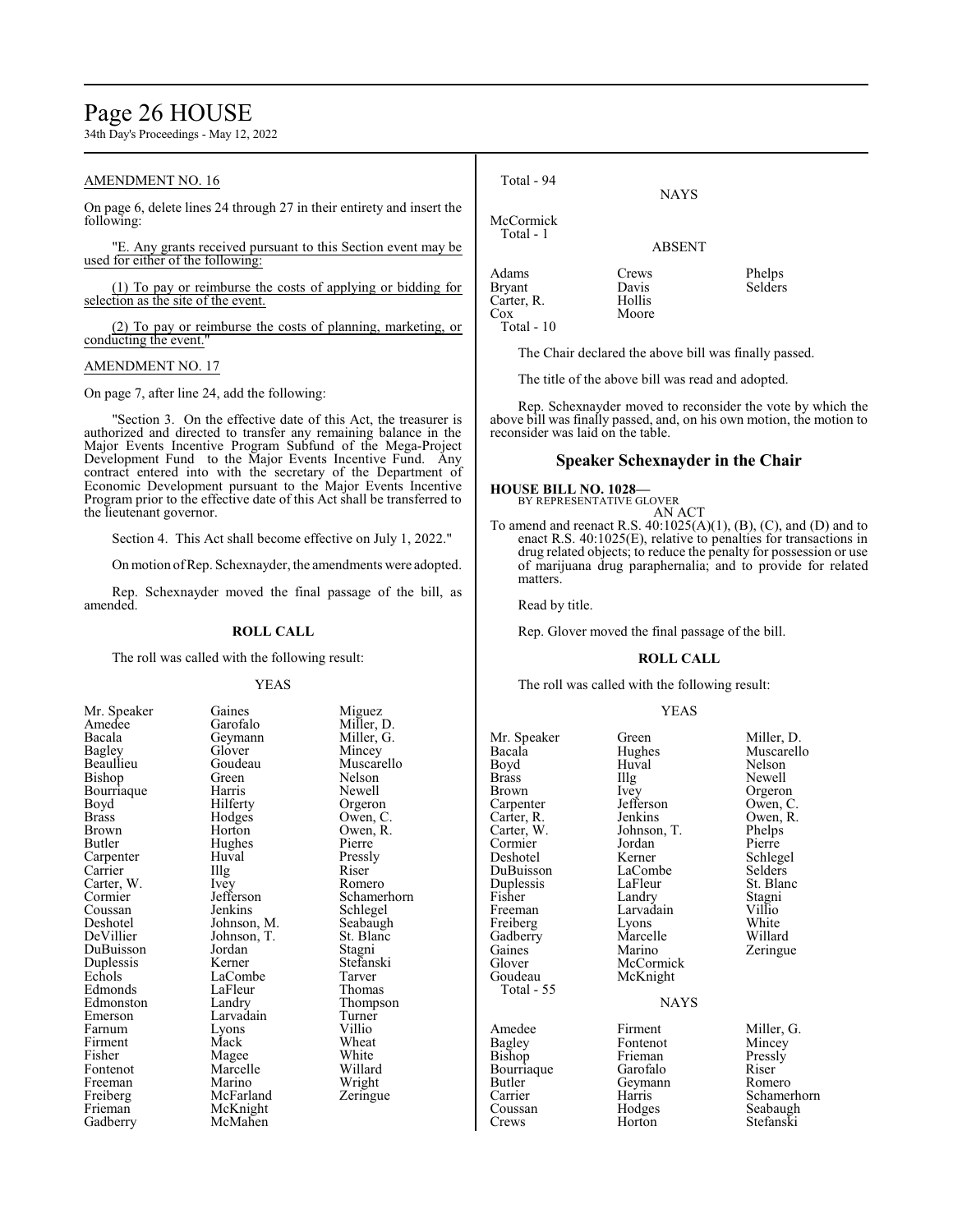34th Day's Proceedings - May 12, 2022

| Johnson, M.   | Tarver             |
|---------------|--------------------|
| Mack          | Thomas             |
|               | Thompson           |
|               | Turner             |
| McMahen       | Wheat              |
| Miguez        |                    |
|               |                    |
| <b>ABSENT</b> |                    |
|               | Magee<br>McFarland |

| Adams         | Cox      | Hollis |
|---------------|----------|--------|
| Beaullieu     | Davis    | Moore  |
| <b>Bryant</b> | Hilferty | Wright |
| Total - 9     |          |        |

The Chair declared the above bill was finally passed.

The title of the above bill was read and adopted.

Rep. Glover moved to reconsider the vote by which the above bill was finally passed, and, on his own motion, the motion to reconsider was laid on the table.

# **Consent to Correct a Vote Record**

Rep. Farnum requested the House consent to correct his vote on final passage of House Bill No. 1028 from yea to nay, which consent was unanimously granted.

**HOUSE BILL NO. 1073** (Substitute for House Bill No. 801 by Representative GOUDEAU)**—** BY REPRESENTATIVES GOUDEAU, BACALA, HUVAL, AND **STEFANSKI** 

AN ACT

To enact Part II-B of Chapter 21 of Title 37 of the Louisiana Revised Statutes of 1950, to be comprised ofR.S. 37:1891 through 1896, relative to scrap metal recyclers; to provide definitions; to provide for fees; to provide for licensing requirements; to provide forrecord keeping; to provide for exceptions; to provide for fines and penalties; and to provide for related matters.

Read by title.

Rep. Horton, on behalf of the Legislative Bureau, sent up floor amendments which were read as follows:

#### **HOUSE FLOOR AMENDMENTS**

Amendments proposed by Representative Horton on behalf of the Legislative Bureau to Engrossed House Bill No. 1073 by Representative Goudeau

### AMENDMENT NO. 1

On page 2, line 4, following "make" and before "application" insert "an"

# AMENDMENT NO. 2

On page 5, line 2, change "vilation" to "violation"

On motion of Rep. Horton, the amendments were adopted.

Rep. Goudeau sent up floor amendments which were read as follows:

#### **HOUSE FLOOR AMENDMENTS**

Amendments proposed by Representative Goudeau to Engrossed House Bill No. 1073 by Representative Goudeau

# AMENDMENT NO. 1

On page 1, at the end of line 3, insert "provide for the sale and purchase of catalytic converters; to"

### AMENDMENT NO. 2

On page 1, line 19, after "buy" and before "catalytic" insert "detached"

AMENDMENT NO. 3

On page 2, line 3, change "the occupational" to "a business"

AMENDMENT NO. 4

On page 2, line 6, change "one year" to "two years"

AMENDMENT NO. 5

On page 2, line 13, after "license" delete the remainder of the line

# AMENDMENT NO. 6

On page 2, at the beginning of line 14, change "engages in" to "to engage in the"

AMENDMENT NO. 7

On page 2, line 16, change "buyer" to "purchaser"

AMENDMENT NO. 8

On page 2, delete lines 24 and 25 in their entirety

AMENDMENT NO. 9

On page 2, line 26, change "(f)" to "(d)"

AMENDMENT NO. 10

On page 2, line 28, change " $(g)$ " to " $(e)$ "

AMENDMENT NO. 11

On page 3, line 1, change "(h)" to "(f)"

AMENDMENT NO. 12

On page 3, line 3, change " $(i)$ " to " $(g)$ "

AMENDMENT NO. 13

On page 3, line 14, delete "annual"

AMENDMENT NO. 14

On page 4, delete lines 2 and 3 in their entirety and insert in lieu thereof the following:

"The provisions of this Part shall not apply to either of the following:

(1) A person engaged solely in the business of buying, selling, trading in, or otherwise acquiring new motor vehicles.

(2) A person possessing not more than one detached catalytic converter if there is documentation to indicate how the detached catalytic converter was acquired."

### AMENDMENT NO. 15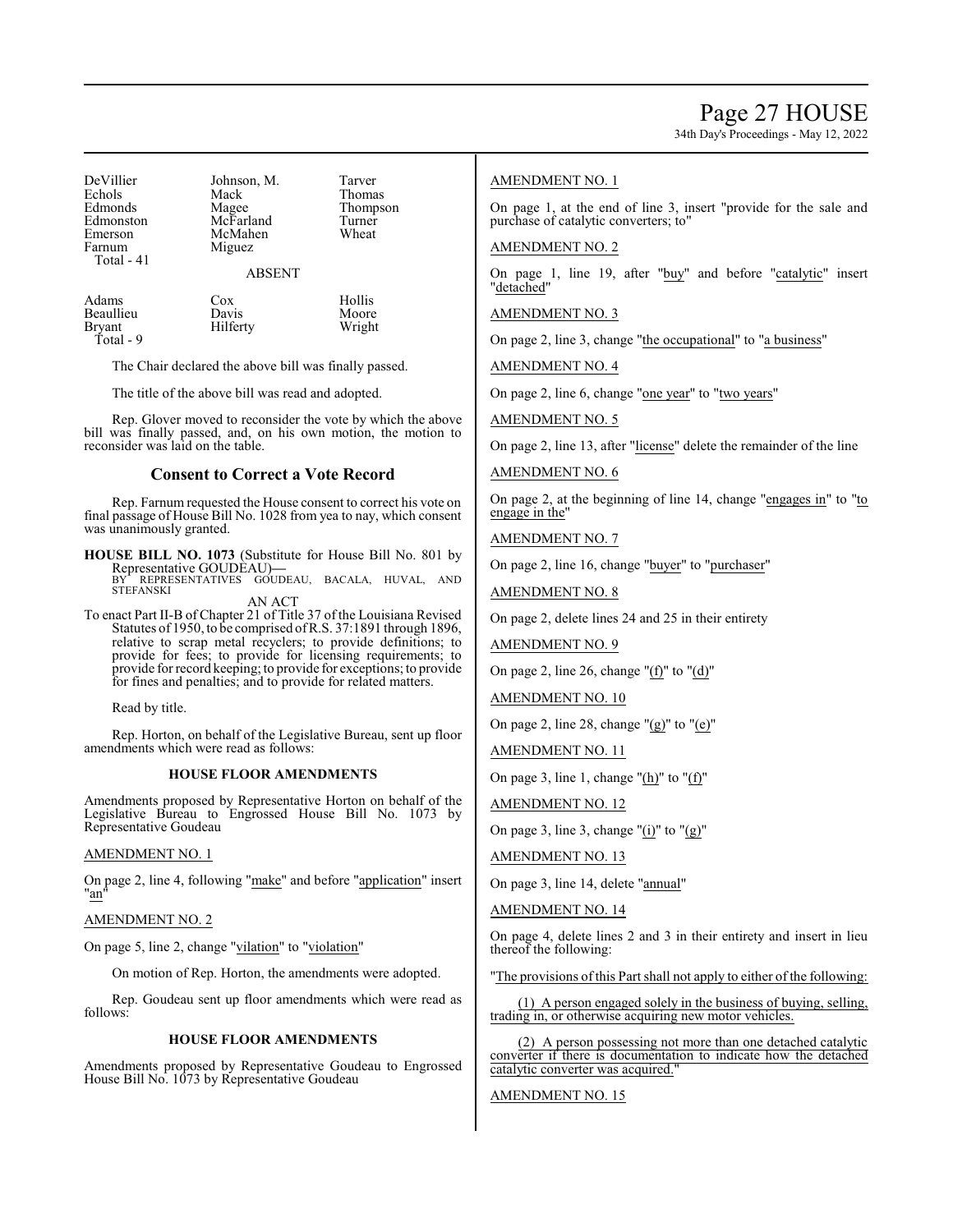# Page 28 HOUSE

34th Day's Proceedings - May 12, 2022

On page 4, line 4, delete "Statement by seller required" and insert in lieu thereof "Requirements of purchaser and seller

### AMENDMENT NO. 16

On page 4, line 6, change "individual or entity" to "person" and after "sell" and before "<u>used</u>" change "a" to "more than one"

### AMENDMENT NO. 17

On page 4, line 17, delete "of the above forms" and insert in lieu thereof "form" and after "identification" and before "at" insert "as provided for in this Paragraph'

### AMENDMENT NO. 18

On page 4, line 21, after "description" and before "of" insert "and photograph"

# AMENDMENT NO. 19

On page 4, between lines 21 and 22, insert the following:

"(6) A picture of the person from whom the material was purchased."

# AMENDMENT NO. 20

On page 4, between lines 25 and 26, insert the following:

Any person who purchases a used detached catalytic converter shall obtain a signed statement from the seller prior to the purchase attesting that the catalytic converter has been paid for or is owned by the seller. A failure of the purchaser to obtain a statement from the seller shall be prima facie evidence of the fraudulent intent and guilty knowledge on the part of the purchaser within the meaning of this Part and shall be sufficient to warrant a conviction. A purchaser who obtains the required statement from the seller shall be exonerated from any fraudulent, willful, or criminal knowledge within the meaning of this Chapter.

# AMENDMENT NO. 21

On page 4, line 26, change "C." to "D."

AMENDMENT NO. 22

On page 5, line 3, after "dollars" change "or" to "and"

### AMENDMENT NO. 23

On page 5, delete line 4 in its entirety and insert in lieu thereof the following:

"imprisoned not less than thirty days nor more than sixty days per violation as provided for in Subsection D of this Section."

#### AMENDMENT NO. 24

On page 5, line 6, after "dollars" change "or" to "and"

# AMENDMENT NO. 25

On page 5, delete line 7 in its entirety and insert in lieu thereof the following:

"years per violation as provided for in Subsection D of this Section."

# AMENDMENT NO. 26

On page 5, line 9, after "dollars" change "or" to "and"

# AMENDMENT NO. 27

On page 5, delete line 10 in its entirety and insert in lieu thereof the following:

"five years per violation as provided for in Subsection D of this Section."

On motion of Rep. Goudeau, the amendments were adopted.

Rep. Goudeau moved the final passage of the bill, as amended.

# **ROLL CALL**

The roll was called with the following result:

#### YEAS

Mr. Speaker Gaines Miguez<br>Amedee Garofalo Miller Amedee Garofalo Miller, D.<br>Bacala Glover Miller. G. Bacala Glover Miller, G. Bagley Goudeau<br>Beaullieu Green Beaullieu Green Muscarello Bishop Harris Nelson Bourriaque Hilferty Newell Boyd Hodges Orgeron<br>Brass Horton Owen, C Brass Horton Owen, C.<br>Brown Hughes Owen, R. Brown Hughes Owen, R. Butler Huval Phelps Huval Phelps<br>Illg Pierre Carpenter Illg<br>Carrier Ivey Carrier Ivey Pressly<br>Carter, R. Jefferson Riser Jefferson Riser<br>Jenkins Romero Carter, W. Jenkins<br>Cormier Johnson, M. Cormier Johnson, M. Schamerhorn<br>Coussan Johnson, T. Schlegel Coussan Johnson, T.<br>Deshotel Jordan Jordan Seabaugh<br>Kerner Selders DeVillier DuBuisson LaCombe St. Blanc<br>
Duplessis LaFleur Stagni Duplessis LaFleu<br>Echols Landry Echols Landry Stefanski<br>Edmonds Larvadain Tarver Larvadain Tarver<br>Lyons Thomas Edmonston Lyons<br>Emerson Mack Mack Thompson<br>
Magee Turner Firment Magee Turner<br>
Fisher Marcelle Villio Marcelle Villio<br>
Marino Wheat Fontenot Marino Wheat<br>
Freeman McCormick White Freeman McCormick White<br>
Freiberg McFarland Willard Freiberg McFarland Willard<br>
Frieman McKnight Zeringue McKnight<br>McMahen Gadberry McMahen Total - 95 **NAYS**  Total - 0 ABSENT Adams Davis Moore<br>Bryant Farnum Wright Farnum Cox Geymann<br>Crews Hollis

Crews Total - 10

| Moor  |
|-------|
| Wrigl |

The Chair declared the above bill, having received a two-thirds vote of the elected members, was finally passed.

The title of the above bill was read and adopted.

Rep. Goudeau moved to reconsider the vote by which the above bill was finally passed, and, on his own motion, the motion to reconsider was laid on the table.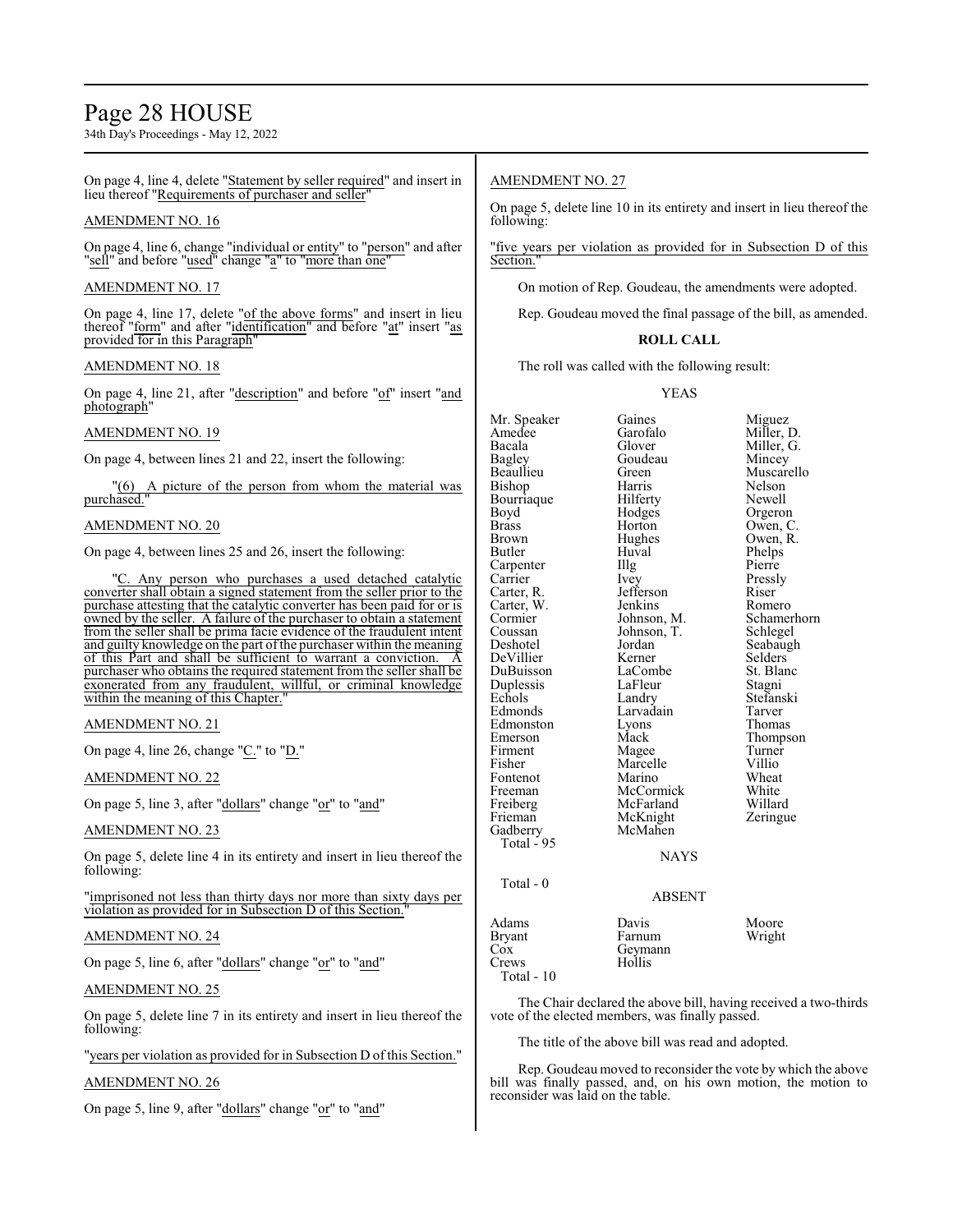# Page 29 HOUSE

34th Day's Proceedings - May 12, 2022

| <b>HOUSE BILL NO. 316—</b> |
|----------------------------|
| BY REPRESENTATIVE WILLARD  |

AN ACT

To enact R.S. 22:1892(A)(6), relative to claims adjustment practices; to provide that in times of a gubernatorially declared disaster, claimants are informed oftheir rights under the policyholder bill of rights; to provide that in times of a gubernatorially declared disaster, insurers shall transmit certain documents to insureds within thirty days of their creation; and to provide for related matters.

Read by title.

# **Acting Speaker Stefanski in the Chair**

# **Speaker Schexnayder in the Chair**

Rep. Willard sent up floor amendments which were read as follows:

#### **HOUSE FLOOR AMENDMENTS**

Amendments proposed by Representative Willard to Engrossed House Bill No. 316 by Representative Willard

#### AMENDMENT NO. 1

On page 1, line 20, change "within thirty days of its creation," to "by the first day of every month,

On motion of Rep. Willard, the amendments were adopted.

Rep. Willard moved the final passage of the bill, as amended.

#### **ROLL CALL**

The roll was called with the following result:

#### YEAS

| Bourriaque<br>Boyd<br><b>Brass</b><br>Brown<br>Carpenter<br>Carter, R.<br>Carter, W.<br>Cormier<br>Duplessis<br>Fisher<br>Gaines<br>Geymann<br>Glover<br>Total - 38 | Green<br>Hilferty<br>Hughes<br>Jefferson<br>Jenkins<br>Johnson, T.<br>Jordan<br>LaFleur<br>Landry<br>Larvadain<br>Lyons<br>Mack<br>Marcelle<br><b>NAYS</b> | Marino<br>McMahen<br>Miller, D.<br>Muscarello<br>Newell<br>Phelps<br>Pierre<br>Schlegel<br>Selders<br>Stefanski<br>Tarver<br>Willard |
|---------------------------------------------------------------------------------------------------------------------------------------------------------------------|------------------------------------------------------------------------------------------------------------------------------------------------------------|--------------------------------------------------------------------------------------------------------------------------------------|
| Mr. Speaker                                                                                                                                                         | Freiberg                                                                                                                                                   | Nelson                                                                                                                               |
| Amedee                                                                                                                                                              | Frieman                                                                                                                                                    | Orgeron                                                                                                                              |
| Bacala                                                                                                                                                              | Gadberry                                                                                                                                                   | Owen, C.                                                                                                                             |
| Bagley                                                                                                                                                              | Garofalo                                                                                                                                                   | Owen, R.                                                                                                                             |
| Bishop                                                                                                                                                              | Goudeau                                                                                                                                                    | Pressly                                                                                                                              |
| Butler                                                                                                                                                              | Harris                                                                                                                                                     | Riser                                                                                                                                |
| Carrier                                                                                                                                                             | Hodges                                                                                                                                                     | Romero                                                                                                                               |
| Coussan                                                                                                                                                             | Horton                                                                                                                                                     | Schamerhorn                                                                                                                          |
| Crews                                                                                                                                                               | Huval                                                                                                                                                      | Seabaugh                                                                                                                             |
| Deshotel                                                                                                                                                            | Illg                                                                                                                                                       | St. Blanc                                                                                                                            |
| DeVillier                                                                                                                                                           | Ivey                                                                                                                                                       | Stagni                                                                                                                               |
| DuBuisson                                                                                                                                                           | Johnson, M.                                                                                                                                                | Thomas                                                                                                                               |
| Echols                                                                                                                                                              | Kerner                                                                                                                                                     | Thompson                                                                                                                             |
| Edmonds                                                                                                                                                             | LaCombe                                                                                                                                                    | Turner                                                                                                                               |
| Edmonston                                                                                                                                                           | McCormick                                                                                                                                                  | Villio                                                                                                                               |
| Emerson                                                                                                                                                             | McFarland                                                                                                                                                  | Wheat                                                                                                                                |

Farnum McKnight White<br>Firment Miguez Wrigh Firment Miguez Wright<br>Fontenot Miller, G. Zeringue Freeman Total - 59

ABSENT

Adams Cox Magee Beaullieu Davis<br>Bryant Hollis Bryant Total - 8

The Chair declared the above bill failed to pass.

Miller, G.<br>Mincey

# **Consent to Correct a Vote Record**

Rep. Bacala requested the House consent to correct his vote on final passage of House Bill No. 316 from yea to nay, which consent was unanimously granted.

# **HOUSE BILL NO. 317—**

- BY REPRESENTATIVE WILLARD AN ACT
- To enact R.S. 22:1337(D), relative to homeowners' insurance policies; to provide for policy deductibles as applied to named storm, hurricane, and wind and hail deductibles; to require the execution of a separate form that lists the specific amount for each deductible expressed as a percentage of the insured value of the property or as a specific dollar amount or both; to provide for an effective date; and to provide for related matters.

Read by title.

Rep. Willard sent up floor amendments which were read as follows:

# **HOUSE FLOOR AMENDMENTS**

Amendments proposed by Representative Willard to Engrossed House Bill No. 317 by Representative Willard

AMENDMENT NO. 1

On page 1, line 17, delete "the form shall"

AMENDMENT NO. 2

On page 1, delete lines 18 through 20 in their entirety and insert in lieu thereof the following:

"an insurer shall provide the form and request that it be signed by the named insured or his legal representative. The completion of a new form shall not be"

#### AMENDMENT NO. 3

On page 2, delete line 3 in its entirety and insert in lieu thereof the following:

"(2) An insurer shall provide a new form and request that it be signed by the named insured or his legal representative, if the insurer"

On motion of Rep. Willard, the amendments were adopted.

Rep. Willard moved the final passage of the bill, as amended.

#### **ROLL CALL**

The roll was called with the following result: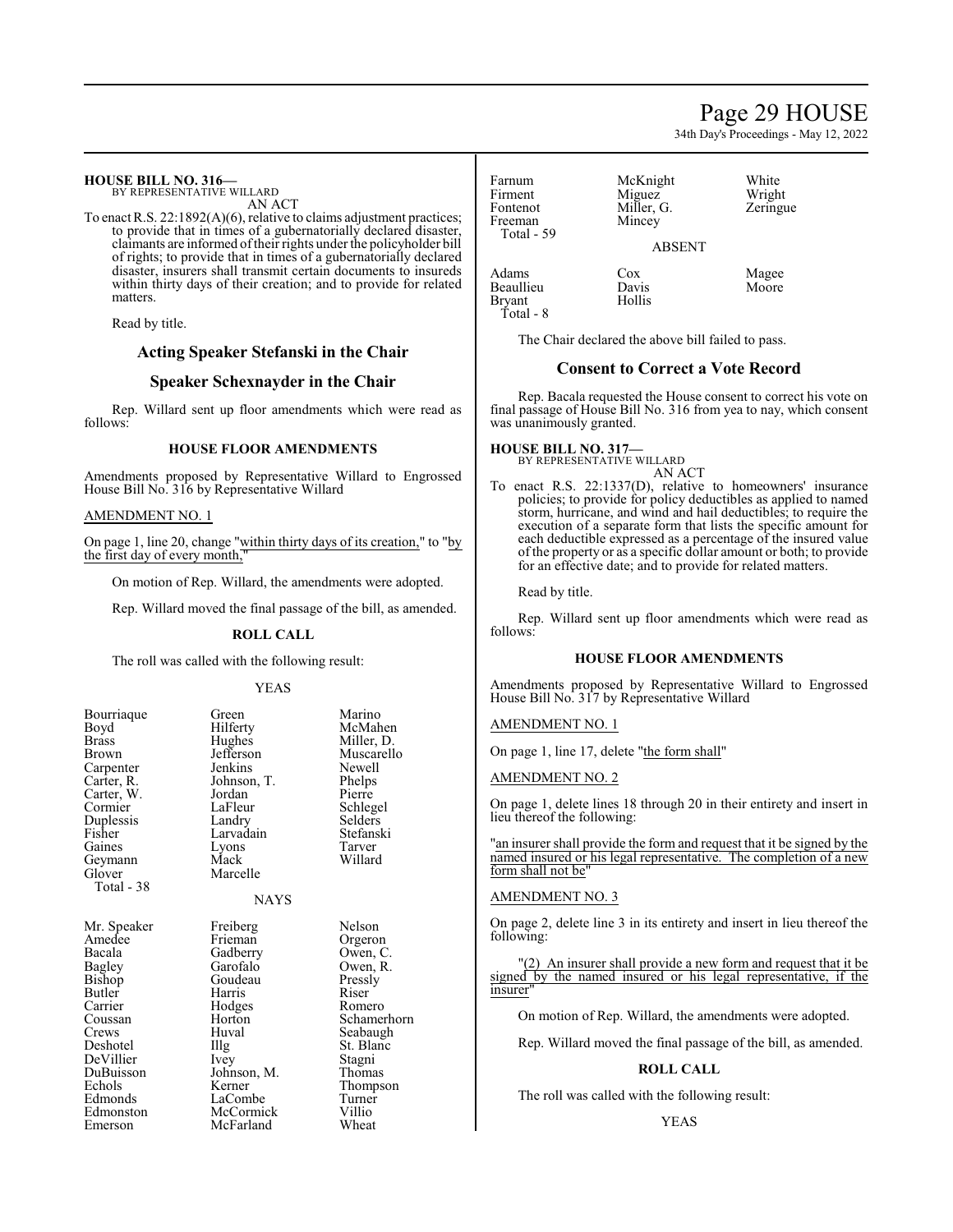# Page 30 HOUSE

34th Day's Proceedings - May 12, 2022

| Mr. Speaker  | Gadberry      | McKnight    |
|--------------|---------------|-------------|
| Amedee       | Gaines        | McMahen     |
| Bacala       | Garofalo      | Miguez      |
| Bagley       | Geymann       | Miller, D.  |
| Beaullieu    | Glover        | Miller, G.  |
| Bishop       | Goudeau       | Mincey      |
| Bourriaque   | Green         | Muscarello  |
| Boyd         | Harris        | Nelson      |
| <b>Brass</b> | Hilferty      | Newell      |
| <b>Brown</b> | Hodges        | Orgeron     |
| Butler       | Horton        | Owen, C.    |
| Carpenter    | Hughes        | Owen, R.    |
| Carrier      | Huval         | Phelps      |
| Carter, R.   | Illg          | Pressly     |
| Carter, W.   | Ivey          | Riser       |
| Cormier      | Jefferson     | Romero      |
| Coussan      | Jenkins       | Schamerhorn |
| Deshotel     | Johnson, M.   | Schlegel    |
| DeVillier    | Johnson, T.   | Seabaugh    |
| DuBuisson    | Jordan        | Selders     |
| Duplessis    | Kerner        | St. Blanc   |
| Echols       | LaCombe       | Stagni      |
| Edmonds      | LaFleur       | Stefanski   |
| Edmonston    | Landry        | Tarver      |
| Emerson      | Larvadain     | Thomas      |
| Farnum       | Lyons         | Thompson    |
| Firment      | Mack          | Turner      |
| Fisher       | Magee         | Villio      |
| Fontenot     | Marcelle      | Wheat       |
| Freeman      | Marino        | White       |
| Freiberg     | McCormick     | Willard     |
| Frieman      | McFarland     | Zeringue    |
| Total - 96   |               |             |
|              | <b>NAYS</b>   |             |
| Total - 0    |               |             |
|              | <b>ABSENT</b> |             |
| Adams        | Crews         | Moore       |
| Bryant       | Davis         | Pierre      |
| $\cos$       | Hollis        | Wright      |

# ABSENT

| Adams     | Crews  | Moore  |
|-----------|--------|--------|
| Bryant    | Davis  | Pierre |
| Cox       | Hollis | Wright |
| Total - 9 |        |        |

The Chair declared the above bill was finally passed.

The title of the above bill was read and adopted.

Rep. Willard moved to reconsider the vote by which the above bill was finally passed, and, on his own motion, the motion to reconsider was laid on the table.

#### **HOUSE BILL NO. 356—**

BY REPRESENTATIVE AMEDEE AN ACT

To amend and reenact R.S.  $17:355(D)(1)$  and  $406.9(B)(1)$ , relative to instructional materials; to provide for parental access to instructional materials; to include lessons in the instructional materials to which parents shall have access; to include examination of lessons in the Parents' Bill of Rights; and to provide for related matters.

Read by title.

### **Suspension of the Rules**

Rep. Robert Carter moved the rules be suspended to limit the author or proponent handling the legislative instrument to three minutes for opening remarks and all subsequent speakers on the instrument to three minutes.

Rep. Coussan objected.

### By a vote of 31 yeas and 56 nays, the motion failed to pass.

Rep. Amedee moved the final passage of the bill.

# **ROLL CALL**

The roll was called with the following result:

#### YEAS

NAYS

Amedee Garofalo Orgeron<br>Bacala Geymann Owen, C Bourriaque Harris<br>
Deshotel Hilferty Deshotel Hilferty Romero<br>Echols Hodges Schamer Edmonds Horton Schlegel<br>Edmonston Mack Seabaugh Edmonston Mack Seabau<br>Emerson McCormick Tarver Emerson McCormick Tarver Firment McFarland<br>Freiberg Miguez Frieman Total - 33 Mr. Speaker Gaines Marino<br>Bagley Glover McKnig Bagley Glover McKnight<br>Bishop Goudeau McMahen Bishop Goudeau McMahen<br>Boyd Green Miller, D. Boyd Green Miller, D.<br>Brass Hughes Miller, G. Brass Hughes Miller, G.<br>Brown Huval Mincey Brown Huval Mincey<br>Butler Ivey Muscare Carpenter Jefferson<br>Carrier Jenkins Carrier Jenkins Owen, R.<br>Carter, R. Johnson, M. Phelps Carter, R. Johnson, M. Phelps<br>Carter, W. Johnson, T. Pierre Cormier Jordan<br>Coussan Kerner DeVillier LaCombe St. Blanc<br>
DuBuisson LaFleur Stagni DuBuisson LaFleur Stagni<br>
Duplessis Landry Stefanski Duplessis Landry Stefans<br>Farnum Larvadain Turner Farnum Larvadain Turner<br>
Fisher Lyons Wheat Fisher Lyons<br>Fontenot Magee Fontenot Magee Willard<br>
Freeman Marcelle Zeringu Total - 60

Geymann Owen, C.<br>Harris Riser Schamerhorn Miguez Thompson<br>Nelson Villio

Ivey Muscarello<br>Jefferson Newell Johnson, T. Pierre<br>Jordan Pressly Selders Zeringue

ABSENT

Adams Crews Illg Beaullieu Davis Moore<br>Bryant Gadberry White Bryant Gadberry<br>Cox Hollis Wright Total - 12

The Chair declared the above bill failed to pass.

#### **HOUSE BILL NO. 369—** BY REPRESENTATIVE HARRIS

AN ACT

To enact R.S. 17:354 and 3996(B)(67) and (68), relative to education; to require public school governing authorities and public schools to post information on their websites relative to laws granting parents access to instructional materials and the Parents' Bill of Rights for Public Schools; to require distribution of such information during the first week of school annually; to apply the law relative to parental access to instructional materials to charter schools; and to provide for related matters.

Read by title.

### **Motion**

On motion of Rep. Harris, the bill was returned to the calendar.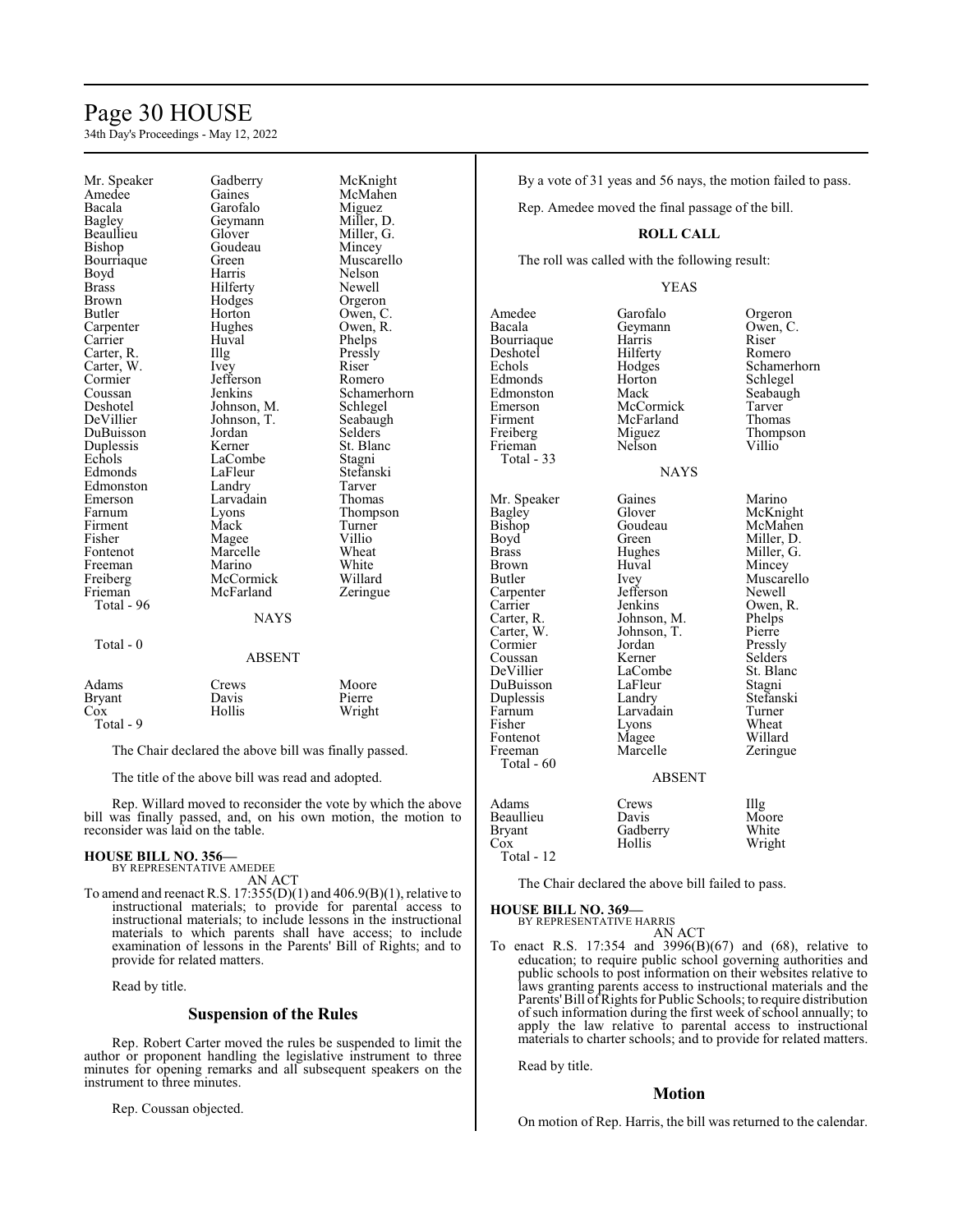# **Notice of Intention to Call**

Pursuant to House Rule No. 8.20(A), Rep. Harris gave notice of his intention to call House Bill No. 369 from the calendar on Monday, May 16, 2022.

#### **HOUSE BILL NO. 431—** BY REPRESENTATIVE JORDAN

AN ACT

To enact R.S. 15:622.1, relative to the use of DNA in criminal investigations; to provide relative to sexual assault collection kits; to provide relative to the comparison of DNA; to provide relative to criminal investigations; to prohibit the use of DNA in certain circumstances; and to provide for related matters.

Read by title.

Rep. Jordan moved the final passage of the bill.

#### **ROLL CALL**

The roll was called with the following result:

### YEAS

| Mr. Speaker<br>Bacala<br>Bagley<br>Bishop<br>Bourriaque<br>Boyd<br>Brass<br>Brown<br>Carpenter<br>Carter, R.<br>Carter, W.<br>Cormier<br>Coussan<br>Deshotel<br>DeVillier<br>DuBuisson<br>Duplessis<br>Farnum<br>Fisher<br>Freeman<br>Freiberg<br>Total $-63$ | Gaines<br>Glover<br>Green<br>Hilferty<br>Hughes<br>Huval<br><i>lvey</i><br>Jefferson<br>Jenkins<br>Johnson, T.<br>Jordan<br>Kerner<br>LaCombe<br>LaFleur<br>Landry<br>Larvadain<br>Lyons<br>Marcelle<br>Marino<br>McKnight<br>Miller, D.<br><b>NAYS</b> | Miller, G.<br>Mincey<br>Nelson<br>Newell<br>Orgeron<br>Owen, R.<br>Phelps<br>Pierre<br>Pressly<br>Romero<br>Schamerhorn<br>Schlegel<br>Selders<br>St. Blanc<br>Stagni<br>Stefanski<br>Turner<br>Wheat<br>White<br>Willard<br>Zeringue |
|---------------------------------------------------------------------------------------------------------------------------------------------------------------------------------------------------------------------------------------------------------------|---------------------------------------------------------------------------------------------------------------------------------------------------------------------------------------------------------------------------------------------------------|---------------------------------------------------------------------------------------------------------------------------------------------------------------------------------------------------------------------------------------|
| Butler<br>Carrier<br>Echols<br>Edmonds<br>Edmonston<br>Emerson<br>Firment<br>Fontenot<br>Frieman<br>Total - 26                                                                                                                                                | Garofalo<br>Geymann<br>Harris<br>Hodges<br>Horton<br>Johnson, M.<br>Mack<br>Magee<br>McMahen<br><b>ABSENT</b>                                                                                                                                           | Miguez<br>Muscarello<br>Riser<br>Seabaugh<br>Tarver<br>Thomas<br>Thompson<br>Villio                                                                                                                                                   |
| Adams<br>Amedee<br>Beaullieu<br><b>Bryant</b><br>Cox<br>Crews<br>Total - 16                                                                                                                                                                                   | Davis<br>Gadberry<br>Goudeau<br>Hollis<br>Illg<br>McCormick                                                                                                                                                                                             | McFarland<br>Moore<br>Owen, C.<br>Wright                                                                                                                                                                                              |

The Chair declared the above bill was finally passed.

The title of the above bill was read and adopted.

Rep. Jordan moved to reconsider the vote by which the above bill was finally passed, and, on his own motion, the motion to reconsider was laid on the table.

# **Consent to Correct a Vote Record**

Rep. Pressly requested the House consent to correct his vote on final passage of House Bill No. 431 from nay to yea, which consent was unanimously granted.

# **HOUSE BILL NO. 781—**

BY REPRESENTATIVE PHELPS AN ACT

To enact R.S. 17:2119.1, relative to voter registration; and to provide for related matters.

Read by title.

Rep. Phelps moved the final passage of the bill.

#### **ROLL CALL**

The roll was called with the following result:

#### YEAS

Bacala **Hilferty** Nelson<br>Bagley Hughes Newell Bagley Hughes<br>Bishop Huval Bishop Huval Orgeron<br>Boyd Ivey Owen, C Boyd Ivey Owen, C.<br>Brass Jefferson Owen, R. Brass Jefferson Owen, R. Brown Jenkins Phelps Brown Jenkins Phelps<br>Butler Johnson, M. Pierre Butler Johnson, M. Pierre<br>Carpenter Johnson, T. Pressly Carrier Jordan Riser<br>Carter R. Kerner Romero Carter, R. Kerner Romero Carter, W. LaCombe Schlege<br>
Cormier LaFleur Selders Cormier LaFleu<br>Coussan Landry Coussan Landry St. Blanc<br>
Deshotel Larvadain Stagni DuBuisson Lyons Thoma<br>
Duplessis Magee Turner Duplessis Magee Turner<br>Echols Marcelle Villio Echols Marcelle Villio<br>Fisher Marino Wheat Fisher Marino Wheat<br>
Freeman McFarland White Freeman McFarland White<br>
Freiberg McKnight Willard Freiberg McKnight Willard<br>Gaines McMahen Zeringue Gaines McMahen<br>Glover Miller, D. Glover Miller, D.<br>Goudeau Miller, G. Total - 70 Bourriaque Firment Mack<br>Crews Fontenot McCo DeVillier Frieman Miguez<br>Edmonds Garofalo Mincey Edmonds Garofalo<br>Edmonston Geymann Edmonston Geymann Schamerhorn<br>Emerson Hodges Seabaugh Emerson Hodges Seabaugh Total - 21

Mr. Speaker Green Muscarello<br>
Bacala Hilferty Nelson Johnson, T. Pressl<br>Jordan Riser Larvadain Stagni<br>Lyons Thomas Miller, G. NAYS

Fontenot McCormick<br>Frieman Miguez Thompson

### ABSENT

Adams Davis Moore<br>Amedee Gadberry Stefanski Gadberry Stefans<br>Harris Tarver Beaullieu Harris<br>Brvant Hollis Wright Cox Illg Total - 14

The Chair declared the above bill was finally passed.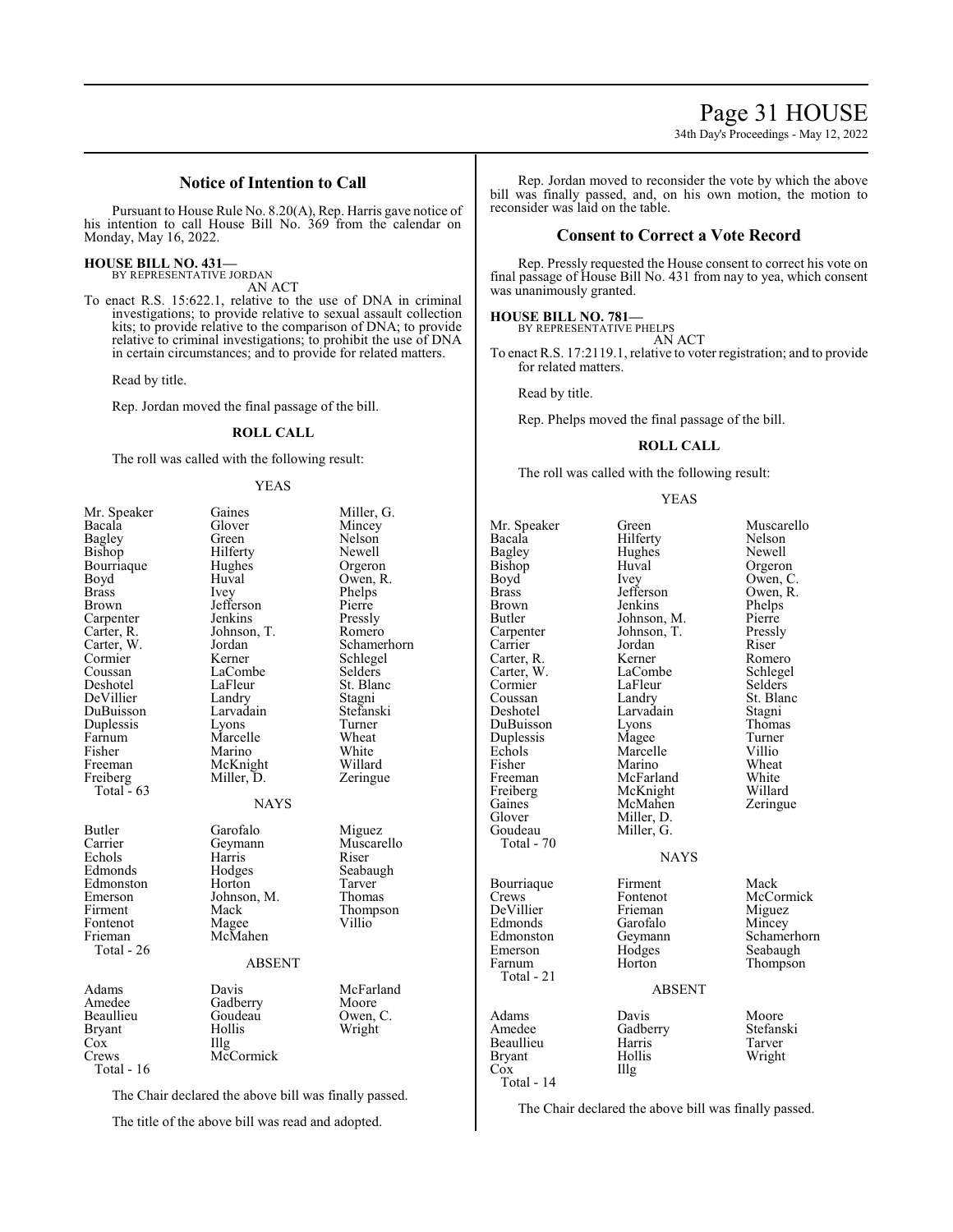# Page 32 HOUSE

34th Day's Proceedings - May 12, 2022

The title of the above bill was read and adopted.

Rep. Phelps moved to reconsider the vote by which the above bill was finally passed, and, on her own motion, the motion to reconsider was laid on the table.

#### **HOUSE BILL NO. 813—**

BY REPRESENTATIVE MCCORMICK

AN ACT To amend and reenact R.S. 14:2(A)(7) and (11) and 18(6) and to enact R.S. 14:29.1 and 33.1, relative to abortion; to provide relative to definitions; to amend the definition of "person" and "unborn child"; to provide relative to defenses to prosecution; to provide relative to the enforcement of abortion; to provide for an effective date; to provide for legislative intent; and to provide for related matters.

Read by title.

Rep. McCormick sent up floor amendments which were read as follows:

### **HOUSE FLOOR AMENDMENTS**

Amendments proposed by Representative McCormick to Engrossed House Bill No. 813 by Representative McCormick

#### AMENDMENT NO. 1

On page 2, at the beginning ofline 25, change "§14.29.1." to "§29.1."

#### AMENDMENT NO. 2

On page 3, at the beginning ofline 21, change "§14.33.1." to "§33.1."

On motion of Rep. McCormick, the amendments were adopted.

Rep. Seabaugh sent up floor amendments which were read as follows:

#### **HOUSE FLOOR AMENDMENTS**

Amendments proposed by Representatives Seabaugh, Bacala, Butler, Cormier, Coussan, Davis, DeVillier, Edmonds, Edmonston, Fisher, Frieman, Garofalo, Geymann, Goudeau, Harris, Hodges, Hollis, Horton, Ivey, Travis Johnson, Mack, Magee, McFarland, McKnight, McMahen, Gregory Miller, Muscarello, Pressly, Romero, Schexnayder, Schlegel, Stagni, Stefanski, Thomas, Villio, White, and Wright to Engrossed House Bill No. 813 by Representative McCormick

#### AMENDMENT NO. 1

On page 1, line 2, after "reenact" delete the remainder of the line and at the beginning of line 3, delete "33.1" and insert "R.S. 40:1061(D) and 1061.1.3(C) and to enact R.S. 1:18 and R.S. 14:87.7 and 87.8 and to repeal R.S.  $14:87"$ 

#### AMENDMENT NO. 2

On page 1, line 3, after "definitions;" delete the remainder of the line and delete line 4 in its entirety and on line 5 delete "provide relative to the enforcement of abortion;" and insert the following:

"to provide for the interpretation of multiple abortion statutes; to provide for the independent construction of each separate enactment of law related to abortion; to provide for the severability; to restrict certain ordinances enacted by local governing authorities; to provide with respect to the crime of abortion; to provide relative to a late term abortion; to provide for penalties;"

#### AMENDMENT NO. 3

On page 1, delete lines 8 through 19 in their entirety and delete pages 2 and  $\overline{3}$  in their entirety and on page 4 delete lines 1 through  $2\overline{2}$  in their entirety and insert the following:

"Section 1. R.S. 1:18 is hereby enacted to read as follows:

§18. Construction of laws relative to abortion

A. Notwithstanding any other provision of law to the contrary, all laws or parts of laws prohibiting or regulating abortion in conflict with a provision of law subsequently enacted by the legislature prohibiting or regulating abortion are not repealed by the law subsequently enacted. However, a subsequently enacted law may expressly repeal other laws.

B. All laws or parts of laws prohibiting or regulating abortion may not be construed to restrict a local governing authority from prohibiting or regulating abortion to the extent that the local ordinance is at least as stringent as the laws of this state unless the lawexplicitly provides that local governing authorities are prohibited from prohibiting or regulating abortion in the manner described by the law.

C.Unless otherwise specificallyprovided therein, the provisions of each act of the legislature prohibiting or regulating abortion are severable, whether or not a provision to that effect is included in the act. If any provision or item of an act prohibiting or regulating abortion, or the application thereof, is held invalid, such invalidity shall not affect other provisions, items, or applications of the act which can be given effect without the invalid provision, item, or application.

D. This Section shall apply to acts of the legislature affecting general laws, and local and special laws, and statutes of the state, including the Louisiana Revised Statutes of 1950, the Civil Code, the Code of Civil Procedure, the Code of Criminal Procedure, the Code of Evidence, and the Children's Code.

Section 2. R.S. 14:87.7 and 87.8 are hereby enacted to read as follows:

#### §87.7. Abortion

A. It shall be unlawful for a physician or other person to perform an abortion, with or without the consent of the pregnant female.

B. As used in this Section, the following terms shall have the following meanings:

(1) "Abortion" means the act of using or prescribing any instrument, medicine, drug, or any other substance, device, or means with the intent to terminate the clinically diagnosable pregnancy of a pregnant female with knowledge that the death of the unborn child is reasonably likely to occur. Such use, prescription, or means is not an abortion if done with the intent to do any of the following:

(a) Save the life or preserve the health of an unborn child.

(b) Remove a dead unborn child or induce delivery of the uterine contents in case of a positive diagnosis, certified in writing in the female's medical record along with the results of an obstetric ultrasound test, that the pregnancy has ended or is in the unavoidable and untreatable process of ending due to spontaneous miscarriage, also known in medical terminology as spontaneous abortion, missed abortion, inevitable abortion, incomplete abortion, or septic abortion.

(c) Remove an ectopic pregnancy.

(d) Terminate a pregnancy for the express purpose of saving the life, preventing the permanent impairment of a life-sustaining organ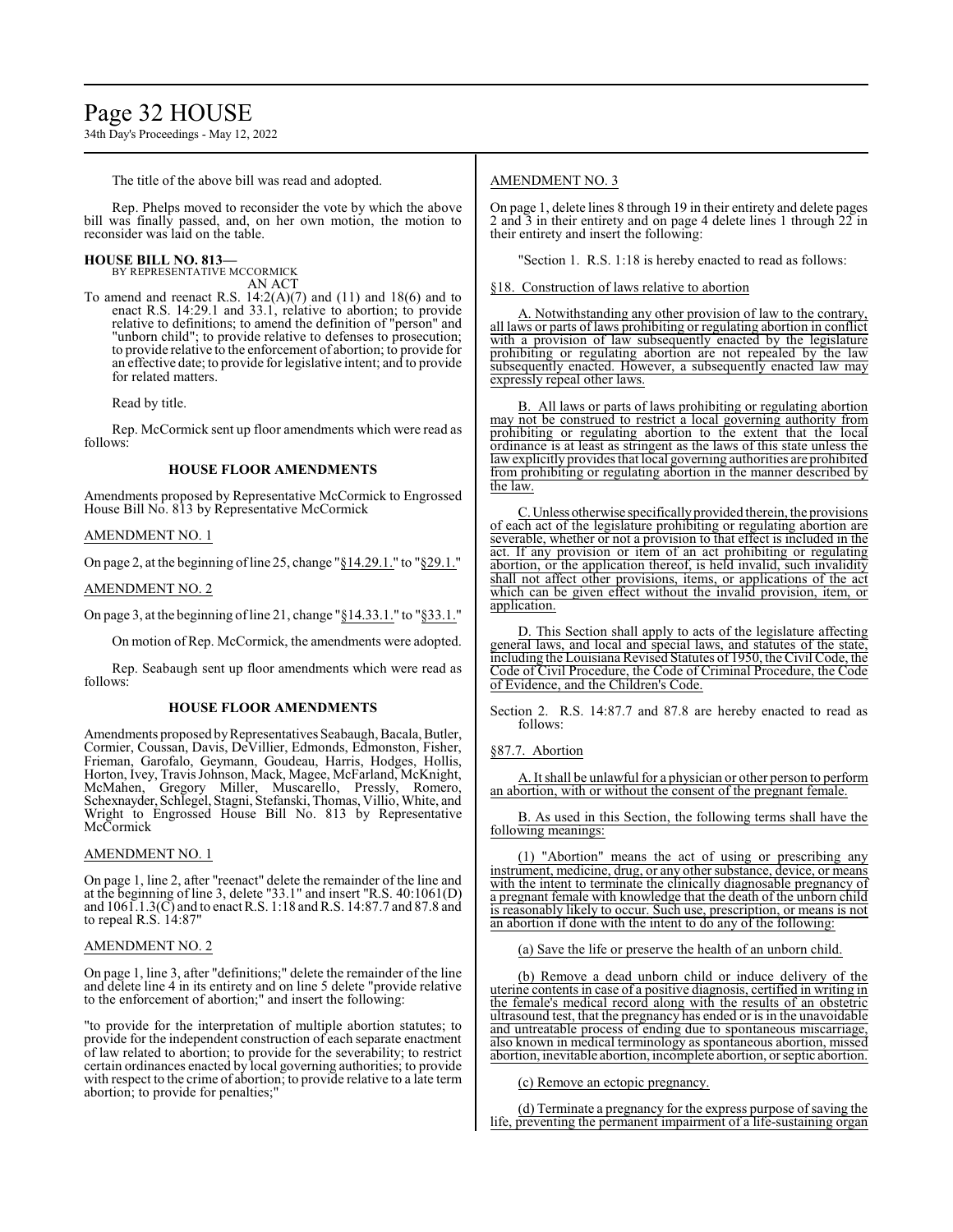# Page 33 HOUSE

34th Day's Proceedings - May 12, 2022

or organs, or preventing a substantial risk of death of the pregnant female.

(2) "Physician" means any person licensed or authorized to practice medicine in this state.

(3) "Unborn child"meansthe unborn offspring of human beings from the moment of fertilization until birth.

C. Whoever commits the crime of abortion shall be imprisoned at hard labor for not less than one year nor more than ten years and shall be fined not less than ten thousand dollars nor more than one hundred thousand dollars.

D. This Section shall not apply to a pregnant female upon whom an abortion is committed or performed in violation of this Section and the pregnant female shall not be held responsible for the criminal consequences of any violation of this Section.

E. This Section shall not apply to the sale, use, prescription, or administration of a contraceptive measure, drug or chemical, if it is administered prior to the time when a pregnancy could be determined through conventional medical testing and if the contraceptive measure is sold, used, prescribed, or administered in accordance with manufacturer instructions.

This Section shall take effect and become operative immediately upon and to the extent that the United States Supreme Court upholds the authority of the states to prohibit abortions or by the adoption of an amendment to the Constitution of the United States of America that would restore to the state of Louisiana the authority to prohibit abortions.

#### §87.8. Late term abortion

A. It shall be unlawful for a physician or other person to perform a late term abortion, with or without the consent of the pregnant female.

B. As used in this Section, the following terms shall have the following meanings:

(1) "Abortion" shall have the same meaning as provided in R.S.  $14:87.7.$ 

(2) "Gestational age" means the age of an unborn child as calculated from the first day of the last menstrual period of the pregnant female, as determined by the use of standard medical practices and techniques.

(3) "Late term abortion" means the performance of an abortion when the gestational age of the unborn child is fifteen weeks or more.

(4) "Physician" shall have the same meaning as provided in R.S.  $14:87.7.$ 

(5) "Unborn child" shall have the same meaning as provided in R.S. 14:87.7.

C. Whoever commits the crime of late term abortion shall be imprisoned at hard labor for not less than one year nor more than fifteen years and shall be fined not less than twenty thousand dollars nor more than two hundred thousand dollars.

D. This Section shall not apply to a pregnant female upon whom an abortion is committed or performed in violation of this Section and the pregnant female shall not be held responsible for the criminal consequences of any violation of this Section.

E. This Section shall not apply to the sale, use, prescription, or administration of a contraceptive measure, drug or chemical, if it is administered prior to the time when a pregnancy could be determined

through conventional medical testing and if the contraceptive measure is sold, used, prescribed, or administered in accordance with manufacturer instructions.

This Section shall take effect and become operative immediately upon and to the extent that the United States Supreme Court upholds the authority of the states to prohibit abortions or by the adoption of an amendment to the Constitution of the United States of America that would restore to the state of Louisiana the authority to prohibit abortions.

Section 3. R.S. 40:1061(D) and 1061.1.3(C) are hereby amended and reenacted to read as follows:

§1061. Abortion; prohibition

\* \* \*

D. Any person in violation of this Section shall be prosecuted pursuant to the effective provisions of R.S. 14:87 R.S. 14:87.7, and shall be subject to the penalties provided in R.S.  $40:1061.29$ .

\* \* \* §1061.1.3.Abortion prohibited; detectable fetal heartbeat; ultrasound

\* \* \*

C. Whoever violates this Section shall be prosecuted pursuant to the effective provisions of R.S.  $14:87$  R.S.  $14:87.7$  and shall be subject to the penalties provided in R.S. 40:1061.29.

\* \* \*

Section 4. R.S. 14:87 is hereby repealed."

#### AMENDMENT NO. 4

required

On page 4, line 23, change "Section 6." to "Section 5."

Rep. Seabaugh moved the adoption of the amendments.

Rep. McCormick objected.

By a vote of 65 yeas and 26 nays, the amendments were adopted.

### **Motion**

On motion of Rep. McCormick, the bill, as amended, was returned to the calendar.

#### **HOUSE BILL NO. 924—**

BY REPRESENTATIVE EDMONDS AN ACT

To enact R.S. 18:1353(C)(5), relative to the powers and duties of the secretary of state; to provide relative to voting; to provide for a post-election audit; to provide for policies and procedures relative to post-election audits; to provide for effectiveness; and to provide for related matters.

Read by title.

Rep. Edmonds moved the final passage of the bill.

#### **ROLL CALL**

The roll was called with the following result:

#### YEAS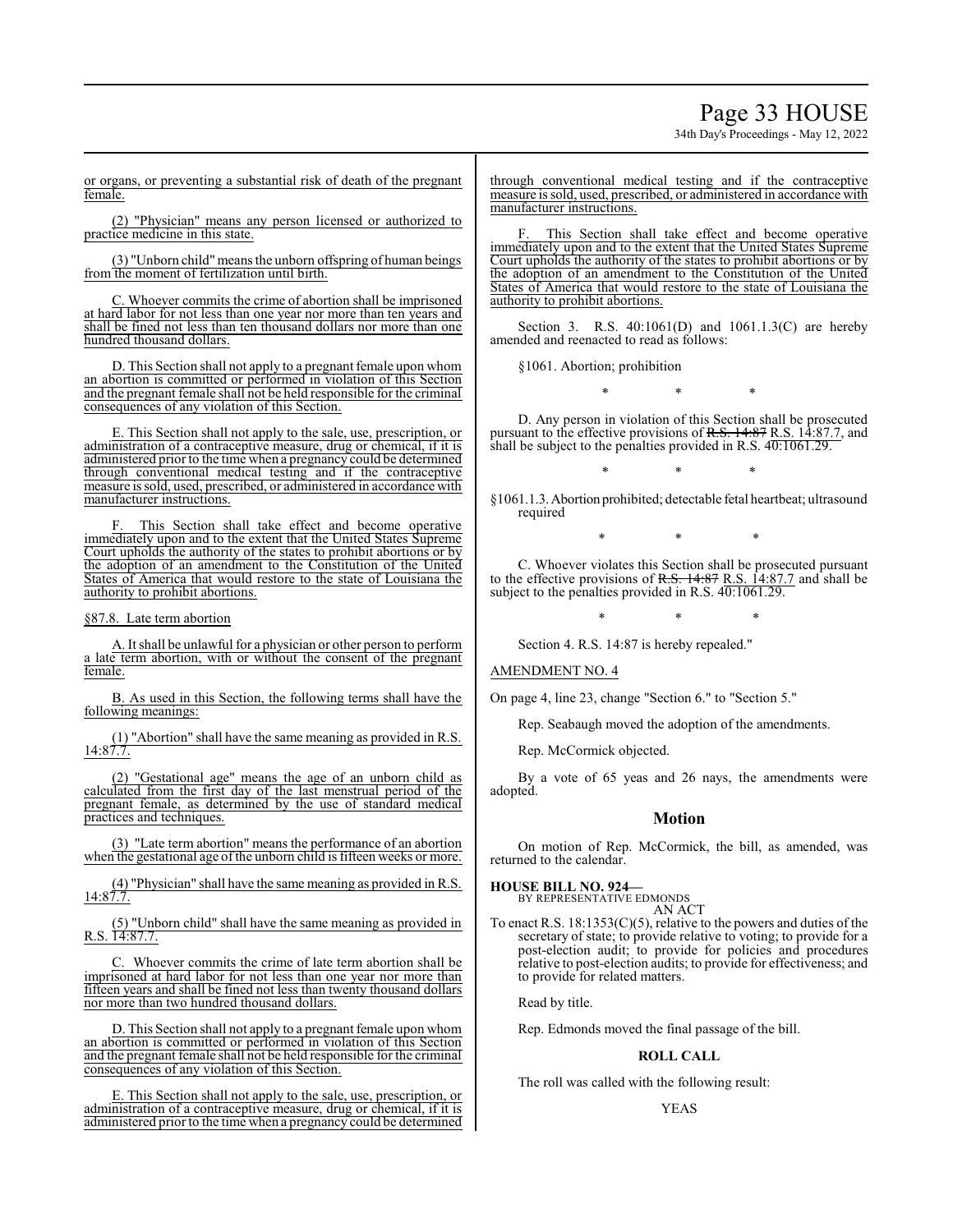# Page 34 HOUSE

34th Day's Proceedings - May 12, 2022

Mr. Speaker Gaines Miguez<br>Amedee Garofalo Miller. 1 Amedee Garofalo Miller, D.<br>Bacala Glover Miller, G. Bacala Glover Miller, G. Bagley Goudeau<br>Beaullieu Green Bishop Bourriaque Hilferty Newell<br>Boyd Hodges Orgero Boyd Hodges Orgeron<br>Brass Horton Owen, C Brass Horton Owen, C.<br>Brown Hughes Owen, R. Brown Hughes Owen, R.<br>Butler Huval Phelps Carpenter Illg<br>Carrier Ivey Carter, R. Jefferson Riser<br>Carter, W. Jenkins Romero Carter, W. Cormier Johnson, M. Schamerhorn<br>Coussan Johnson, T. Schlegel Coussan Johnson, T.<br>Deshotel Jordan DeVillier Kerner St. Blanch<br>DuBuisson LaCombe Stagni DuBuisson LaComb<br>Echols LaFleur Edmonds Landry Tarver<br>
Edmonston Larvadain Thomas Edmonston Larvad<br>Emerson Lyons Farnum Mack Turne<br>
Firment Magee Villio Firment Magee Villio<br>Fisher Marcelle Wheat Fontenot Marino White<br>
Freeman McCormick Willard Freeman McCormick Willard<br>
Freiberg McFarland Zeringue Freiberg McFarland<br>Frieman McKnight Frieman McKnight<br>Gadberry McMahen Total - 94 Total - 0

Huval Phelps<br>Illg Pierre Ivey Pressly<br>Jefferson Riser Jordan Seabaugh<br>
Kerner St. Blanc LaFleur Stefanski<br>Landry Tarver Eyons Thompson<br>
Mack Turner Marcelle Wheat<br>
Marino White McMahen NAYS

Green Muscarello<br>
Harris Nelson

#### ABSENT

| Adams      | Davis     | Moore   |
|------------|-----------|---------|
|            |           |         |
| Bryant     | Duplessis | Selders |
| Cox        | Geymann   | Wright  |
| Crews      | Hollis    |         |
| Total - 11 |           |         |

The Chair declared the above bill was finally passed.

The title of the above bill was read and adopted.

Rep. Edmonds moved to reconsider the vote by which the above bill was finally passed, and, on his own motion, the motion to reconsider was laid on the table.

# **Consent to Correct a Vote Record**

Rep. Frieman requested the House consent to record his vote on final passage of House Bill No. 924 as yea, which consent was unanimously granted.

#### **HOUSE BILL NO. 951—**

BY REPRESENTATIVE JORDAN

AN ACT

To amend and reenact R.S. 22:1295(1)(a) and (d)(introductory paragraph) and (2), relative to uninsured motorist coverage; to require that all automobile liability insurance policies issued in this state include uninsured motorist coverage; to repeal provisions allowing economic-only uninsured motorist coverage; to repeal provisions allowing uninsured motorist coverage with limits less than bodily injury liability; to make technical changes; and to provide for related matters.

Read by title.

# **Motion**

On motion of Rep. Jordan, the bill was returned to the calendar.

### **Notice of Intention to Call**

Pursuant to House Rule No. 8.20(A), Rep. Jordan gave notice of his intention to call House Bill No. 951 from the calendar on Monday, May 16, 2022.

**HOUSE BILL NO. 1074** (Substitute for House Bill No. 559 by Representative Edmonds)— BY REPRESENTATIVE EDMONDS

AN ACT

To enact R.S. 18:1317, relative to absentee by mail ballots; to provide for administrative rules for curing and rejection of deficient ballots; to provide for an effective date; and to provide for related matters.

Read by title.

Rep. Edmonds moved the final passage of the bill.

#### **ROLL CALL**

The roll was called with the following result:

YEAS

| Mr. Speaker<br>Amedee<br>Bacala<br>Beaullieu<br>Bishop<br>Bourriaque<br>Brass<br><b>Brown</b><br><b>Butler</b><br>Carpenter<br>Carrier<br>Carter, R.<br>Cormier<br>Coussan<br>Crews<br>Deshotel<br>DeVillier<br>DuBuisson<br>Echols<br>Edmonds<br>Edmonston<br>Emerson<br>Farnum<br>Firment<br>Fisher<br>Fontenot<br>Freeman<br>Freiberg<br>Frieman<br>Total - 85 | Gadberry<br>Gaines<br>Garofalo<br>Geymann<br>Glover<br>Goudeau<br>Green)<br>Harris<br>Hilferty<br>Hodges<br>Horton<br>Hughes<br>Huval<br>Illg<br>Ivey<br>Jefferson<br>Jenkins<br>Johnson, M.<br>Johnson, T.<br>Kerner<br>LaCombe<br>Larvadain<br>Lyons<br>Mack<br>Magee<br>Marino<br>McCormick<br>McFarland<br>McKnight | McMahen<br>Miguez<br>Miller, D.<br>Miller, G.<br>Mincey<br>Nelson<br>Newell<br>Orgeron<br>Owen, C.<br>Pressly<br>Riser<br>Romero<br>Schamerhorn<br>Schlegel<br>Seabaugh<br>Selders<br>St. Blanc<br>Stagni<br>Stefanski<br>Tarver<br>Thomas<br>Thompson<br>Turner<br>Villio<br>Wheat<br>White<br>Zeringue |
|-------------------------------------------------------------------------------------------------------------------------------------------------------------------------------------------------------------------------------------------------------------------------------------------------------------------------------------------------------------------|-------------------------------------------------------------------------------------------------------------------------------------------------------------------------------------------------------------------------------------------------------------------------------------------------------------------------|----------------------------------------------------------------------------------------------------------------------------------------------------------------------------------------------------------------------------------------------------------------------------------------------------------|
|                                                                                                                                                                                                                                                                                                                                                                   | <b>NAYS</b>                                                                                                                                                                                                                                                                                                             |                                                                                                                                                                                                                                                                                                          |
| Carter, W.<br>Jordan<br>Total - 6                                                                                                                                                                                                                                                                                                                                 | LaFleur<br>Marcelle                                                                                                                                                                                                                                                                                                     | Phelps<br>Pierre                                                                                                                                                                                                                                                                                         |
|                                                                                                                                                                                                                                                                                                                                                                   | <b>ABSENT</b>                                                                                                                                                                                                                                                                                                           |                                                                                                                                                                                                                                                                                                          |
| Adams<br>Bagley<br>Boyd<br>Bryant                                                                                                                                                                                                                                                                                                                                 | Davis<br>Duplessis<br>Hollis<br>Landry                                                                                                                                                                                                                                                                                  | Muscarello<br>Owen, R.<br>Willard<br>Wright                                                                                                                                                                                                                                                              |

Cox Moore

Total - 14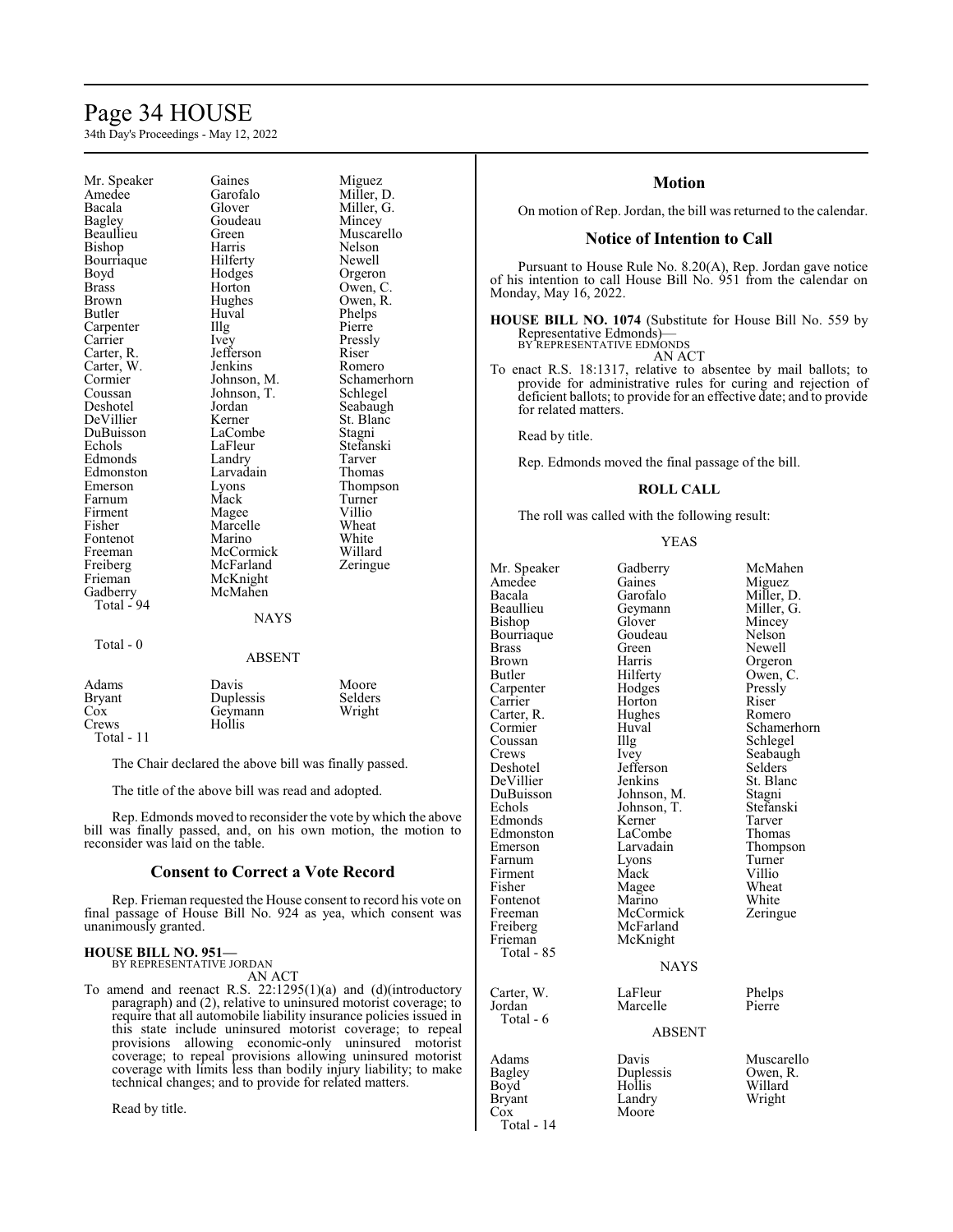# Page 35 HOUSE 34th Day's Proceedings - May 12, 2022

The Chair declared the above bill was finally passed.

The title of the above bill was read and adopted.

Rep. Edmonds moved to reconsider the vote by which the above bill was finally passed, and, on his own motion, the motion to reconsider was laid on the table.

# **Consent to Correct a Vote Record**

Rep. Wilford Carter requested the House consent to correct his vote on final passage of House Bill No. 1074 from yea to nay, which consent was unanimously granted.

### **Consent to Correct a Vote Record**

Rep. Pierre requested the House consent to correct his vote on final passage of House Bill No. 1074 from yea to nay, which consent was unanimously granted.

**HOUSE BILL NO. 1075** (Substitute for House Bill No. 861 by Representative St. Blanc)**—** BY REPRESENTATIVE ST. BLANC

AN ACT

To amend and reenact R.S. 17:407.62(7), 407.64(B), and 407.66(A)(2) andR.S. 40:1563.2 and to enactR.S. 17:407.62(8) and (9), relative to family and in-home child care providers; to provide relative to the inspection of such providers; to provide relative to the powers and duties of the state Department of Education and the office of state fire marshal with respect to such providers; to provide for the transfer and use of monies; and to provide for related matters.

Read by title.

#### **Motion**

On motion of Rep. St. Blanc, the bill was returned to the calendar.

# **Notice of Intention to Call**

Pursuant to House Rule No. 8.20(A), Rep. St. Blanc gave notice of his intention to call House Bill No. 1075 from the calendar on Monday, May 16, 2022.

### **HOUSE BILL NO. 226—**

BY REPRESENTATIVE TURNER AN ACT

- To enact R.S. 36:259(B)(9) and Part V of Subchapter C of Chapter 5-D of Title 40 of the Louisiana Revised Statutes of 1950, to be comprised of R.S. 40:1209.1 through 1209.8, relative to
	- education and training of healthcare professionals; to create and provide for a state healthcare workforce contract program; to provide for administration of the contract program by the Louisiana Department of Health; to provide for prioritization of funding for healthcare workforce education and training by the Louisiana Department of Health and the higher education governing boards of this state; to establish the Louisiana Healthcare Workforce Education and Training Council; to provide forthe membership and duties ofthe council; to provide for duties of the Louisiana Department of Health with respect to the council; and to provide for related matters.

Called from the calendar.

Read by title.

#### **Motion**

On motion of Rep. Turner, the bill was returned to the calendar.

# **Notice of Intention to Call**

Pursuant to House Rule No. 8.20(A), Rep. Turner gave notice of his intention to call House Bill No. 226 from the calendar on Monday, May 16, 2022.

**HOUSE BILL NO. 367—** BY REPRESENTATIVE BRASS

AN ACT

To enact R.S. 17:443.1, relative to teachers and other school employees; to provide relative to administrative leave for teachers and other school employees under investigation by a state or local law enforcement agency; to require that they remain on leave at least until the law enforcement agency has completed its investigation and submitted the investigation results to the employing school district; and to provide for related matters.

Called from the calendar.

Read by title.

# **Motion**

On motion of Rep. Brass, the bill was returned to the calendar.

#### **Notice of Intention to Call**

Pursuant to House Rule No. 8.20(A), Rep. Brass gave notice of his intention to call House Bill No. 367 from the calendar on Monday, May 16, 2022.

#### **HOUSE BILL NO. 554—**

BY REPRESENTATIVE MINCEY AN ACT

To amend and reenact R.S. 26:241(17), 271(A)(5), and 271.1, relative to microbrewery operations; to provide for definitions; to provide relative to permitting; to provide relative to wholesale limited sales; to provide relative to taxation; and to provide for related matters.

Called from the calendar.

Read by title.

#### **Motion**

On motion ofRep. Mincey, the bill was returned to the calendar.

#### **Notice of Intention to Call**

Pursuant to House Rule No. 8.20(A), Rep. Mincey gave notice of his intention to call House Bill No. 554 from the calendar on Monday, May 16, 2022.

**HOUSE BILL NO. 1070** (Substitute for House Bill No. 759 by Representative Schexnayder)**—** BY REPRESENTATIVE SCHEXNAYDER

AN ACT

To amend and reenact R.S. 29:725(A) and 726(F), to enact R.S. 29:725(K), 726(G), and 728(G), and to repeal R.S. 29:725.5,  $726(E)(25)$ , and  $731$ , relative to the Governor's Office of Homeland Security and Emergency Preparedness; to provide requirements for the statewide emergencymanagement software system; to provide for mandatory training requirements; to provide relative to employees in parish offices of homeland security and emergency preparedness; to provide relative to prepositioned contracts; to provide relative to procurement; to provide for reporting; to provide for temporary housing assistance; to provide for eligibility; to provide relative to waivers oflocal land use regulations; to provide for exemptions;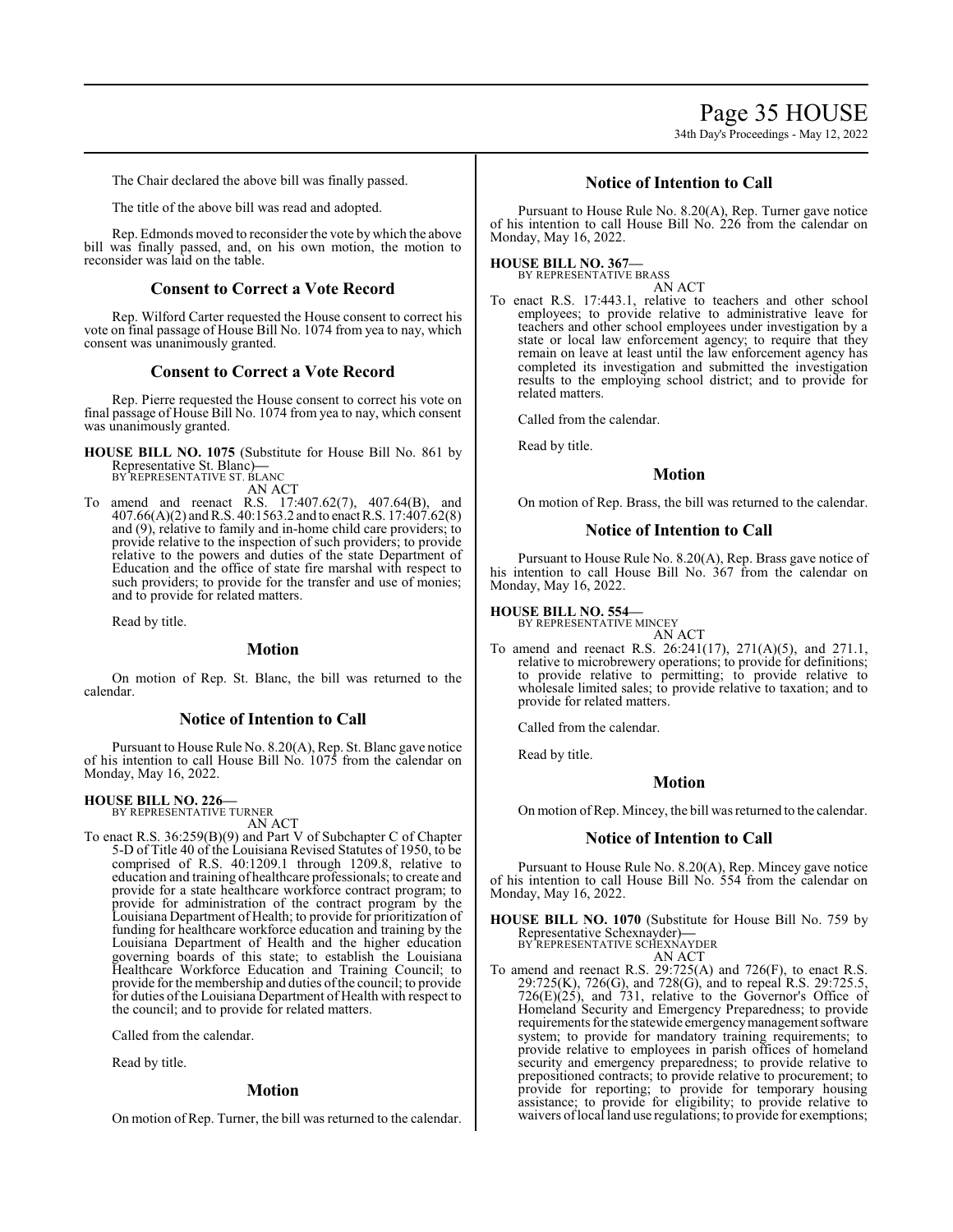# Page 36 HOUSE

34th Day's Proceedings - May 12, 2022

to provide for an effective date; and to provide for related matters.

Called from the calendar.

Read by title.

# **Motion**

On motion of Rep. Magee, the bill was returned to the calendar.

# **Notice of Intention to Call**

Pursuant to House Rule No. 8.20(A), Rep. Magee gave notice of Rep. Schexnayder's intention to call House Bill No. 1070 from the calendar on Monday, May 16, 2022.

# **HOUSE BILL NO. 670—**

BY REPRESENTATIVE BUTLER

AN ACT To amend and reenact R.S. 37:585(C), 586(A)(4) and (6), and 599, relative to the Louisiana Cosmetology Act; to provide for examinations for special permits; to provide for fees for licenses, permits, and certificates for certain applicants; and to provide for related matters.

Called from the calendar.

Read by title.

# **Motion**

On motion of Rep. Butler, the bill was returned to the calendar.

# **Notice of Intention to Call**

Pursuant to House Rule No. 8.20(A), Rep. Butler gave notice of her intention to call House Bill No. 670 from the calendar on Monday, May 16, 2022.

**HOUSE BILL NO. 1031—** BY REPRESENTATIVE FREIBERG

AN ACT

To enact Part II-A of Chapter 3 of Title 32 of the Louisiana Revised Statutes of 1950, to be comprised of R.S. 32:461, relative to an annual road usage fee on certain vehicles; to levy a road usage fee on electric and hybrid motor vehicles; to provide for the collection and disposition ofthe proceeds; to provide for certain definitions; to provide for the use of road usage fee proceeds; and to provide for related matters.

Called from the calendar.

Read by title.

# **Motion**

On motion of Rep. Freiberg, the bill was returned to the calendar.

# **Notice of Intention to Call**

Pursuant to House Rule No. 8.20(A), Rep. Freiberg gave notice of her intention to call House Bill No. 1031 from the calendar on Monday, May 16, 2022.

# **Notice of Intention to Call**

Pursuant to House Rule No. 8.20(A), Rep. Marcelle gave notice of her intention to call House Bill No. 222 from the calendar on Monday, May 16, 2022.

# **Suspension of the Rules**

On motion of Rep. Magee, the rules were suspended in order to take up and consider Petitions, Memorials, and Communications at this time.

# **Petitions, Memorials, and Communications**

The following petitions, memorials, and communications were received and read:

# **Message from the Senate**

# **SIGNED SENATE CONCURRENT RESOLUTIONS**

May 12, 2022

To the Honorable Speaker and Members of the House of Representatives:

I am directed to inform your honorable body that the President of the Senate has signed the following Senate Concurrent Resolutions:

Senate Concurrent Resolution No. 48

and ask the Speaker of the House of Representatives to affix his signature to the same.

Respectfully submitted,

YOLANDA J. DIXON Secretary of the Senate

The Senate Concurrent Resolutions contained herein were signed by the Speaker of the House.

# **Message from the Senate**

# **SIGNED SENATE BILLS AND JOINT RESOLUTIONS**

# May 12, 2022

To the Honorable Speaker and Members of the House of Representatives:

I am directed to inform your honorable body that the President of the Senate has signed the following Senate Bills:

Senate Bill Nos. 14, 39, 52, 61, 79, 85, 181, 210, 264, 399 and 422

and ask the Speaker of the House of Representatives to affix his signature to the same.

Respectfully submitted,

YOLANDA J. DIXON Secretary of the Senate

The Senate Bills and Joint Resolutions contained herein were signed by the Speaker of the House.

# **Privileged Report of the Legislative Bureau**

# May 12, 2022

To the Speaker and Members of the House of Representatives:

I am directed by your Legislative Bureau to submit the following report: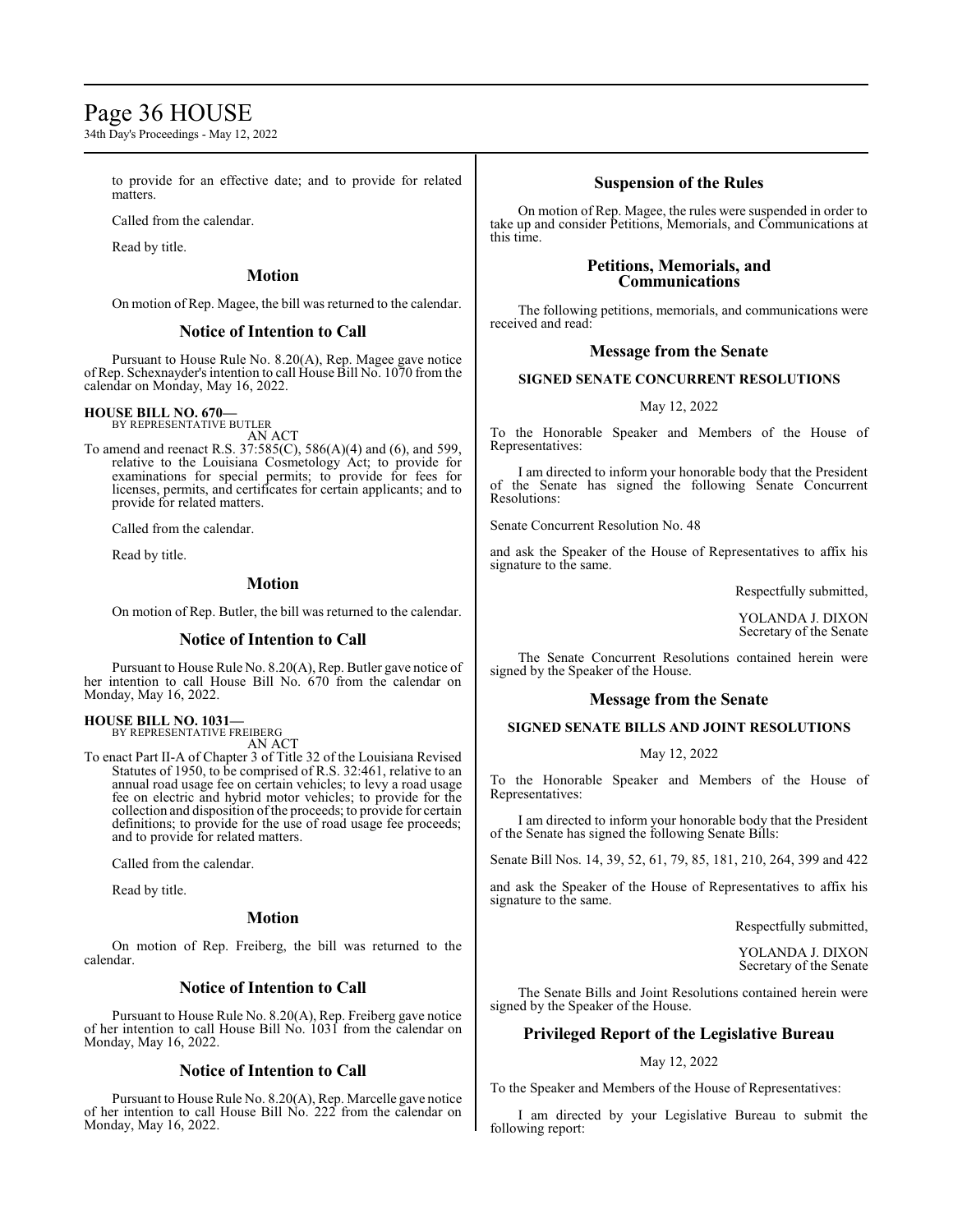# Page 37 HOUSE

34th Day's Proceedings - May 12, 2022

Senate Bill No. 45 Reported without amendments. Senate Bill No. 47 Reported without amendments. Senate Bill No. 50 Reported without amendments. Senate Bill No. 62 Reported without amendments. Senate Bill No. 104 Reported without amendments. Senate Bill No. 126 Reported without amendments. Senate Bill No. 141 Reported without amendments. Senate Bill No. 145 Reported with amendments. Senate Bill No. 147 Reported without amendments. Senate Bill No. 157 Reported without amendments. Senate Bill No. 176 Reported without amendments. Senate Bill No. 190 Reported without amendments. Senate Bill No. 209 Reported without amendments. Senate Bill No. 250 Reported without amendments. Senate Bill No. 261 Reported without amendments. Senate Bill No. 268 Reported without amendments. Senate Bill No. 273 Reported without amendments. Senate Bill No. 315 Reported without amendments. Senate Bill No. 317 Reported without amendments. Senate Bill No. 379 Reported without amendments. Senate Bill No. 393 Reported without amendments. Senate Bill No. 396 Reported without amendments. Senate Bill No. 407 Reported without amendments. Respectfully submitted, DODIE HORTON Chair **Privileged Report of the Committee on Enrollment** May 12, 2022 To the honorable Speaker and Members of the House of Representatives: I am directed by your Committee on Enrollment to submit the following report: The following House Resolutions have been properly enrolled: **HOUSE RESOLUTION NO. 19—** BY REPRESENTATIVE ZERINGUE A RESOLUTION To amend and readopt House Rule 14.24(B) and House Rule  $14.32(B)(2)$  of the Rules of Order of the House of Representatives to provide relative to notice of interim meetings and to require certain statements and designations for certain public employees to be filed prior to testimony before a committee. Respectfully submitted, STEPHANIE HILFERTY Chairwoman The above House Resolutions contained in the report were signed by the Speaker of the House and taken by the Clerk of the House to the Secretary of State in accordance with the rules of the House. **Privileged Report of the Committee on Enrollment** May 12, 2022 To the honorable Speaker and Members of the House of Representatives: I am directed by your Committee on Enrollment to submit the following report: The following House Concurrent Resolutions have been properly enrolled: **HOUSE CONCURRENT RESOLUTION NO. 109—** BY REPRESENTATIVE BAGLEY A CONCURRENT RESOLUTION To designate Wednesday, May 11, 2022, as Hospital Day at the legislature. **HOUSE CONCURRENT RESOLUTION NO. 110—** BY REPRESENTATIVES DUPLESSIS, BAGLEY, BOYD, FREIBERG,<br>HORTON, LACOMBE, MCKNIGHT, AND PRESSLY AND SENATORS<br>FOIL AND FRED MILLS A CONCURRENT RESOLUTION To express the condolences of the Legislature of Louisiana on the death of José Enrique Torres, MD, United States Navy veteran and distinguished graduate of and instructor with the Louisiana State University Health Sciences Center at New Orleans medical school. Respectfully submitted, STEPHANIE HILFERTY Chairwoman The above House Concurrent Resolutions contained in the report were signed by the Speaker of the House and taken to the Senate by the Clerk of the House and were signed by the President of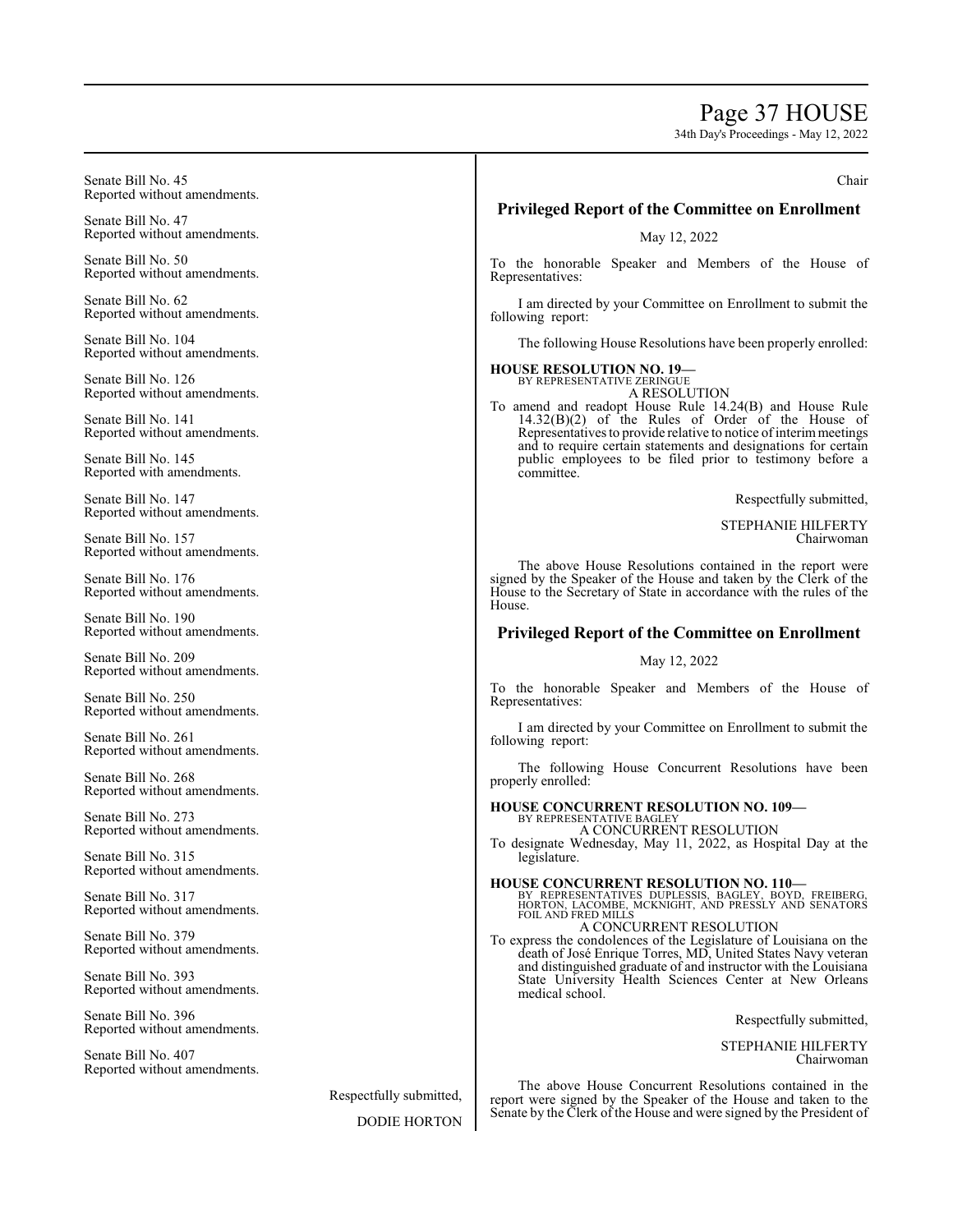# Page 38 HOUSE

34th Day's Proceedings - May 12, 2022

the Senate and taken by the Clerk of the House to the Secretary of State in accordance with the rules of the House.

# **Privileged Report of the Committee on Enrollment**

### May 12, 2022

To the honorable Speaker and Members of the House of Representatives:

I am directed by your Committee on Enrollment to submit the following report:

The following House Bills have been properly enrolled:

# **HOUSE BILL NO. 6—**

BY REPRESENTATIVE ECHOLS

- AN ACT
- To enact R.S. 13:5554.8, relative to the payment of group insurance premiums for retired sheriffs and deputy sheriffs in Ouachita Parish; to create a permanent fund; to require the depositing of certain monies into the fund; to provide for investment of monies in the fund; to authorize the withdrawal of earnings; to provide for limitations on appropriations from the fund; to provide for audits of the fund; to provide for the membership and election on the investment advisory board; and to provide for related matters.

# **HOUSE BILL NO. 15—** BY REPRESENTATIVE BAGLEY

AN ACT

To enact R.S.  $13:3049(B)(1)(e)(viii)$  and R.S.  $15:255(X)$ , relative to costs of court; to authorize the transfer of surplus monies in the Forty-Second Judicial District; to provide for the transfer procedures of funds; and to provide for related matters.

#### **HOUSE BILL NO. 45—**

BY REPRESENTATIVE STEFANSKI AN ACT

To amend and reenact R.S. 49:191(1) and to repeal R.S.  $49:191(10)$ (k), relative to the Department of State, including provisions to provide for the re-creation of the Department of State and the statutory entities made a part of the department by law; to provide for the effective termination date for all statutory authority for the existence of such statutory entities; and to provide for related matters.

# **HOUSE BILL NO. 46—** BY REPRESENTATIVE STEFANSKI

AN ACT

To amend and reenact R.S. 49:191(1) and to repeal R.S. 49:191(10)(j), relative to the Department of State Civil Service, including provisions to provide for the re-creation of the Department of State Civil Service and the statutory entities made a part of the department by law; to provide for the effective termination date for all statutory authority for the existence of such statutory entities; and to provide for related matters.

#### **HOUSE BILL NO. 58—**

BY REPRESENTATIVE GREGORY MILLER AN ACT

To amend and reenact Code of Civil Procedure Article 4566(D), relative to management of affairs of the interdict; to provide relative to individuals with permanent disabilities; to provide for irrevocable trusts; to provide for termination; and to provide for related matters.

#### **HOUSE BILL NO. 60—**

- BY REPRESENTATIVES ZERINGUE AND HUGHES AN ACT
- To amend and reenact R.S. 13:1595(C), relative to Orleans Parish Juvenile Court; to abolish specific judgeships upon vacancy in the Orleans Parish Juvenile Court; and to provide for related matters.

#### **HOUSE BILL NO. 70—**

BY REPRESENTATIVE MCMAHEN AND SENATOR ROBERT MILLS<br>AND REPRESENTATIVES BACALA, BAGEY, BEALEY, BEAULLIEU,<br>CARPENTER,CARRIER,ROBBYCARTER,CORMIER,COUSSAN,COX,<br>DAVIS, ECHOLS, EDMONDS, FISHER, GREEN, HARRIS, HODGES,<br>HORTON, ILL AN ACT

To designate mile markers 40 through 43, east and westbound, of Interstate Highway 20 in Webster Parish as the "Vietnam Veterans Memorial Highway"; and to provide for related matters.

**HOUSE BILL NO. 71—** BY REPRESENTATIVE MCMAHEN AND SENATOR ROBERT MILLS AND REPRESENTATIVE THOMPSON AN ACT

To designate a portion of Louisiana Highway 371 as the "John David Crow Memorial Highway"; and to provide for related matters.

#### **HOUSE BILL NO. 92—**

BY REPRESENTATIVE ECHOLS

AN ACT To enact R.S. 47:463.214, relative to motor vehicle special prestige license plates; to provide for the "Laissez les ARTS Rouler" special prestige license plate; to provide for the creation, issuance, design, implementation, fees, distribution, and rule promulgation applicable to such license plate; and to provide for related matters.

#### **HOUSE BILL NO. 96—**

BY REPRESENTATIVE BRASS

- AN ACT
- To enact R.S. 47:463.214 and 463.215, relative to motor vehicle special prestige license plates; to establish the "United Most Worshipful St. John's Grand Lodge of Ancient, Free and Accepted Scottish Rite Masons for the state of Louisiana" and the "Daughters of Universal Grand Chapter Order of Eastern Star" specialty license plates; to provide for the creation, issuance, design, fees, implementation, distribution, and rule promulgation applicable to such license plates; and to provide for related matters.

#### **HOUSE BILL NO. 105—**

BY REPRESENTATIVE BOURRIAQUE AN ACT

To enact R.S. 13:5554.8, relative to the payment of group insurance premiums for retired sheriffs and deputy sheriffs in Cameron Parish; to create a permanent fund; to require the depositing of certain monies into the fund; to provide for investment of monies in the fund; to authorize the withdrawal of earnings; to provide for limitations on appropriations from the fund; to provide for audits of the fund; to provide for the membership and election on the investment advisory board; and to provide for related matters.

# **HOUSE BILL NO. 111—**

BY REPRESENTATIVE RISER AN ACT

To amend and reenact R.S. 13:5554(S)(1)(introductory paragraph) and (2), relative to the Franklin Parish Sheriff's Office; to provide for insurance premium payments for sheriff and deputy sheriff retirees; to provide for life insurance; to provide for applicability; and to provide for related matters.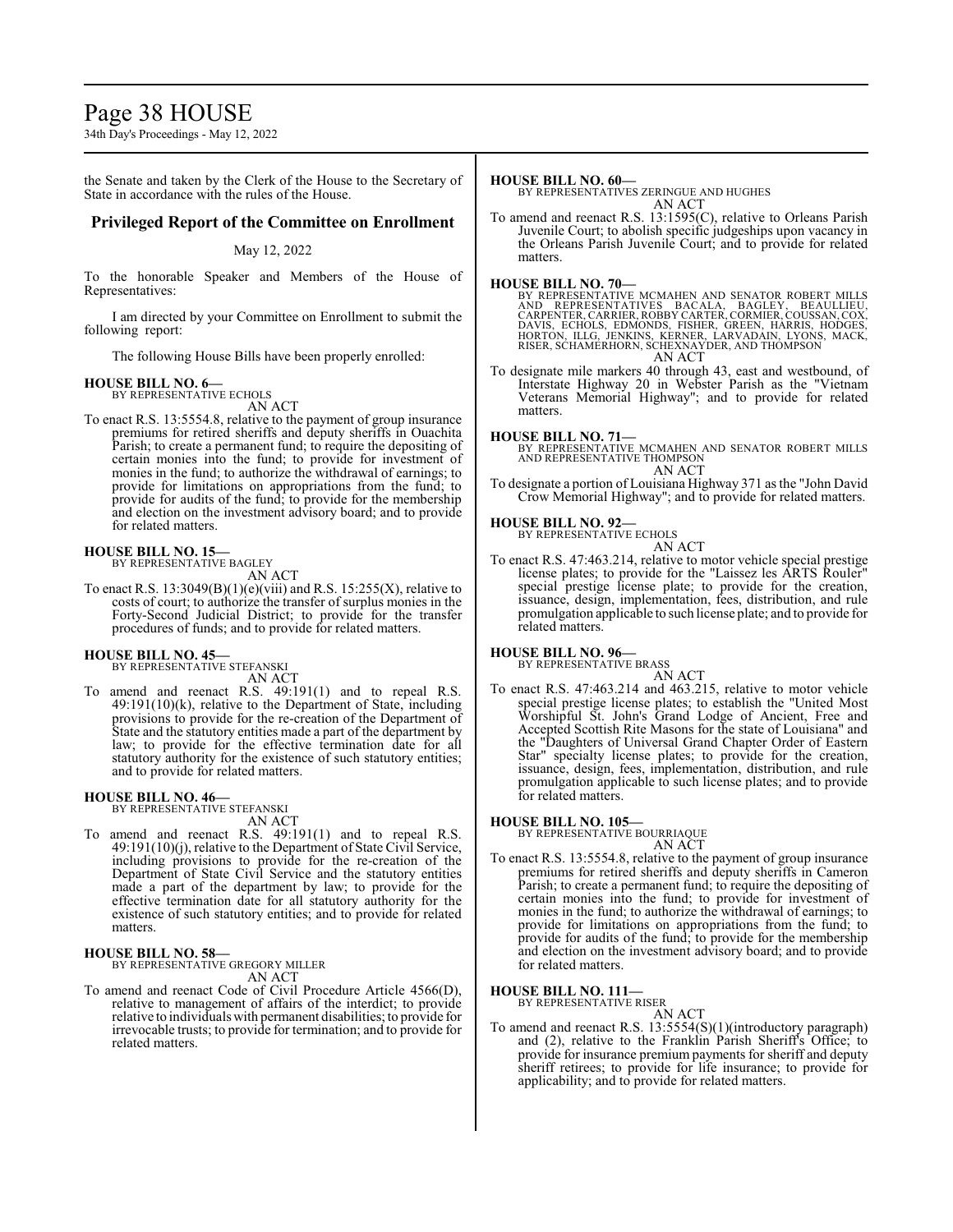# Page 39 HOUSE

34th Day's Proceedings - May 12, 2022

### **HOUSE BILL NO. 134—**

BY REPRESENTATIVE MARINO

# AN ACT

To amend and reenact R.S. 14:67.3(C), relative to the crime of false statements and false or altered documents; to provide relative to the payment of restitution for the crime; and to provide for related matters.

#### **HOUSE BILL NO. 138—**

BY REPRESENTATIVES WHEAT, ADAMS, BACALA, CARRIER, ROBBY<br>CARTER, CORMIER, CREWS, EDMONDS, EDMONSTON, EMERSON,<br>FARNUM, FREEMAN, GADBERRY, HODGES, ILLG, MIKE JOHNSON,<br>KERNER, MACK, MCMAHEN, MINCEY, NEWELL, RISER, ROMERO,<br>SEAB

AN ACT

To provide relative to Act No. 403 of the 2021 Regular Session of the Legislature of Louisiana, relative to tobacco products; to provide for the naming of a previous Act of the legislature; to provide for the naming of a certain Act addressing the use of tobacco products by minors; and to provide for related matters.

#### **HOUSE BILL NO. 144—**

BY REPRESENTATIVE DESHOTEL

AN ACT

To amend and reenact R.S. 18:463(A)(1)(a), relative to notice of candidacy, to provide for required information on a notice of candidacy; to provide for an effective date; and to provide for related matters.

#### **HOUSE BILL NO. 162—**

BY REPRESENTATIVE MARINO

AN ACT

To amend and reenact Code of Criminal Procedure Article 983(H) and (I), to enact Code of Criminal Procedure Article 983(J) and (K), and to repeal Code of Criminal Procedure Article  $983(F)(4)$ , relative to expungement of records; to provide relative to the fees for expungement of a record; to provide for exemptions of fees in certain expungement cases; and to provide for related matters.

# **HOUSE BILL NO. 184—**

BY REPRESENTATIVE GREGORY MILLER AN ACT

To amend and reenact Code of Civil Procedure Articles 154(B) and 4862 and to enact Code of Civil Procedure Article 158(C), relative to the recusal of judges; to provide for time limitations; to provide for the denial of motions to recuse; and to provide for related matters.

**HOUSE BILL NO. 188—** BY REPRESENTATIVE VILLIO AN ACT

To amend and reenact R.S.  $18:1463(C)(1)$ , (E), and (F) and to enact R.S. 18:1463(G), relative to political material; to provide for prohibitions relative to political materials, to provide for requirements and prohibitions relative to digital materials; to provide for penalties; to provide for an effective date; and to provide for related matters.

#### **HOUSE BILL NO. 240—**

BY REPRESENTATIVE EMERSON AN ACT

To enact R.S. 37:3556(F), relative to the licensure of massage therapists; to provide for a provisional license for massage therapy graduates; to require notification to a client; to provide for a sunset date; and to provide for related matters.

#### **HOUSE BILL NO. 296—**

BY REPRESENTATIVE STEFANSKI

AN ACT To amend and reenact R.S. 42:1132(B)(2), relative to the Board of Ethics; to provide relative to the nominating committee for membership on the Board of Ethics; to provide relative to appointing authorities for the Board ofEthics; and to provide for related matters.

# **HOUSE BILL NO. 378—** BY REPRESENTATIVE MARINO

AN ACT

To amend and reenact R.S. 40:964(Schedule II)(A)(1)(introductory paragraph) and to enact R.S. 40:964(Schedule I)(A)(80) through  $(99)$ ,  $(C)(66)$ ,  $(E)(12)$ , and  $(F)(29)$ , and  $(Schedule IV)(D)(15)$ , relative to the Uniform Controlled Dangerous Substances Law; to add certain substances to Schedules I and IV; to provide relative to substances of vegetable origin or chemical synthesis in Schedule II; and to provide for related matters.

#### **HOUSE BILL NO. 411—**

BY REPRESENTATIVE THOMAS

AN ACT

To amend and reenact R.S.  $42:1119(B)(2)(a)(v)$ , relative to nepotism; to provide relative to family members of school board members and school district superintendents who are employed by the school board; to provide relative to promotion of such employees; to provide for an effective date; and to provide for related matters.

#### **HOUSE BILL NO. 444—**

BY REPRESENTATIVE RISER AN ACT

To designate a portion of the United States Highway 165 in Caldwell Parish as the "SPC Torey Jonteal Dantzler, Sr. Memorial Highway"; and to provide for related matters.

# **HOUSE BILL NO. 445—**

BY REPRESENTATIVE RISER AN ACT

To designate a portion of Louisiana Highway 133 in Caldwell Parish as the "Robert L. 'Doc' Owens Memorial Highway".

#### **HOUSE BILL NO. 475—**

BY REPRESENTATIVE THOMAS AN ACT

To amend and reenact R.S. 42:1119(B)(2)(a)(iii), relative to nepotism; to provide relative to family members of school board members and school district superintendents who are employed by the school board; to provide relative to the deadline for disclosing information regarding such employment to the Board of Ethics; to provide relative to penalties; and to provide for related matters.

#### **HOUSE BILL NO. 534—**

BY REPRESENTATIVES HORTON, ADAMS, AMEDEE, BAGLEY,<br>CORMIER, COX, CREWS, GLOVER, GREEN, HODGES, JENKINS,<br>LARVADAIN, MACK, MCCORMICK, MCMAHEN, PRESSLY, RISER,<br>SEABAUGH, AND THOMPSON AND SENATOR PEACOCK AN ACT

To designate a portion of Louisiana Highway 527 in Bossier Parish as the "Jessie Henry Memorial Highway"; and to provide for related matters.

#### **HOUSE BILL NO. 581—**

BY REPRESENTATIVE ST. BLANC

AN ACT To amend and reenact R.S. 40:1749.12(6), 1749.13(B)(1), and 1749.15, relative to the Louisiana Underground Utilities and Facilities Damage Prevention Law; to modify definitions to include unplanned utility outages; to provide for excavations or demolitions on certain national holidays; to authorize certain electronic notice; to modify with respect to rebuttable presumptions relative to excavators; to provide for emergency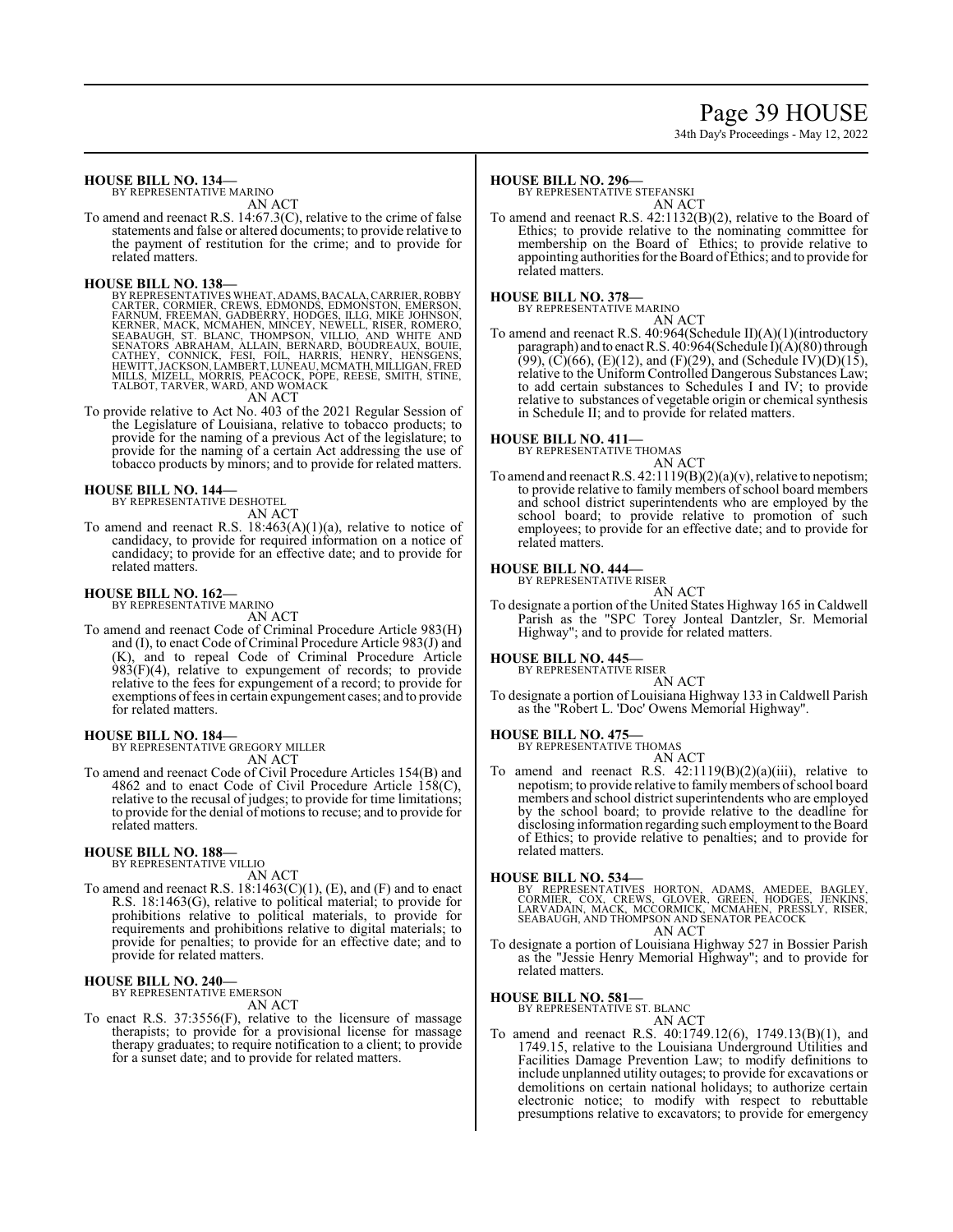# Page 40 HOUSE

34th Day's Proceedings - May 12, 2022

excavation notices and emergency response times; and to provide for related matters.

HOUSE BILL NO. 603-<br>BY REPRESENTATIVES GADBERRY, ADAMS, AMEDEE, BAGLEY, BEAULLIEU, BRYANT, BUTLER, CARRIER, ROBBY CARTER,<br>CORMIER, COUSSAN, COX, DUPLESSIS, ECHOLS, EDMONDS,<br>FIRMENT, FISHER, FREIBERG, FREMAN, GAINES, GLOVER

AN ACT

To enact R.S. 47:490.34 through 490.36, relative to military honor license plates; to provide for the establishment of a military honor license plate for women veterans, Commemorative Service recipients, and Military Medal Award recipients; to provide for the creation, issuance, fees, distribution, and rule promulgation applicable to the design of such plates; and to provide for related matters.

#### **HOUSE BILL NO. 659—**

BY REPRESENTATIVE STEFANSKI AN ACT

To amend and reenact R.S. 37:3506(A), relative to the state board of private investigators; to adjust the salary limit for the executive director of the board; and to provide for related matters.

#### **HOUSE BILL NO. 684—** BY REPRESENTATIVE DAVIS

AN ACT

To amend and reenact R.S. 4:1, relative to the sale of admission tickets; to require the ticket value to be printed on its face; to provide for a penalty; to authorize the resale of tickets via the internet pursuant to certain requirements; to provide for certain exceptions; and to provide for related matters.

#### **HOUSE BILL NO. 740—** BY REPRESENTATIVE MINCEY

AN ACT

To enact Chapter 17-A of Title 51 of the Louisiana Revised Statutes of 1950, to be comprised of R.S. 51:1611, relative to the sale and transport of propane and other fuels; to provide for the sale, transportation, and acceptance of propane and other fuels to individuals in affected areas during a declared natural disaster; and to provide for related matters.

**HOUSE BILL NO. 748—** BY REPRESENTATIVES MCMAHEN, CORMIER, EDMONSTON, FIRMENT, GLOVER, HORTON, LARVADAIN, MOORE, AND SCHAMERHORN

AN ACT

To designate Exit 44 on Interstate Highway 20 in Webster Parish as the "Kim Cannon Memorial Interchange"; and to provide for related matters.

**HOUSE BILL NO. 810—**<br>BY REPRESENTATIVES BROWN, AMEDEE, BRYANT, COUSSAN,<br>EDMONSTON, EMERSON, FISHER, GAINES, GLOVER, GOUDEAU,<br>GREEN, HORTON, HUGHES, JORDAN, LARVADAIN, RISER, ROMERO,<br>AND THOMPSON AND SENATORS BARROW, BERNA

#### AN ACT

To enact R.S. 47:463.214, relative to motor vehicle special prestige license plates; to provide for the "International Association of Firefighters" special prestige license plate; to provide for the creation, issuance, design, implementation, fees, distribution, and rule promulgation applicable to such license plate; and to provide for related matters.

#### **HOUSE BILL NO. 842—**

BY REPRESENTATIVE MCMAHEN AN ACT

To enact R.S. 9:2800.28, relative to liability; to provide relative to veterinary professionals; to provide relative to animal abuse and reporting; to provide for immunity from civil liability or criminal prosecution; to provide relative to the release of confidential information; and to provide for related matters.

Respectfully submitted,

STEPHANIE HILFERTY Chairwoman

The above House Bills contained in the report were signed by the Speaker of the House and taken to the Senate by the Clerk and were signed by the President of the Senate and taken by the Clerk of the House to the Governor for executive approval.

# **Introduction of Resolutions, House and House Concurrent**

The following members introduced the following entitled House and House Concurrent Resolutions, which were read the first time by their titles and placed upon the calendar for their second reading:

# **HOUSE RESOLUTION NO. 135—** BY REPRESENTATIVE MINCEY

A RESOLUTION

To commend Denham Springs City Marshal Joe Shumate for his law enforcement service.

Read by title.

On motion of Rep. Mincey, and under a suspension of the rules, the resolution was adopted.

## **HOUSE RESOLUTION NO. 136—**

BY REPRESENTATIVE FIRMENT A RESOLUTION

To urge and request the Firefighters' Retirement System to form a committee to study alternative methods for providing cost-ofliving adjustments to retirees.

Read by title.

Lies over under the rules.

#### **HOUSE CONCURRENT RESOLUTION NO. 112—** BY REPRESENTATIVE AMEDEE A CONCURRENT RESOLUTION

To urge and request local public bodies to provide for a mechanism for the public to submit input concerning agenda items via electronic mail and, to the extent practicable, to allow the public to view and participate in meetings via electronic means.

Read by title.

Lies over under the rules.

#### **HOUSE CONCURRENT RESOLUTION NO. 113—** BY REPRESENTATIVE MINCEY A CONCURRENT RESOLUTION

To urge and request the state Department of Education to study the cost of standardized testing associated with state assessments and submit a written report of findings and data supporting such findings to the Legislature of Louisiana by January 13, 2023.

Read by title.

Lies over under the rules.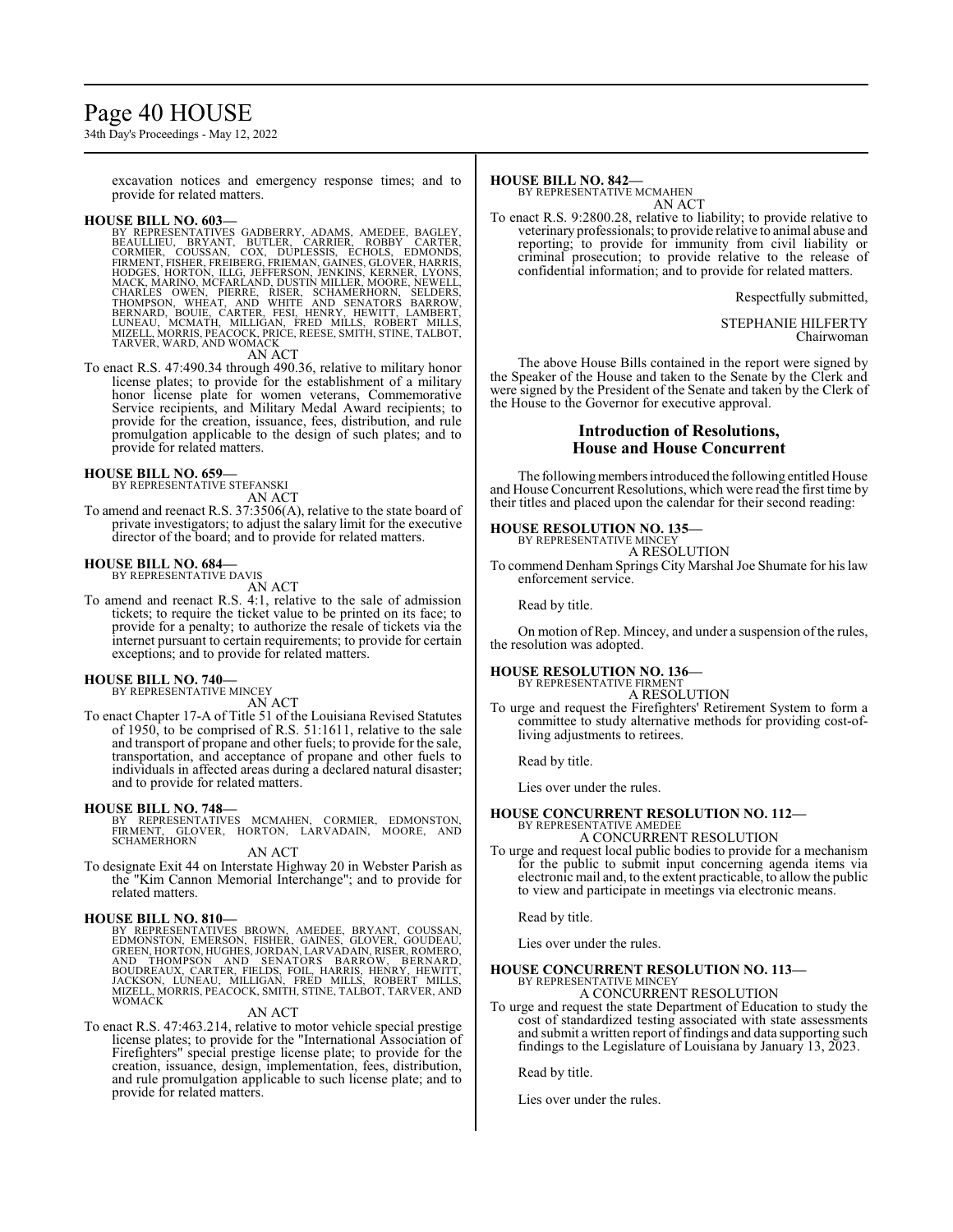# Page 41 HOUSE

34th Day's Proceedings - May 12, 2022

#### **HOUSE CONCURRENT RESOLUTION NO. 114—** BY REPRESENTATIVE LACOMBE

A CONCURRENT RESOLUTION

To urge and request the Louisiana State Law Institute to study provisions oflaw, recent certain court rulings, and the feasibility of codifying certain prevailing appellate and supreme court cases that have interpreted R.S. 38:113, and to report its findings and recommendations, along with specific proposed legislation, to the legislature.

Read by title.

Lies over under the rules.

# **House Bills and Joint Resolutions on Second Reading to be Referred**

The following House Bills and Joint Resolutions on second reading to be referred to committees were taken up, read, and referred to committees, as follows:

#### **Motion**

On motion of Rep. Deshotel, the Committee on House and Governmental Affairs was discharged from further consideration of House Bill No. 1038.

On motion of Rep. Deshotel, the bill was ordered passed to its third reading.

# **Suspension of the Rules**

On motion ofRep. Zeringue, the rules were suspended to permit the Committee on Appropriations to meet on Monday, May 16, 2022, and consider the following legislative instruments that were not listed on the weekly committee schedule as required by House Rule 14.23:

Senate Bill No. 490

# **Suspension of the Rules**

On motion of Rep. Wright, the rules were suspended to permit the Committee on Transportation, Highways and Public Works to meet on Monday, May 16, 2022, and consider the following legislative instruments that were not listed on the weekly committee schedule as required by House Rule 14.23: Senate Bill No. 465

# **Suspension of the Rules**

On motion of Rep. Bishop, the rules were suspended to permit the Committee on Ways and Means to meet on Monday, May 16, 2022, and consider the following legislative instruments that were not listed on the weekly committee schedule as required by House Rule 14.23:

House Concurrent Resolution No. 72

### **Leave of Absence**

Rep. Adams - 2 days

Rep. Bryant - 1 day

#### **Adjournment**

On motion of Rep. Thompson, at 7:14 P.M., the House agreed to adjourn until Monday, May 16, 2022, at 1:00 P.M.

The Speaker of the House declared the House adjourned until 1:00 P.M., Monday, May 16, 2022.

### MICHELLE D. FONTENOT Clerk of the House

ANGELA S. SMITH Assistant Clerk of the House / Journal Clerk

# **Committee Meeting Notices**

The following committees posted notices as follows:

Committee on Civil Law and Procedure

Will meet at: 10:00 a.m.

Date: Monday, May 16, 2022

Location: Committee Room 4

Remarks:

- **HB 41 NEWELL DISCRIMINATION** Provides relative to race and national origin discrimination in education, employment, public accommodations, and housing options
- **HB 253 EDMONSTON DISCRIMINATION** Prohibits discriminatory practices on the basis of vaccination status or immunity status
- **HB 298 JORDAN CONSTITUTION/AMENDMENT**  (Constitutional Amendment) Prohibits slavery and involuntary servitude
- **HB 344 MCCORMICK ABORTION** Prohibits the state and its political subdivisions from enforcing, administering, or cooperating with the decision and judgments of the United States Supreme Court in Roe v. Wade
- **HB 366 FRIEMAN JUDGES** (Constitutional Amendment) Provides relative to the mandatory retirement age for judges
- **SB 214 LUNEAU CIVIL PROCEDURE** Provides for deposition or trial testimony of out-of-state insurance claims adjusters who are licensed or registered in the state. (8/1/22)
- **SB 255 BARROW DOMESTIC VIOLENCE** Provides relative to court costs and fees in domestic abuse cases. (gov sig)
- **SB 426 MCMATH OWNERSHIP** Provides for the Allen Toussaint Legacy Act. (8/1/22)
- **SB 484 LUNEAU CIVIL PROCEDURE** Authorizes a commercial insurer to select a forum or venue in a policy form. (8/1/22)
- **SB 489 JACKSON FAMILY LAW** Provides for suspension of certain licenses for failure to comply with subpoenas, or warrants, or court orders in paternity or child support cases. (gov sig)

Any person who does not feel comfortable giving testimony in person may submit a prepared statement in accordance with House Rule 14.33 in lieu of appearing before the committee:

A. Any interested person or any committee member may file with the committee a prepared statement concerning a specific instrument or matter under consideration by the committee or concerning any matter within the committee's scope of authority, and the committee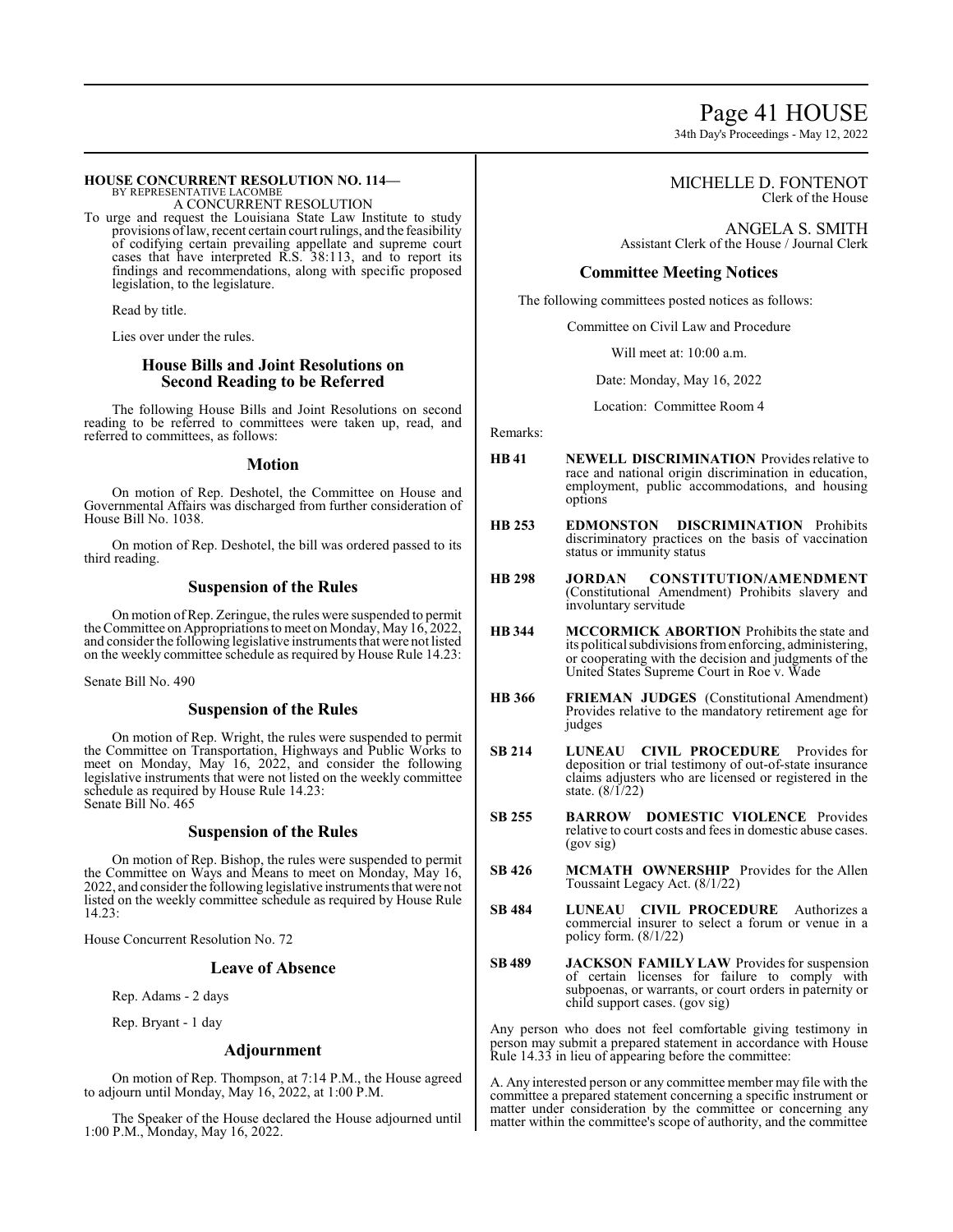# Page 42 HOUSE

34th Day's Proceedings - May 12, 2022

records shall reflect receipt of such statement and the date and time thereof.

B. Any person who files a prepared statement which contains data or statistical information shall include in such prepared statement sufficient information to identify the source of the data or statistical information. For the purposes of this Paragraph, the term "source" shall mean a publication, website, person, or other source from which the data or statistical information contained in the prepared statement was obtained by the person or persons who prepared the statement.

NOTE: Statements emailed to h-clp@legis.la.gov and received prior to noon on Friday, May 13, 2022, will be distributed to the committee members prior to the meeting.

> GREGORY A. MILLER Chairman

Committee on Commerce

Will meet at: 9:30 a.m.

Date: Monday, May 16, 2022

Location: Committee Room 1

Remarks:

- **HB 760 SCHEXNAYDER SECRETARY OF STATE**  Provides relative to certain fees charged by the secretary of state
- **HB 985 WRIGHT COMMERCE** Provides relative to virtual currency
- **HB 1048 MCKNIGHT ECONOMIC DEVELOPMENT** Provides relative to economic development
- **SB 106 LUNEAU FEES/LICENSES/PERMITS** Provides relative to disciplinary proceedings by a professional or occupational board or commission. (8/1/22)
- **SB 222 LAMBERT REAL ESTATE** Provides relative to the Louisiana Appraisal Management Company Licensing and Regulation Act. (gov sig)
- **SB 272 CORTEZ HORSE RACING** Provides relative to wagering on horse races in a sports book lounge.  $(8/\tilde{1}/22)$
- **SB 286 LUNEAU OCCUPATIONAL THERAPISTS**  Provides for licensure and qualifications of massage therapists. (8/1/22)
- **SB 291 LAMBERT REAL ESTATE** Authorizes the Louisiana Real Estate Appraisers Board to access certain criminal history record information of applicants. (8/1/22)
- **SB 314 CORTEZ HORSE RACING** Provides relative to historic horse racing. (gov sig)
- **SB 446 MILLS, FRED BANKS/BANKING** Provides relative to banking provisions regarding damage to mortgaged residential property. (8/1/22)

Any person who does not feel comfortable giving testimony in person may submit a prepared statement in accordance with House Rule 14.33 in lieu of appearing before the committee:

A. Any interested person or any committee member may file with the committee a prepared statement concerning a specific instrument or matter under consideration by the committee or concerning any matter within the committee's scope of authority, and the committee records shall reflect receipt of such statement and the date and time thereof.

B. Any person who files a prepared statement which contains data or statistical information shall include in such prepared statement sufficient information to identify the source of the data or statistical information. For the purposes of this Paragraph, the term "source" shall mean a publication, website, person, or other source fromwhich the data or statistical information contained in the prepared statement was obtained by the person or persons who prepared the statement.

NOTE: Statements emailed to h-com@legis.la.gov and received prior to noon on Friday, May 13, 2022, will be distributed to the committee members prior to the meeting.

> PAULA P. DAVIS Chairman

Committee on Appropriations

Will meet at: 9:30 a.m.

Date: Monday, May 16, 2022

Location: Committee Room 5

Remarks:

- **HB 394 STAGNI REGISTRARS OF VOTERS** Provides relative to the salaries of registrars of voters and their chief deputies and confidential assistants
- **HB 412 GOUDEAU UNEMPLOYMENT COMP**  Provides relative to the verification of attendance at employment interviews
- **HB 499 AMEDEE FUNDS/FUNDING** Creates a fund for the purpose of funding tuition exemptions and reduction of textbook costs for persons who are age fifty-five or older
- **HB 537 DAVIS INSURANCE/HEALTH** Requires health insurance coverage for infertility treatments
- **HB756 SCHEXNAYDER PUBLIC BLDGS/GROUNDS-ST** Provides relative to certain public buildings and grounds
- **HB 911 HUGHES EDUCATION** Provides relative to early literacy
- **HB 968 PHELPS HEALTH/SICKLE CELL ANEM** Establishes a state sickle cell disease registry
- **HCR 103 WRIGHT FUNDS/FUNDING** Directs the Cash Management Review Board to consider and report on ways the state can utilize cryptocurrency
- **SB 5 PRICE STATE EMPLOYEE RET** Grants a nonrecurring lump-sum supplemental payment to certain eligible retirees and beneficiaries. (2/3 -  $CA10s29(F)$  (gov sig)
- **SB 6 PRICE TEACHERS RETIREMENT** Grants a permanent benefit increase to eligible system retirees and beneficiaries. (2/3 - CA10s29(F)) (6/30/22)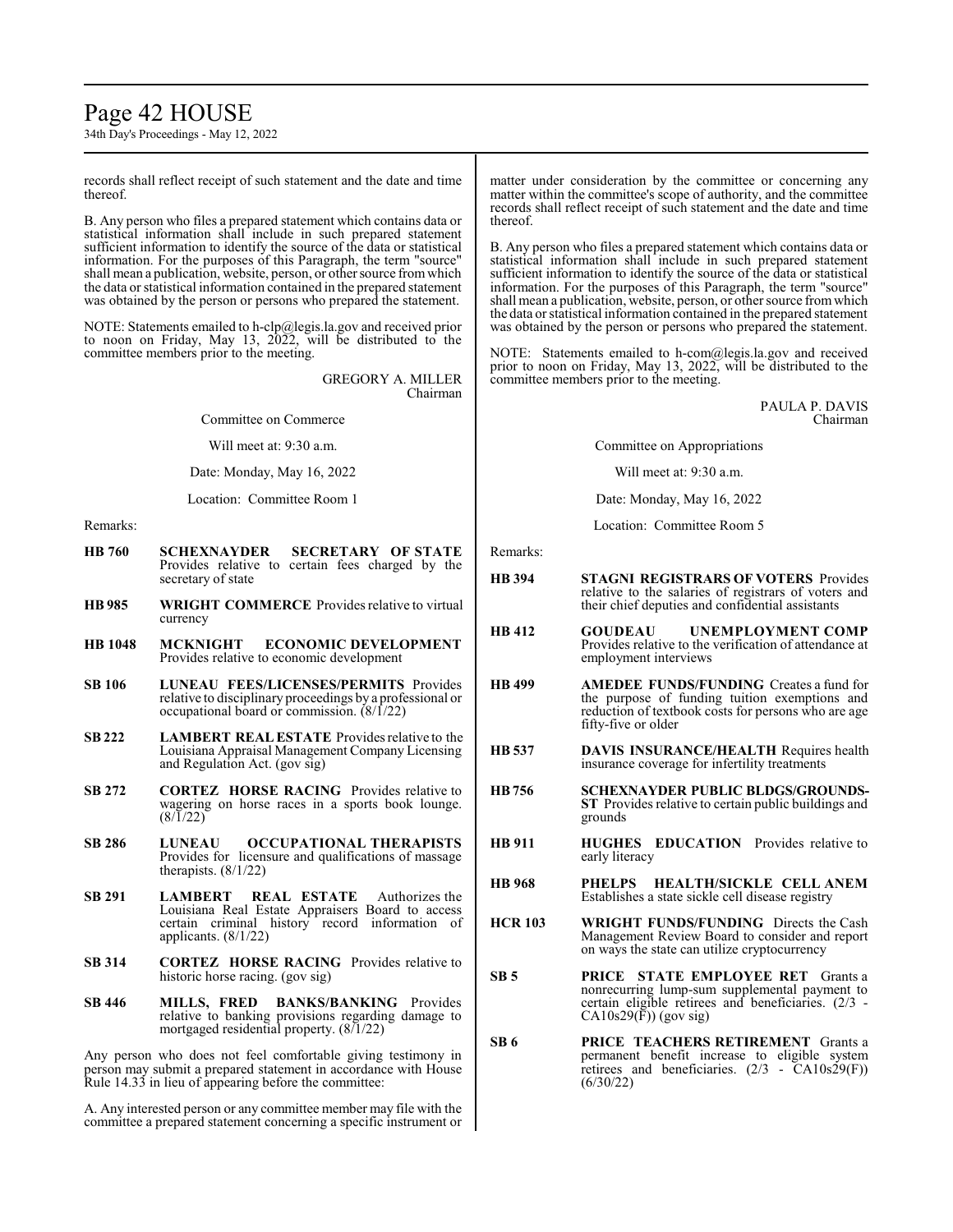# Page 43 HOUSE

34th Day's Proceedings - May 12, 2022

- **SB7 PRICE STATE POLICE RETIREMENT** Grants a permanent benefit increase to system retirees and beneficiaries. (2/3 - CA10s29(F)) (6/30/22)
- **SB 15 MILLS, FRED CONTRACTS** Provides relative to contracts for fiscal intermediary services. (8/1/22)
- **SB 16 MILLS, FRED FUNDS/FUNDING** Provides relative to the Video Draw Poker Device Fund. (gov sig)
- **SB 266 WARD FUNDS/FUNDING** Provides for utilization of certain monies in the Construction Subfund ofthe Transportation Trust Fund for federal match. (gov sig)
- **SB 277 CORTEZ FUNDS/FUNDING** Creates the Megaprojects Leverage Fund. (gov sig)
- **SB 490 C O R T E Z ( T B A ) P U B L I C BUILDINGS/GROUNDS** Provides for security services in the state capitol building. (gov sig) **(Subject to Rule Suspension)**

#### OTHER BUSINESS

Review and approval of request to modify the contract between the office of group benefits and Access Health, Inc., in accordance with the provisions of R.S.  $42:802(D)(2)$ .

# ANNOUNCEMENTS

Any person who does not feel comfortable giving testimony in person may submit a prepared statement in accordance with House Rule 14.33 in lieu of appearing before the committee:

A. Any interested person or any committee member may file with the committee a prepared statement concerning a specific instrument or matter under consideration by the committee or concerning any matter within the committee's scope of authority, and the committee records shall reflect receipt of such statement and the date and time thereof.

B. Any person who files a prepared statement which contains data or statistical information shall include in such prepared statement sufficient information to identify the source of the data or statistical information. For the purposes of this Paragraph, the term "source" shall mean a publication, website, person, or other source from which the data or statistical information contained in the prepared statement was obtained by the person or persons who prepared the statement.

NOTE: Statements emailed to h-app@legis.la.gov and received prior to noon on Friday, May 13, 2022, will be distributed to the committee members prior to the meeting.

> JEROME "ZEE" ZERINGUE Chairman

Committee on Transportation, Highways and Public Works

Will meet at: 9:30 a.m.

Date: Monday, May 16, 2022

Location: Committee Room 3

Remarks:

**HR 104 DUPLESSIS TRANSPORTATION** Creates a task force to study and make recommendations on protective measures for improving the safety of ridesharing services

- **HR 105 DUPLESSIS TRANSPORTATION** Creates a task force to study and make policy recommendations relative to ridesharing options for persons with disabilities
- **HCR 107 WRIGHT PORTS/HARBORS/TERMINALS** Creates a joint subcommittee to study port infrastructure strategies
- **HB336 GOUDEAU BOARDS/COMMISSIONS** Creates the Atchafalaya Basin Bridge Commission and the Atchafalaya Basin Bridge Commission police
- **HB 591 WRIGHT MANUFACTURING** Removes certain regulatory measures placed on manufacturers
- **SB 108 WARD MOTOR VEHICLES** Provides relative to definition of utility terrain vehicles and recreational off-highway vehicles. (gov sig)
- **SB 271 WOMACK CONTRACTS** Provides relative to bidding requirements on public works projects. (gov sig)
- **SB 423 FOIL CONTRACTS** Provides relative to public contracts, works, and improvements. (8/1/22)
- **SB 429 WOMACK PRIVILEGES/LIENS** Provides for substantial completion of public works. (8/1/22)
- **SB 435 CORTEZ TRANSPORTATION/DEV DEPT** Provides relative to the Louisiana Highway Regulatory Act. (8/1/22)
- **SB 436 CLOUD MOTOR VEHICLES** Creates the "Louisiana Equine Promotion and Research Advisory Board" special prestige license plate. (8/1/22)
- **SB 465 CONNICK (TBA) FLOOD PROTECTION AUTH** Provides for vacancies in the board of commissioners ofthe Southeast Louisiana Flood Protection Authority-East and Southeast Louisiana Flood Protection Authority-West. (8/1/22) **(Subject to Rule Suspension)**

Any person who does not feel comfortable giving testimony in person may submit a prepared statement in accordance with House Rule 14.33 in lieu of appearing before the committee:

A. Any interested person or any committee member may file with the committee a prepared statement concerning a specific instrument or matter under consideration by the committee or concerning any matter within the committee's scope of authority, and the committee records shall reflect receipt of such statement and the date and time thereof.

B. Any person who files a prepared statement which contains data or statistical information shall include in such prepared statement sufficient information to identify the source of the data or statistical information. For the purposes of this Paragraph, the term "source" shall mean a publication, website, person, or other source fromwhich the data or statistical information contained in the prepared statement was obtained by the person or persons who prepared the statement.

NOTE: Statements emailed to h-thpw@legis.la.gov and received prior to noon on Friday, May 13, 2022, will be distributed to the committee members prior to the meeting.

> MARK WRIGHT Chairman

Committee on Ways and Means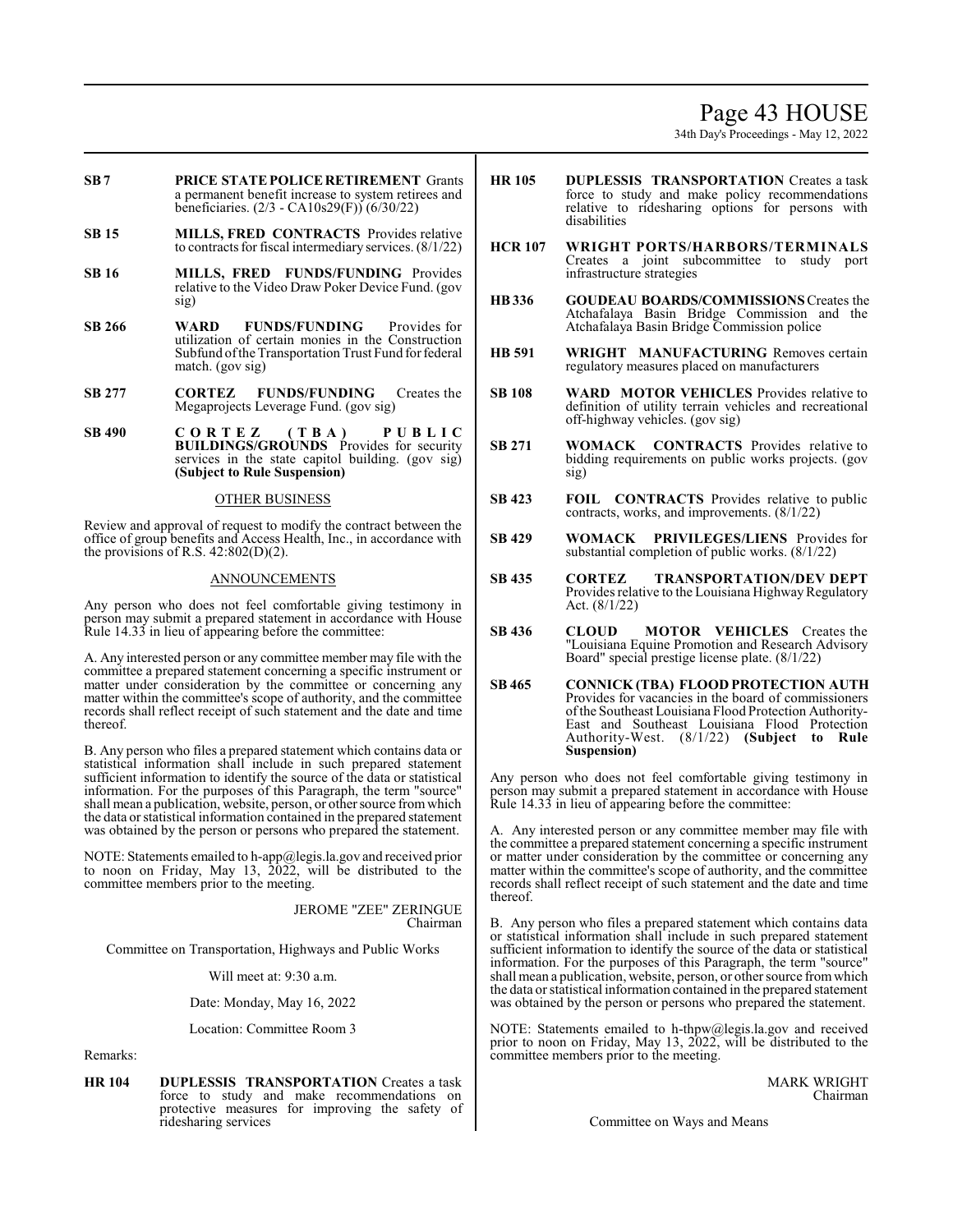# Page 44 HOUSE

34th Day's Proceedings - May 12, 2022

Will meet at: 9:00 a.m.

Date: Monday, May 16, 2022

Location: Committee Room 6

Remarks:

- **HB 917 BEAULLIEU TAX/INCOME TAX** Reduces certain rates for purposes of calculating individual income tax liability and the tax liability for estates and trusts
- **HB 972 PHELPS FEES/LICENSES/PERMITS** Establishes an amnesty program for fines, fees, and assessments imposed by state agencies
- **HCR 72 ROMERO (TBA) TAX/TAXATION** Urges and Requests the chairmen of the House Committee on Ways and Means and the Senate Committee on Revenue and Fiscal Affairs to establish a joint subcommittee to study state tax incentives and rebates **(Subject to Rule Suspension)**
- **HCR 104 WRIGHT REVENUE DEPARTMENT** Urges and requests the Dept. of Revenue to study and report on the feasibility of accepting virtual currency as a formof payment of taxes, licenses, fees, penalties, and interest due to the state
- **SB 28 ALLAIN REVENUE DEPARTMENT** Provides relative to state partnership audit adjustments. (8/1/22)
- **SB 54 ALLAIN REVENUE DEPARTMENT** Provides for an automatic filing extension for individual income tax returns. (8/1/22)
- **SB 235 ALLAIN TAX/LOCAL** Authorizes parishes to contract with the Louisiana Sales and Use Tax Commission for Remote Sellers for the collection of local sales and use tax. (1/1/23)
- **SB 241 ALLAIN TAX/TAXATION** Provides for alternatives in lieu of payment under protest for certain ad valorem taxes.  $\left(\frac{8}{1}{22}\right)$
- **SB 244 ALLAIN TAX/LOCAL** Requires uniform reporting by local sales tax collectors that are compensated based on cost of collection. (8/1/22)
- **SB 443 ALLAIN TAX/SALES** Provides for direct payment of state and local sales tax on purchases by certain taxpayers.  $(1/1/23)$
- **SB 444 ALLAIN TAX/TAXATION** Provides relative to tax administration and the Board of Tax Appeals. (2/3 -  $CA7s2.1(A)$  (gov sig)

Any person who does not feel comfortable giving testimony in person may submit a prepared statement in accordance with House Rule 14.33 in lieu of appearing before the committee:

A. Any interested person or any committee member may file with the committee a prepared statement concerning a specific instrument or matter under consideration by the committee or concerning any matter within the committee's scope of authority, and the committee records shall reflect receipt of such statement and the date and time thereof.

B. Any person who files a prepared statement which contains data or statistical information shall include in such prepared statement sufficient information to identify the source of the data or statistical information. For the purposes of this Paragraph, the term "source"

shall mean a publication, website, person, or other source fromwhich the data or statistical information contained in the prepared statement was obtained by the person or persons who prepared the statement.

NOTE: Statements emailed to hwmc@legis.la.gov and received prior to noon on Friday, May 13, 2022, will be distributed to the committee members prior to the meeting.

> STUART J. BISHOP Chairman

# **Weekly Committee Schedules**

The following committees posted weekly committee schedules as follows:

Committee on Administration of Criminal Justice

Tuesday, May 17, 2022

#### Committee Room 6

9:30 a.m.

### INSTRUMENTS TO BE HEARD:

- **SB 142 MORRIS, JAY CRIMINAL JUSTICE** Prohibits felony violent or sex offenders from being released under certain circumstances
- **SB 143 MORRIS, JAY WEAPONS** Provides relative to the concealed carrying of firearms
- **SB 304 CATHEY CRIME/PUNISHMENT** Provides relative to commutation of a prison sentence for good behavior
- **SB 323 CLOUD JUVENILE JUSTICE** Provides relative to juveniles in the criminal justice system
- **SB 335 JACKSON JUVENILE JUSTICE** Provides for a juvenile in a correctional facility to serve additional time when he commits an assault or battery on an employee of the facility or another juvenile in the facility or a simple or aggravated escape
- **SB 359 JACKSON SEIZURES/SALES** Provides for civil forfeiture reform

Any person who does not feel comfortable giving testimony in person may submit a prepared statement in accordance with House Rule 14.33 in lieu of appearing before the committee:

A. Any interested person or any committee member may file with the committee a prepared statement concerning a specific instrument or matter under consideration by the committee or concerning any matter within the committee's scope of authority, and the committee records shall reflect receipt of such statement and the date and time thereof.

B. Any person who files a prepared statement which contains data or statistical information shall include in such prepared statement sufficient information to identify the source of the data or statistical information. For the purposes of this Paragraph, the term "source" shall mean a publication, website, person, or other source fromwhich the data or statistical information contained in the prepared statement was obtained by the person or persons who prepared the statement.

NOTE: Statements emailed to h-acrj@legis.la.gov and received prior to noon on Monday, May 16, 2022, will be distributed to the committee members prior to the meeting.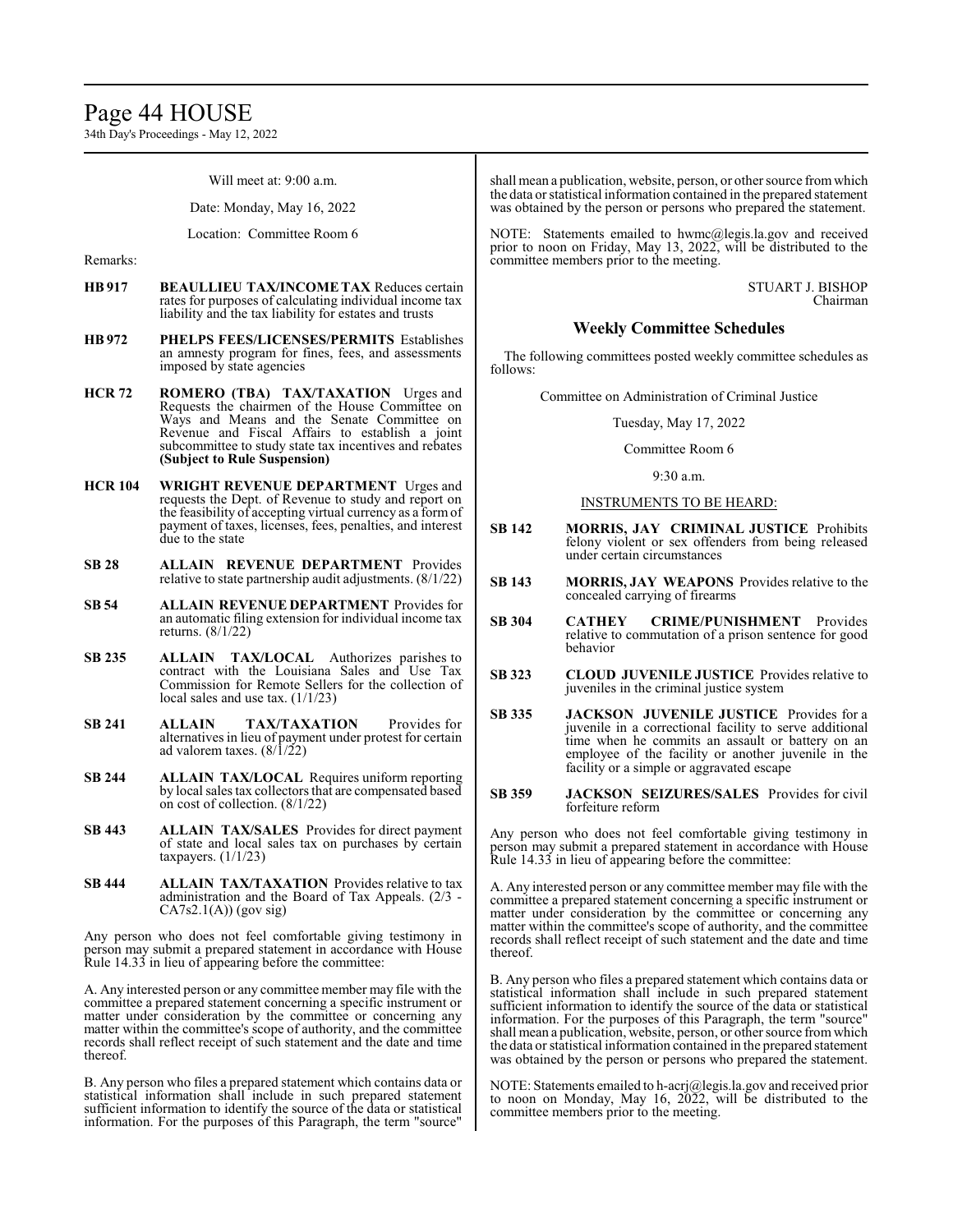# Page 45 HOUSE

34th Day's Proceedings - May 12, 2022

Wednesday, May 18, 2022

#### NO MEETING IS SCHEDULED

LEGISLATIVE INSTRUMENTS MAY BE DELETED (DOES NOT REQUIRE<br>HOUSE RULES SUSPENSION) OR ADDED (REQUIRES HOUSE RULES<br>SUSPENSION) PRIOR TO THE MEETING DATE. (HOUSE RULES 14.23 AND<br>14.24) SEE THE DAILY NOTICE OF COMMITTEE MEETING TO MEETING DATE.

> JOSEPH A. MARINO, III Chairman

Committee on Agriculture, Forestry, Aquaculture, and Rural Development

Thursday, May 19, 2022

### NO MEETING IS SCHEDULED

LEGISLATIVE INSTRUMENTS MAY BE DELETED (DOES NOT REQUIRE HOUSE RULES SUSPENSION) OR ADDED (REQUIRES HOUSE RULES<br>SUSPENSION)PRIOR TO THE MEETING DATE. (HOUSE RULES 14.23 AND<br>14.24) SEE THE DAILY NOTICE OF COMMITTEE MEETINGS POSTED PRIOR TO MEETING DATE.

> JACK G. MCFARLAND Chairman

Committee on Education

Tuesday, May 17, 2022

Committee Room 1

9:00 a.m.

#### INSTRUMENTS TO BE HEARD:

- **HB451 CARPENTER SCHOOLS/CHARTER** Requires the State Board of Elementary and Secondary Education to consider the potential fiscal impact on the local school system when reviewing a Type 2 charter school proposal
- **HB747 GAROFALO CURRICULA** Requires instruction on the "I Have a Dream" speech and prohibits including certain concepts regarding sex, race, ethnicity, and national origin in content standards, curricula, textbooks, and staff professional development programs
- **HB 787 GAROFALO EDUCATION** Provides relative to training and curriculum in public schools
- **HB 798 DUPLESSIS CURRICULA** Prohibits state content standards and textbooks and other instructional materials that limit or restrict the teaching of African American history
- **HB892 GREEN STUDENT/DISCIPLINE** Provides relative to school master plans for improving student behavior and discipline
- **HB 1014 GAROFALO EDUCATION** Provides relative to equality and transparency in education and prohibits the inclusion of certain concepts related to race, ethnicity, religion, color, or national origin

#### OTHER BUSINESS:

1. A presentation by Louisiana Future Farmers of America Association on agricultural education programs

Any person who does not feel comfortable giving testimony in person may submit a prepared statement in accordance with House Rule 14.33 in lieu of appearing before the committee:

A. Any interested person or any committee member may file with the committee a prepared statement concerning a specific instrument or matter under consideration by the committee or concerning any matter within the committee's scope of authority, and the committee records shall reflect receipt of such statement and the date and time thereof.

B. Any person who files a prepared statement which contains data or statistical information shall include in such prepared statement sufficient information to identify the source of the data or statistical information. For the purposes of this Paragraph, the term "source" shall mean a publication, website, person, or other source fromwhich the data or statistical information contained in the prepared statement was obtained by the person or persons who prepared the statement.

NOTE: Statements emailed to h-educ@legis.la.gov and received prior to noon on Monday, May 16, 2022, will be distributed to the committee members prior to the meeting.

Wednesday, May 18, 2022

Committee Room 1

9:00 a.m.

Any legislative instrument listed on the agenda for Tuesday, May 17, that is not disposed of may be carried over to the meeting on Wednesday, May 18. (House Rule 14.24(A))

#### INSTRUMENTS TO BE HEARD:

- **SCR 31 JACKSON STUDENTS** Establishes the Related Services Advisory Commission to study the level of supports statewide for students with special needs and exceptionalities.
- **SCR 33 MILLIGAN TEACHERS** Requests the state superintendent of education to create the Teachers' Advisory Council.
- **SCR 40 MILLIGAN TEACHERS** Requests each public school system to create a Teachers' Advisory Council.
- **SB 81 WHITE, B TOPS** Provides relative to requirement for certain student demographic information to be included from the Taylor Opportunity Program for Students Information System. (gov sig)
- **SB 131 MIZELL POSTSECONDARY ED** Requires public postsecondary education boards and institutions to adopt policies to acceptable use of computers and internet services. (gov sig)
- **SB 192 BOUDREAUX POSTSECONDARY ED** Provides for the Postsecondary Inclusive Education Fund for funding programs for students with intellectual disabilities. (gov sig)
- **SB 203 HEWITT FUNDS/FUNDING** Creates an education savings account for certain students reading below grade level. (gov sig)
- **SB 256 BARROW SCHOOLS** Requires certain assessments of a student prior to suspension from school. (gov sig)
- **SB 297 BARROW POSTSECONDARY ED** Provides relative to power-based violence at public postsecondary institutions. (gov sig)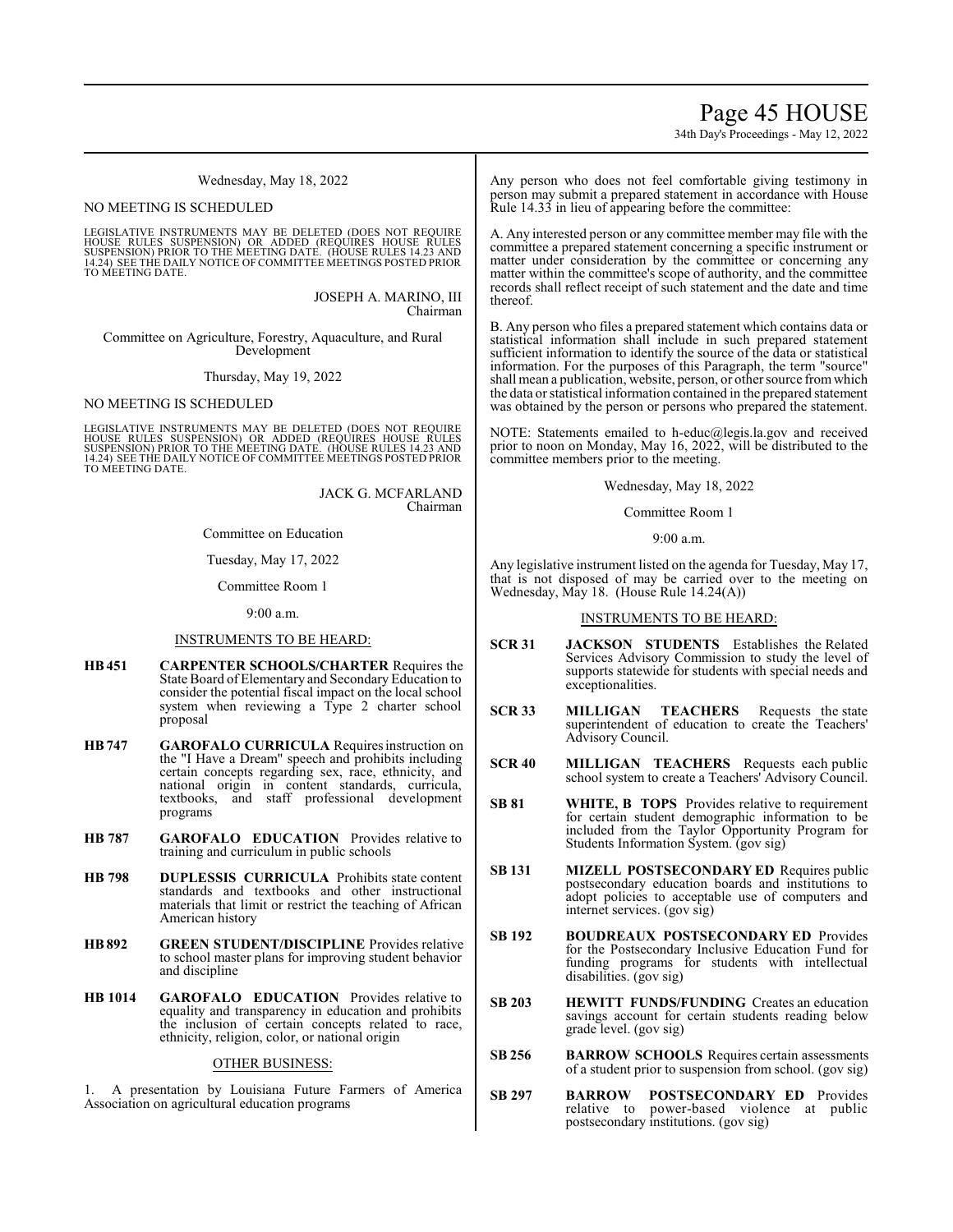# Page 46 HOUSE

34th Day's Proceedings - May 12, 2022

**SB 430 WOMACK SCHOOLS** Authorizes the Concordia Parish School Board to name the new gymnasium at Monterey High School in honor of Jack Bairnsfather. (gov sig)

Any person who does not feel comfortable giving testimony in person may submit a prepared statement in accordance with House Rule 14.33 in lieu of appearing before the committee:

A. Any interested person or any committee member may file with the committee a prepared statement concerning a specific instrument or matter under consideration by the committee or concerning any matter within the committee's scope of authority, and the committee records shall reflect receipt of such statement and the date and time thereof.

B. Any person who files a prepared statement which contains data or statistical information shall include in such prepared statement sufficient information to identify the source of the data or statistical information. For the purposes of this Paragraph, the term "source" shall mean a publication, website, person, or other source fromwhich the data or statistical information contained in the prepared statement was obtained by the person or persons who prepared the statement.

NOTE: Statements emailed to h-educ@legis.la.gov and received prior to noon on Tuesday, May 17, 2022, will be distributed to the committee members prior to the meeting.

LEGISLATIVE INSTRUMENTS MAY BE DELETED (DOES NOT REQUIRE HOUSE RULES SUSPENSION) OR ADDED (REQUIRES HOUSE RULES<br>SUSPENSION) PRIOR TO THE MEETING DATE. (HOUSE RULES 14.23 AND<br>14.24) SEE THE DAILY NOTICE OF COMMITTEE MEETINGS POSTED PRIOR<br>TO MEETING DATE.

> LANCE HARRIS Chairman

Committee on Health and Welfare

Tuesday, May 17, 2022

Committee Room 5

9:30 a.m.

# INSTRUMENTS TO BE HEARD:

- **SB 22 BOUDREAUX HEALTH SERVICES** Extends the termination date ofthe Palliative Care Interdisciplinary Advisory Council for three years. (8/1/22)
- **SB 97 BOUDREAUX PHARMACISTS** Provides relative to pharmacist licensure by reciprocity. (8/1/22)
- **SB 121 BERNARD PHARMACISTS** Provides relative to the display of pharmacy permits. (8/1/22)
- **SB 167 TALBOT NURSING HOMES** Provides relative to emergency preparedness plans for nursing homes. (gov sig)
- **SB 213 LUNEAU BEHAVIORAL HEALTH** Provides relative to specialized behavioral health rehabilitation services in the Louisiana medical assistance program. (gov sig)
- **SB 298 BARROW MEDICAID** Requires the Louisiana Department of Health to annually review medications, forms of treatment, and services for care of Medicaid enrollees with sickle cell disease. (8/1/22)
- **SB 324 CARTER, GARY DENTISTRY** Provides relative to qualifications for licensure by the Louisiana State Board of Dentistry. (8/1/22)
- **SB 342 JACKSON ABORTION** Provides relative to the application of abortion statutes. (gov sig)
- **SB 349 CARTER, GARY DENTISTRY** Provides relative to the filling of a vacancy on the Louisiana State Board of Dentistry. (8/1/22)
- **SB 388 HEWITT ABORTION** Prohibits the sale of certain abortion-inducing drugs without a prescription and provides for criminal penalties. (8/1/22)

Any person who does not feel comfortable giving testimony in person may submit a prepared statement in accordance with House Rule 14.33 in lieu of appearing before the committee:

A. Any interested person or any committee member may file with the committee a prepared statement concerning a specific instrument or matter under consideration by the committee or concerning any matter within the committee's scope of authority, and the committee records shall reflect receipt of such statement and the date and time thereof.

B. Any person who files a prepared statement which contains data or statistical information shall include in such prepared statement sufficient information to identify the source of the data or statistical information. For the purposes of this Paragraph, the term "source" shall mean a publication, website, person, or other source fromwhich the data or statistical information contained in the prepared statement was obtained by the person or persons who prepared the statement.

NOTE: Statements emailed to h-hw@legis.la.gov and received prior to noon on Monday, May 16, 2022, will be distributed to the committee members prior to the meeting.

Wednesday, May 18, 2022

NO MEETING IS SCHEDULED

LEGISLATIVE INSTRUMENTS MAY BE DELETED (DOES NOT REQUIRE<br>HOUSE RULES SUSPENSION) OR ADDED (REQUIRES HOUSE RULES<br>SUSPENSION) PRIOR TO THE MEETING DATE. (HOUSE RULES 14.23 AND<br>14.24) SEE THE DAILY NOTICE OF COMMITTEE MEETING TO MEETING DATE.

> LAWRENCE A. "LARRY" BAGLEY Chairman

Committee on House and Governmental Affairs

#### Tuesday, May 17, 2022

#### Committee Room 3

9:00 a.m.

# INSTRUMENTS TO BE HEARD:

- **HB 145 E D M O N S T O N A D M I N I S T R A T I V E PROCEDURE** Provides relative to rule making procedure
- **HB 251 C A R T E R , W I L F O R D REAPPORTIONMENT/JUDGES** Establishes election sections for the election of judges to the City Court of Lake Charles
- **HB 254 GREEN CAMPAIGN FINANCE** Increases campaign contribution limit for certain contributions.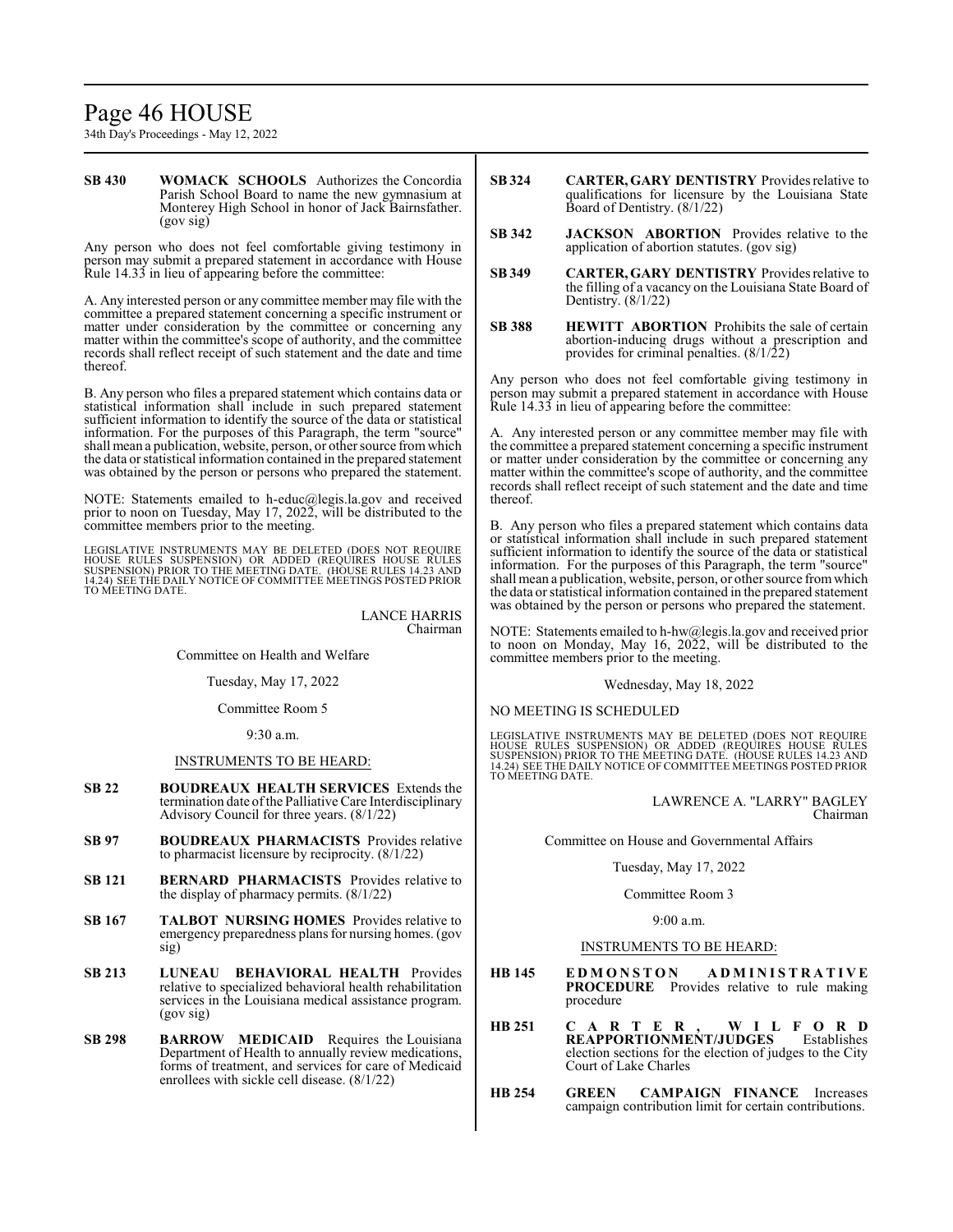# Page 47 HOUSE

34th Day's Proceedings - May 12, 2022

- **HB 498 GREEN LEGISLA TIVE SES S IONS** (Constitutional Amendment) Provides for timing and duration of regular legislative sessions
- **HB 615 FREEMAN LAW ENFORCEMENT** Provides relative to law enforcement records
- **HB846 MARCELLE VOTING/REGISTRATION** Provides relative to registration and voting by a person convicted of a felony
- **HB 859 MUSCARELLO PUBLIC RECORDS** Provides relative to exceptions to the public records law
- **HB 987 DESHOTEL PRIVACY** Provides relative to the protection of data

Any person who does not feel comfortable giving testimony in person may submit a prepared statement in accordance with House Rule 14.33 in lieu of appearing before the committee:

A. Any interested person or any committee member may file with the committee a prepared statement concerning a specific instrument or matter under consideration by the committee or concerning any matter within the committee's scope of authority, and the committee records shall reflect receipt of such statement and the date and time thereof.

B. Any person who files a prepared statement which contains data or statistical information shall include in such prepared statement sufficient information to identify the source of the data or statistical information. For the purposes of this Paragraph, the term "source" shall mean a publication, website, person, or other source fromwhich the data or statistical information contained in the prepared statement was obtained by the person or persons who prepared the statement.

NOTE: Statements emailed to h&ga@legis.la.gov and received prior to noon on Monday, May 16, 2022, will be distributed to the committee members prior to the meeting.

Wednesday, May 18, 2022

Committee Room 3

9:00 a.m.

# INSTRUMENTS TO BE HEARD:

- **HB 947 ORGERON ELECTIONS/CANDIDATES** Prohibits an elected official who has retired or resigned from office from filling the vacancy his retirement or resignation created
- **SB 34 MILLS, FRED PHYSICIANS** Allows advisory committees of the Louisiana State Board of Medical Examiners to meet using electronic platforms. (8/1/22)
- **SB 35 MILLS, FRED PUBLIC BUILDINGS/GROUNDS** Names the Louisiana Board of Pharmacy building located in Baton Rouge the "Carl W. Aron Building". (gov sig)
- **SB 67 MILLS, FRED ADMIN I ST R A TIVE PROCEDURE** Provides for the reorganization and modernization of the Administrative Procedure Act. (8/1/22)
- **SB 135 BOUDREAUX MILITARY AFFAIRS** Provides relative to Military Family Assistance Fund applications. (gov sig)
- **SB 183 MILLS, FRED FEES/LICENSES/PERMITS** Provides relative to transparency in the application process for any state-issued license or permit. (8/1/22)
- **SB 228 MORRIS, JAY PUBLIC RECORDS** Provides for immunity from suit for invasion of privacy. (8/1/22)
- **SB 279 MILLS, FRED PUBLIC BUILDINGS/GROUNDS** Names the public building located in Rockefeller Wildlife Refuge the "J. Burton Angelle Building". (gov sig)
- **SB 281 BERNARD ELECTION CODE** Authorizes disclosure of the name and address of a law enforcement officer who has qualified as a candidate for office. (8/1/22)
- **SB 283 BERNARD SECRETARY OF STATE** Provides relative to submission of redistricting plans to the secretary of state. (gov sig)
- **SB 350 CLOUD VOTERS/VOTING** Provides relative to elections. (8/1/22)
- **SB 441 FESI ELECTED OFFICIALS** Prohibits a public officer who has retired or resigned from office from qualifying for the same office at a special election to fill the position.  $(8/1/22)$
- **SB 478 BERNARD PUBLIC RECORDS** Provides relative to the public records law. (8/1/22)

Any person who does not feel comfortable giving testimony in person may submit a prepared statement in accordance with House Rule 14.33 in lieu of appearing before the committee:

A. Any interested person or any committee member may file with the committee a prepared statement concerning a specific instrument or matter under consideration by the committee or concerning any matter within the committee's scope of authority, and the committee records shall reflect receipt of such statement and the date and time thereof.

B. Any person who files a prepared statement which contains data or statistical information shall include in such prepared statement sufficient information to identify the source of the data or statistical information. For the purposes of this Paragraph, the term "source" shall mean a publication, website, person, or other source fromwhich the data or statistical information contained in the prepared statement was obtained by the person or persons who prepared the statement.

NOTE: Statements emailed to h&ga@legis.la.gov and received prior to noon on Tuesday, May 17, 2022, will be distributed to the committee members prior to the meeting.

Thursday, May 26, 2022

Committee Room 3

 $9.00 a m$ 

#### INSTRUMENTS TO BE HEARD:

**HR 128 MAGEE LEGISLATIVE POWERS** Provides relative to contempt of the Special Committee to Inquire into the Circumstances and Investigation of the Death of Ronald Greene

LEGISLATIVE INSTRUMENTS MAY BE DELETED (DOES NOT REQUIRE<br>HOUSE RULES SUSPENSION) OR ADDED (REQUIRES HOUSE RULES<br>SUSPENSION) PRIOR TO THE MEETING DATE. (HOUSE RULES 14.23 AND<br>14.24) SEE THE DAILY NOTICE OF COMMITTEE MEETING TO MEETING DATE.